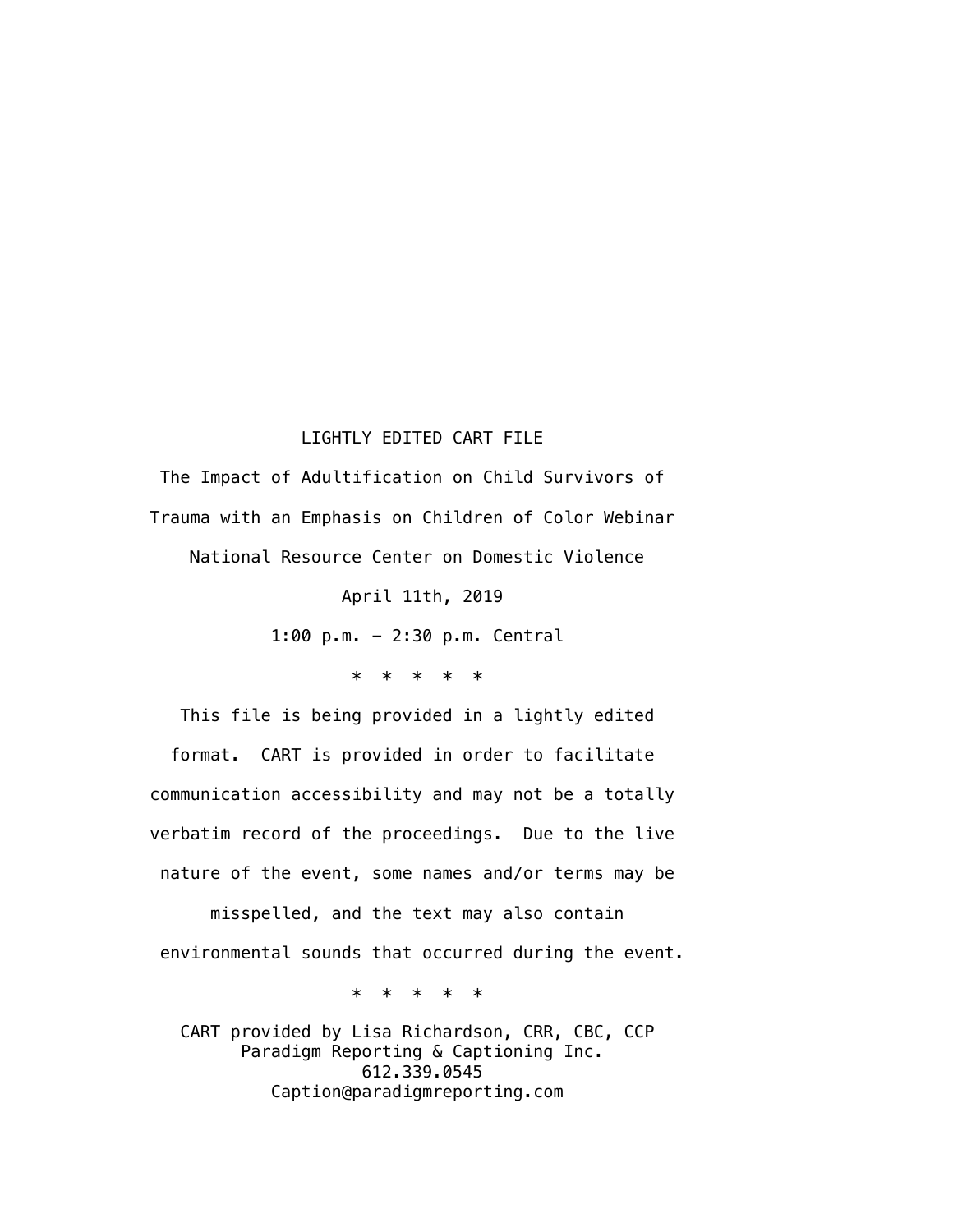>> Good afternoon, everybody.

 My name is Ivonne Ortiz, I am the Training Institute Manager for the National Resource Center on Domestic Violence.

 Thank you for joining us today, and welcome to our webinar titled The Impact of Adultification on Child Survivors of Trauma with an Emphasis on Children of Color.

 We are so happy that you are joining us today. I'm going to just remind you, if you have a question, we have the chat box ready and our chat box is monitored today so make sure to share your questions with our presenter.

 Also, I see that many of you are introducing yourself, telling us where you're calling from, so welcome, everyone.

We are getting ready to start.

For those of us  $-$  for those of you, I'm sorry, that don't know the National Resource Center, we are a national technical assistance provider and our mission is to strengthen and transform efforts to end domestic violence.

We provide a lot of clinical assistance, training, we do a lot of webinars, workshops, keynote speakers, we have a lot of resources that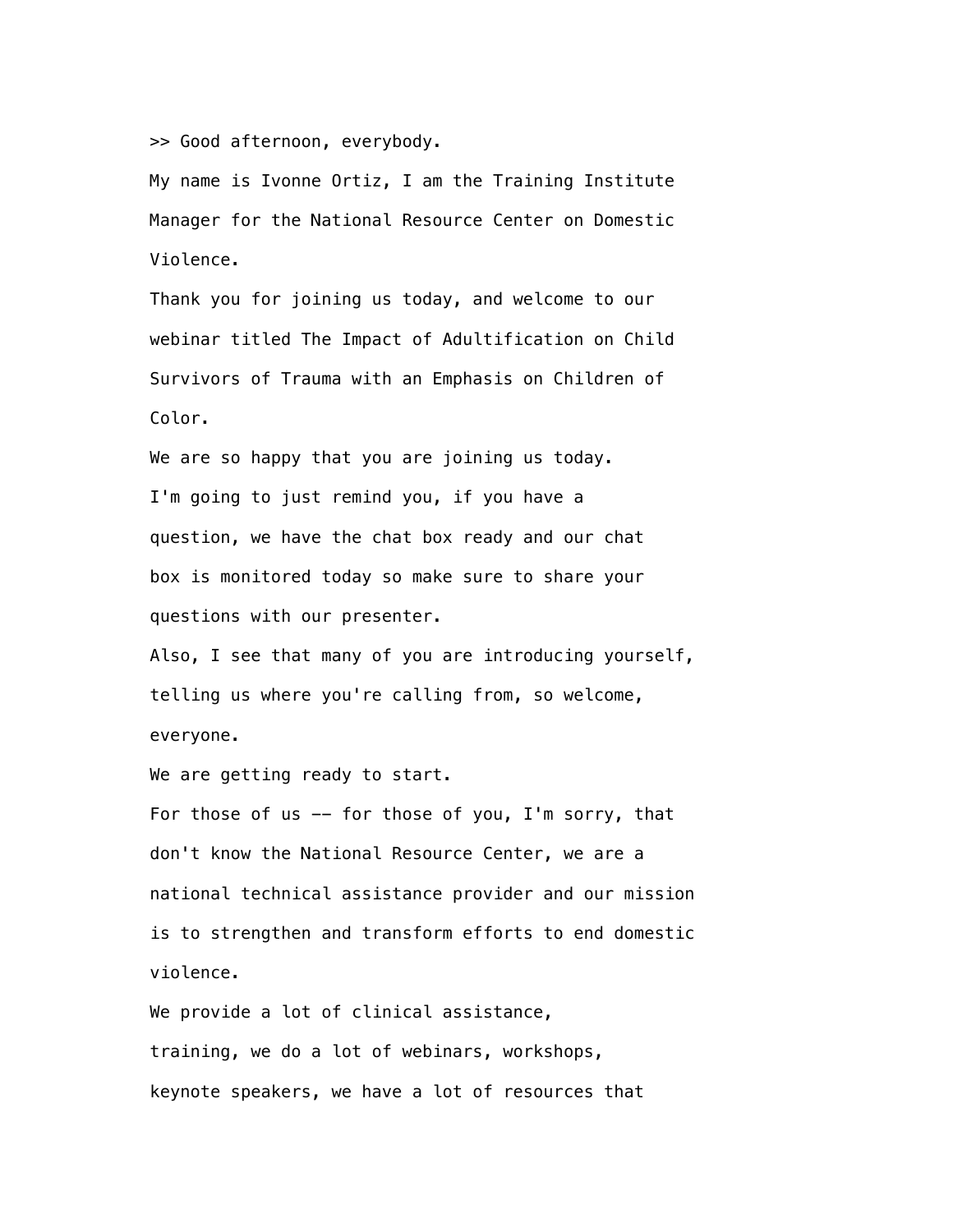we develop free of charge.

 We do a lot of things and we're able to do this because we have an amazing team and I want to just say hi to our team behind the scenes. We have Breckan, we have [indiscernible] and Joe and Patty, all working together. I also want to welcome and thank our captioner, Lisa, today. As you can see, the NRCDV has many key initiatives and projects, one of them we are extremely proud of is bonnet, our own on-line library.

 It is a source of information, anything that you want to learning about admiss tech violence and its intersections, you can just go in there and find the information that you need.

We have domestic violence evidence project, building comprehensive solutions, PreventIPV, vote for social change, that's another great, great, great source of information. And of course domestic violence awareness project. We are supremely proud of this special project. We also have the runaway and homeless youths and domestic violence relationship violence tool kit, so all of this are great sources of information that are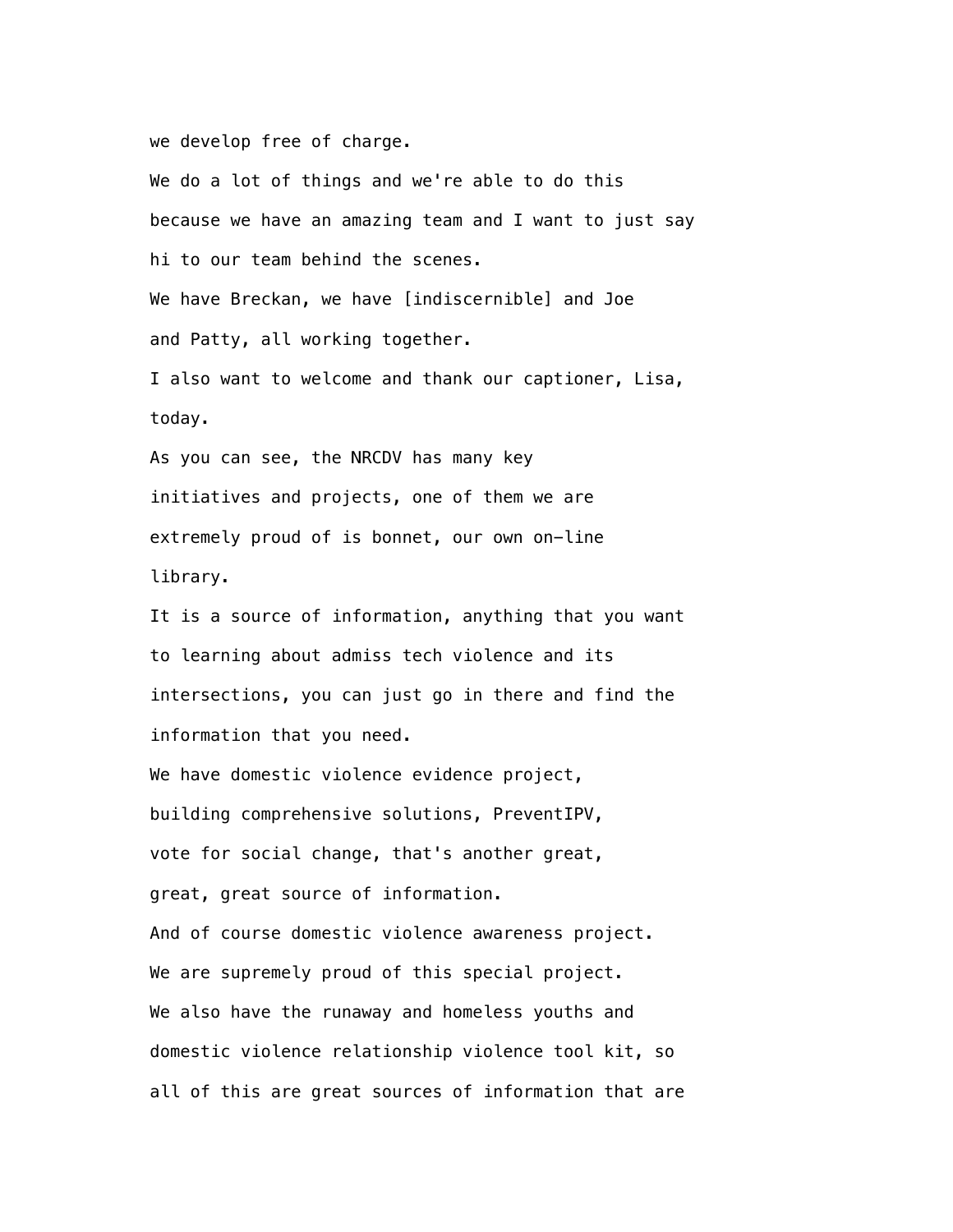free for you.

 So who we are and what do we do? Well, a great way for you guys to get to know us more and our NRCDV stands, we developed the stands back in 2016 and this is what guides our work. I'm going to read it for all of you. We try to do this every single time before a webinar, we have an in he-person presentation. We want for everybody to get to know the NRCDV. We stand with individuals and groups who have been targeted, degraded, threatened or marginalized because they are Native Americans, people of color, immigrants, women, Muslims, LGBTQ or people with disabilities.

We stand against white supremacy, racism, misogyny, anti-Semitism, homophobia, transphobia, xenophobia and all other forms of structural oppression.

 We stand with survivors of domestic and sexual violence, especially those most vulnerable and with limited access to services and protections. We stand together in celebration of the rich diversity of people in this country and the vitality and strength they bring to our communities and society.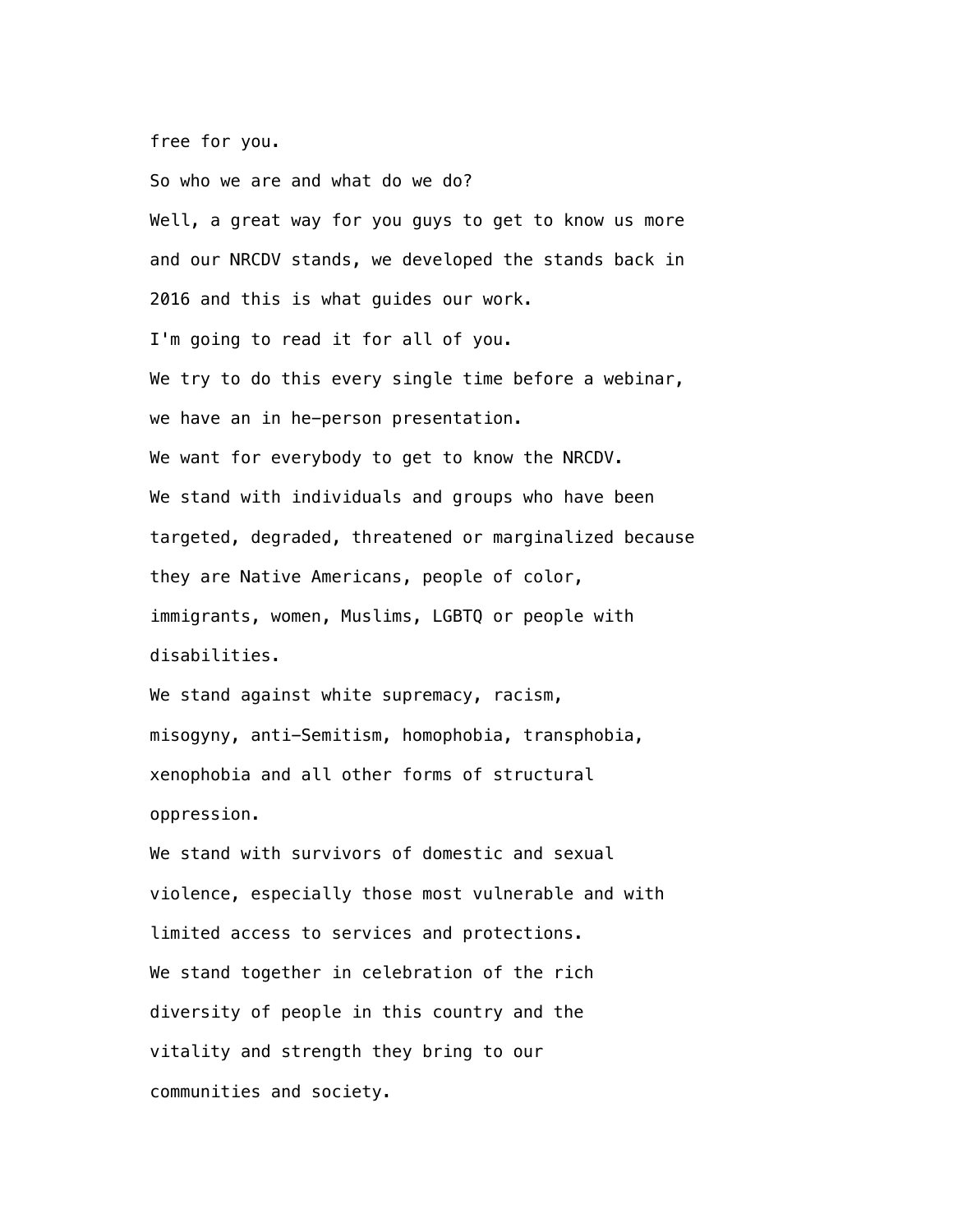We stand with those who embrace self care and community connections as necessary and powerful for social change.

 We stand with other activists and organizations who continue to work passionately for gender, racial, economic and social justice for all. And this is who we are, the National Resource Center on Domestic Violence.

 So I want to introduce to you our presenter today.

 I'm extremely, extremely proud and excited to work welcome Jacqueline Miller.

What can I say about her?

We met years ago.

She is an amazing advocate, survivor.

She is just an overall inspiration.

She is the founder of the healthy actions

intervening responsibly, HAIR, with over 20 years

in the domestic violence field.

 She shares her knowledge and expertise on the impact of domestic -- the impact of domestic violence that happens with children's health and the impacts this can have on children's lives and their well-being. She is also a member of our domestic violence awareness project.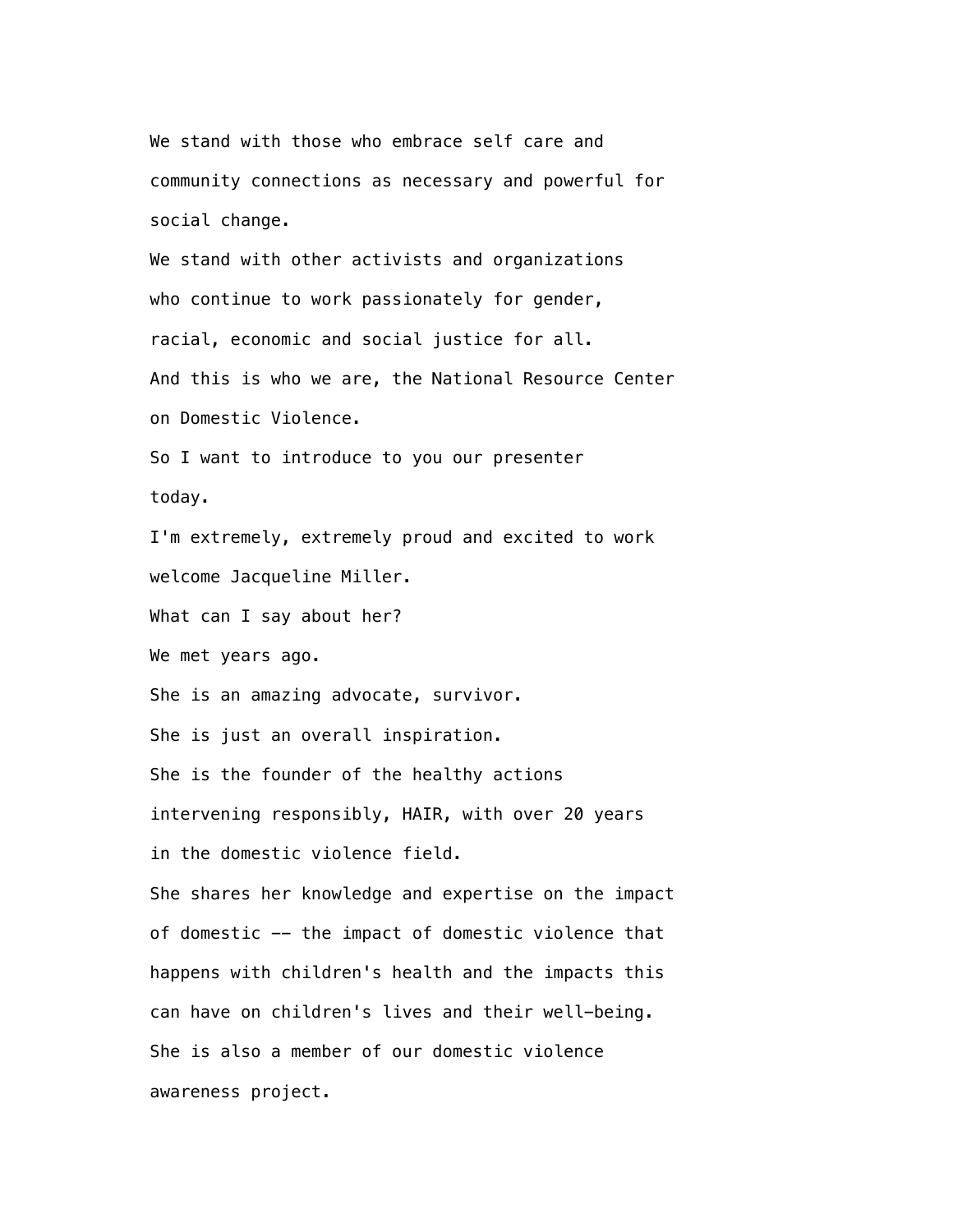She's a steering committee member and we have collaborated with her and a number of members of projects for the NRCDC. Welcome to our session today, Jacqueline. >> Thank you, Ivonne. I'm so delighted and thrilled to be here to present on this topic. I want to thank you and the entire NRCDV team that in all the work you've done to coordinate and pull this together. I just want to thank you all once again. [Overlapping Conversation] >> No, I'm not muted. >> See if we can get her back. >> Ivonne, we can hear Jacqueline just fine. >> Can you hear me? Hello? >> Jacqueline? >> Yes, I'm here. I can hear you. Let me double check in the other room and see if you're coming through. It looks like the captioner can hear you -- can hear me. Do you want to say a few words, people in the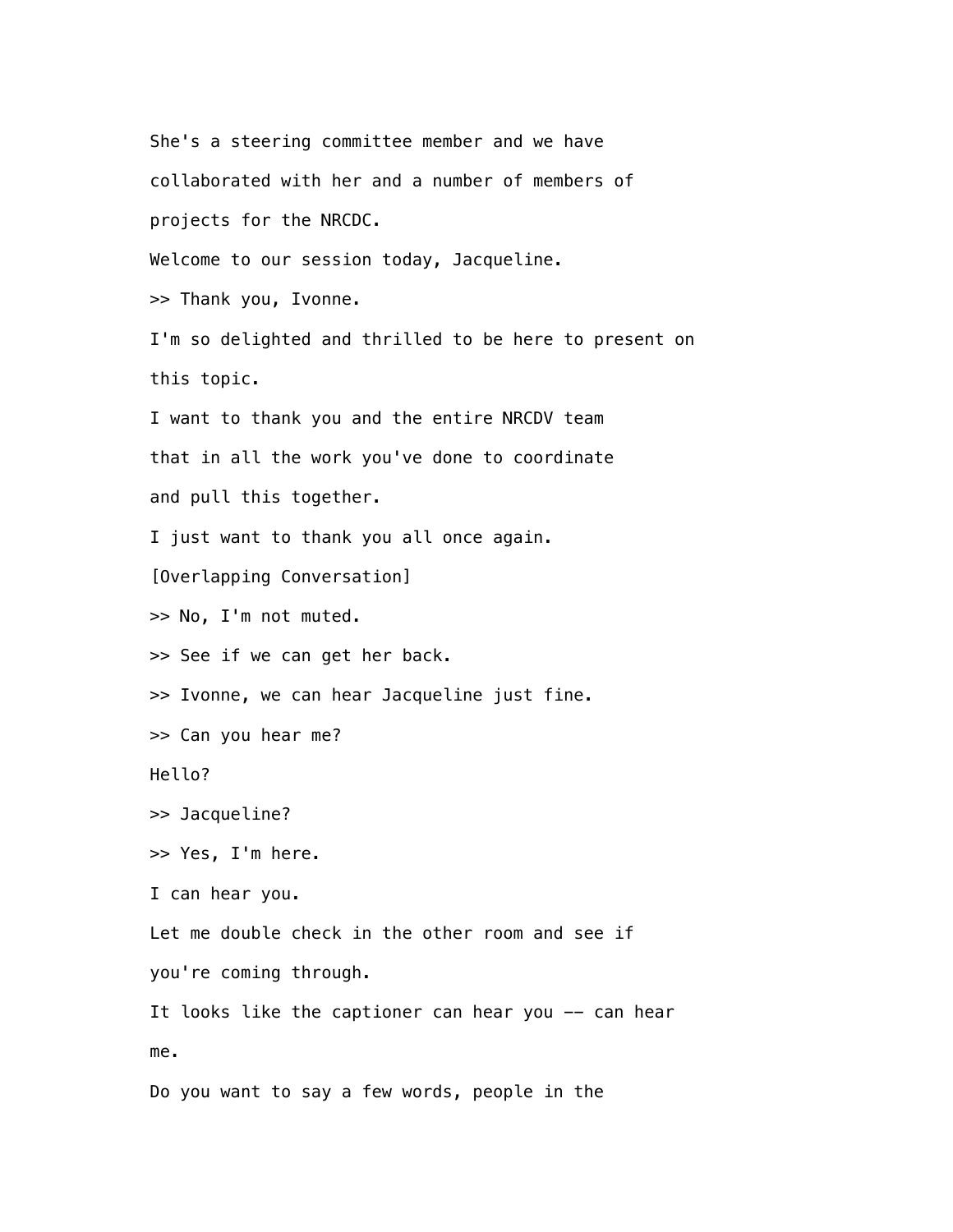public chat, can you guys let us know if you can hear all right? >> okay, I'm hearing people say they can hear me. >> Okay, perfect. >> Okay. So thank you all for letting me know. [Overlapping Conversation] >> Yeah, I'll just say Ivonne, if you can still hear us, if you want to hang up and dial back in, I'm not quite sure what's going on with your phone but we'll continue on. >> Jacqueline: Okay, awesome. Thank you all once again. Thank you all in the chat box for letting me know that I am heard. That's awesome. And so, again, I'm just so grateful for each of you who are attending and joining this webinar today. As Ivonne said, I've been doing work in this movement, in this field for 20-plus years and I find that as I'm sharing my lived experiences, that I do continue to experience some challenges at times in terms of sharing my story and standing up, and I think the most challenging part of that as far as standing and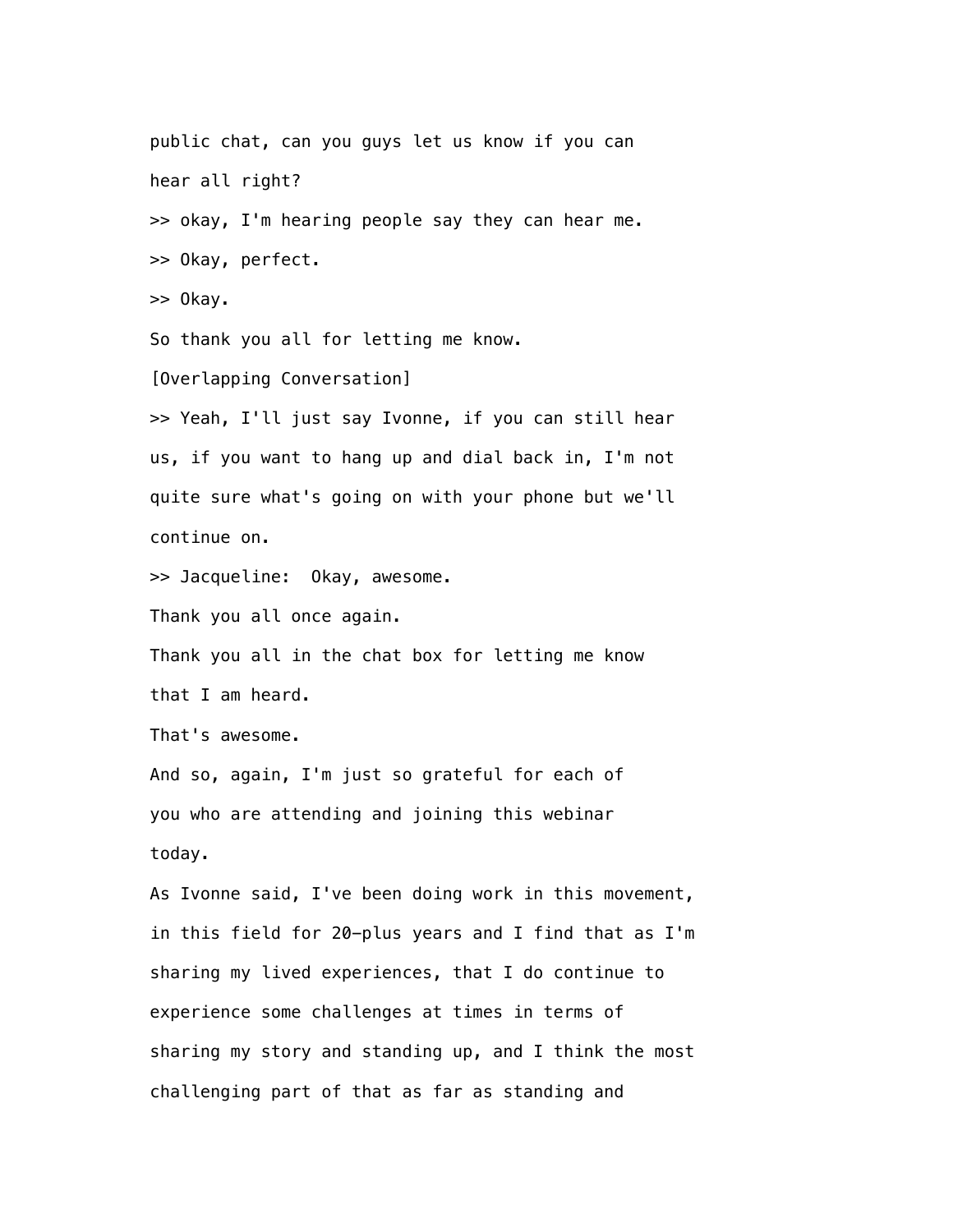speaking up is that I'm actually here to tell the story, there were so many times and events and occasions and incidents where I did not think I would be here to even tell the story.

 So it is sometimes challenging to share the story as I believe some of the, I would say, consequences or results that I'm living with today or dealing with situations or conditions, that I live with today, is a result, in fact, direct result of some of those traumas as my lived experiences during-and I am a survivor  $$  adult survivor of childhood exposure to domestic violence.

 And so what healthy action intervention responsibly does is conducts webinars and engagement activities. HAIR is designed to raise awareness of issues that have negative impact on children and their childhood, and with an emphasis on black girls, and what I have done, I took a look back into my own childhood, there have been so many campaigns about looking at or speaking to or words you would give to your younger self and I actually sat down and still occasionally do those activities for myself.

I wanted to really see how can services and outcomes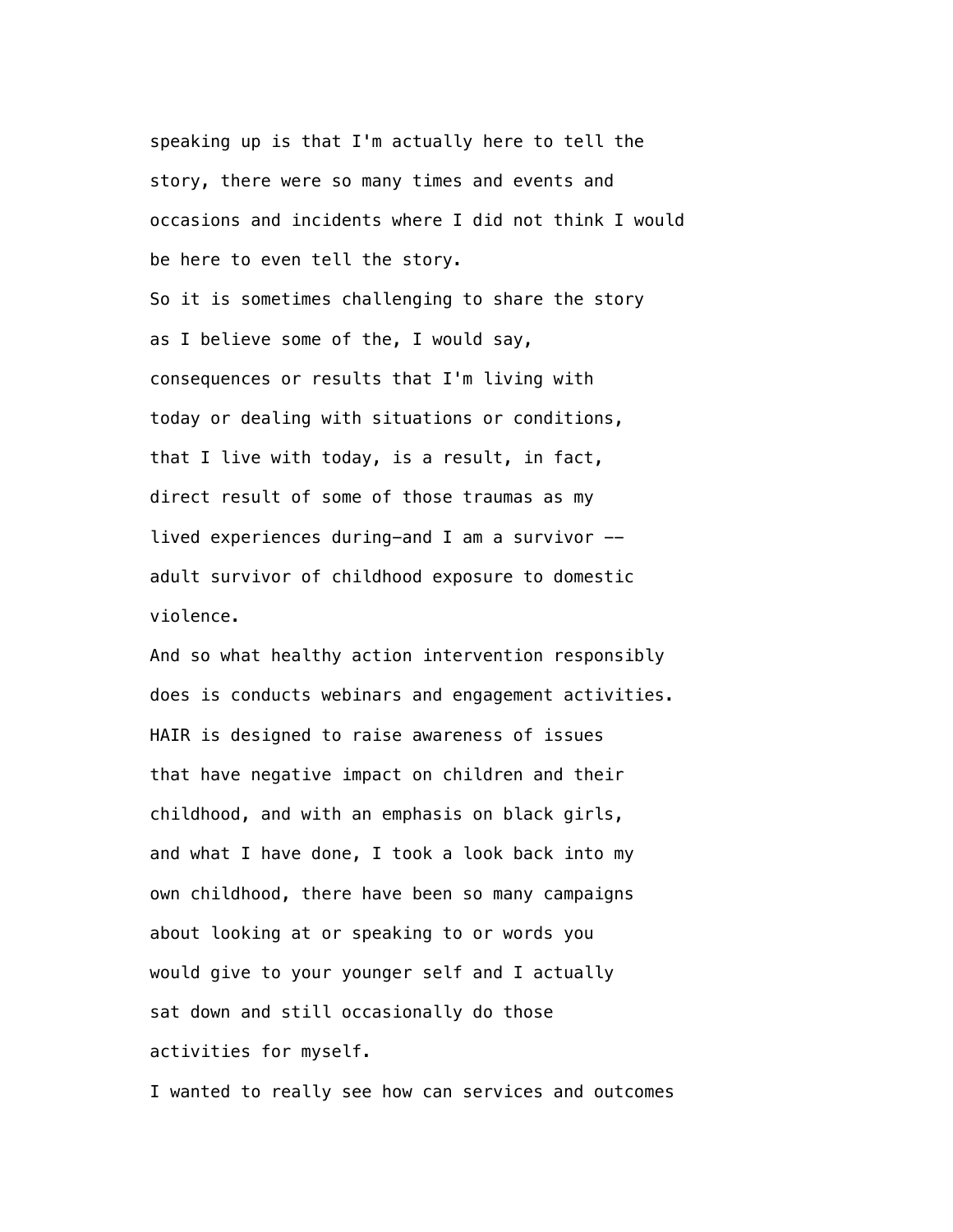be improved for children, and particularly for black girls.

 And so HAIR emphasizes the importance of healthy interventions, and we know that not all interventions are healthy so that is the focus, and that is our goal.

 HAIR also mobilizes family, communities and faith leaders, and I've done a lot of trainings with faith leaders before on abuse and how to recognize abuse and how to sensitive respond to their congregants or their faith community as well as educators in law enforcement to intentionally invest time and action steps towards improving service delivery and trauma-informed approaches while working in partnership with black girls, and I've seen this line right here, in a couple of places and I just really wanted to uplift it, that black girls that are emphasized and unsilenced and made visible. So, today, our learning objectives are  $-$  we're going to explore adultification, its intersections and the impacts. We're going to understand how experiences of childhood trauma can impact development and decision making. We're also going to examine the ways in which family traditions, cultural norms and layers of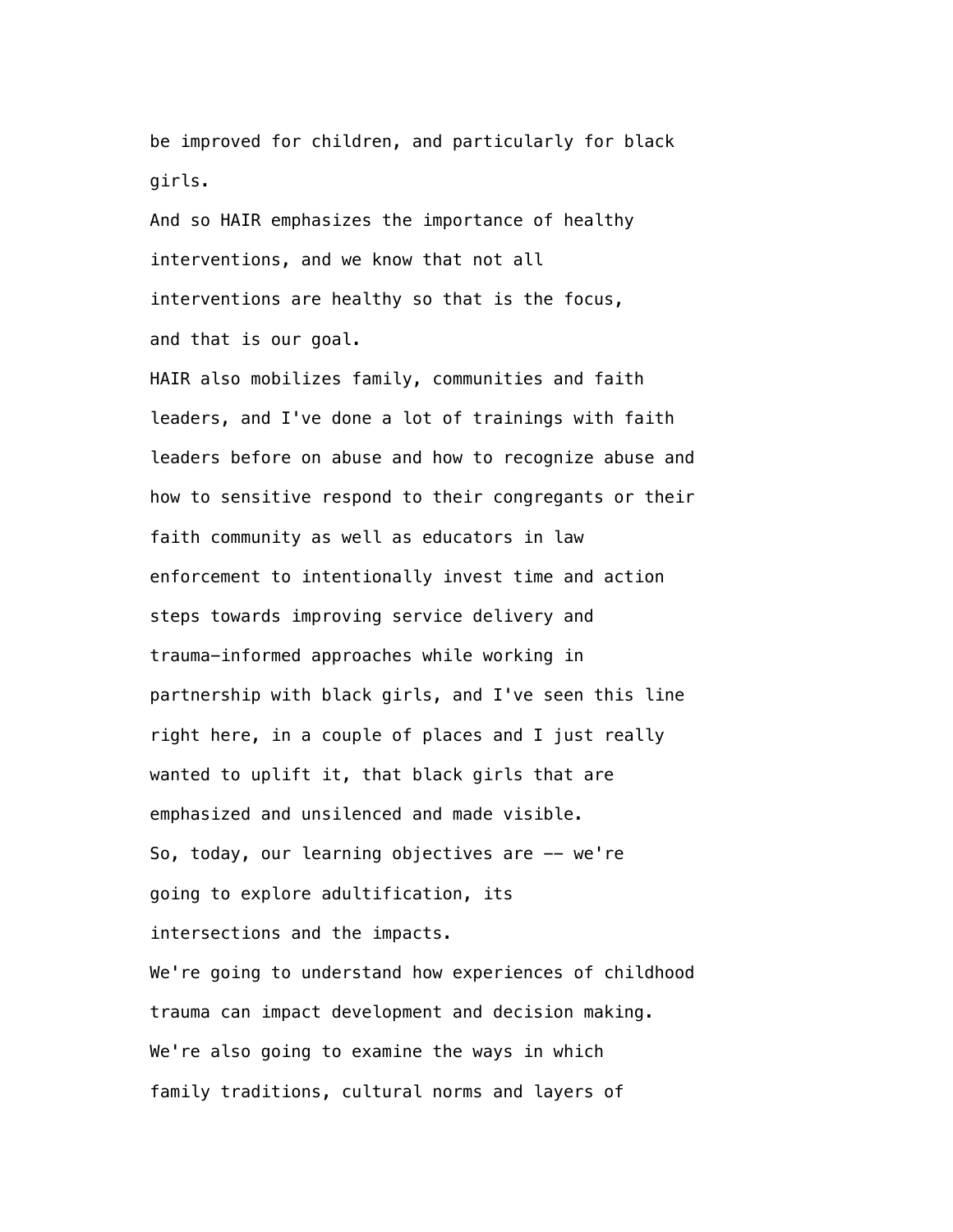oppression impact children's experiences of violence and healing.

 And we're also going to shed light on the impact of structural and institutional racism on children of color.

 And finally, we're going to identify tools and sources for creating a plan to address adultification.

 And before I move on to my next slide, I would like to give three examples of -- quick examples and snapshots of my lived experience, stories from my childhood. One of them I'll share is I had a baby sitter when I was about, maybe, like, ten years old and it was one day that her teenage son, he was 15 years old, was in the house with me. Me babysitter had gone into her yard doing some work. He came back and found that his bedroom door was closed.

 She called out for both of us and I didn't feel right when he had me in his bedroom with the door closed. He had on a house ROBE and under that house robe, he was completely naked.

 And I wasn't sure what was going to happen at that point or at that moment.

So my babysitter called out to both of us, didn't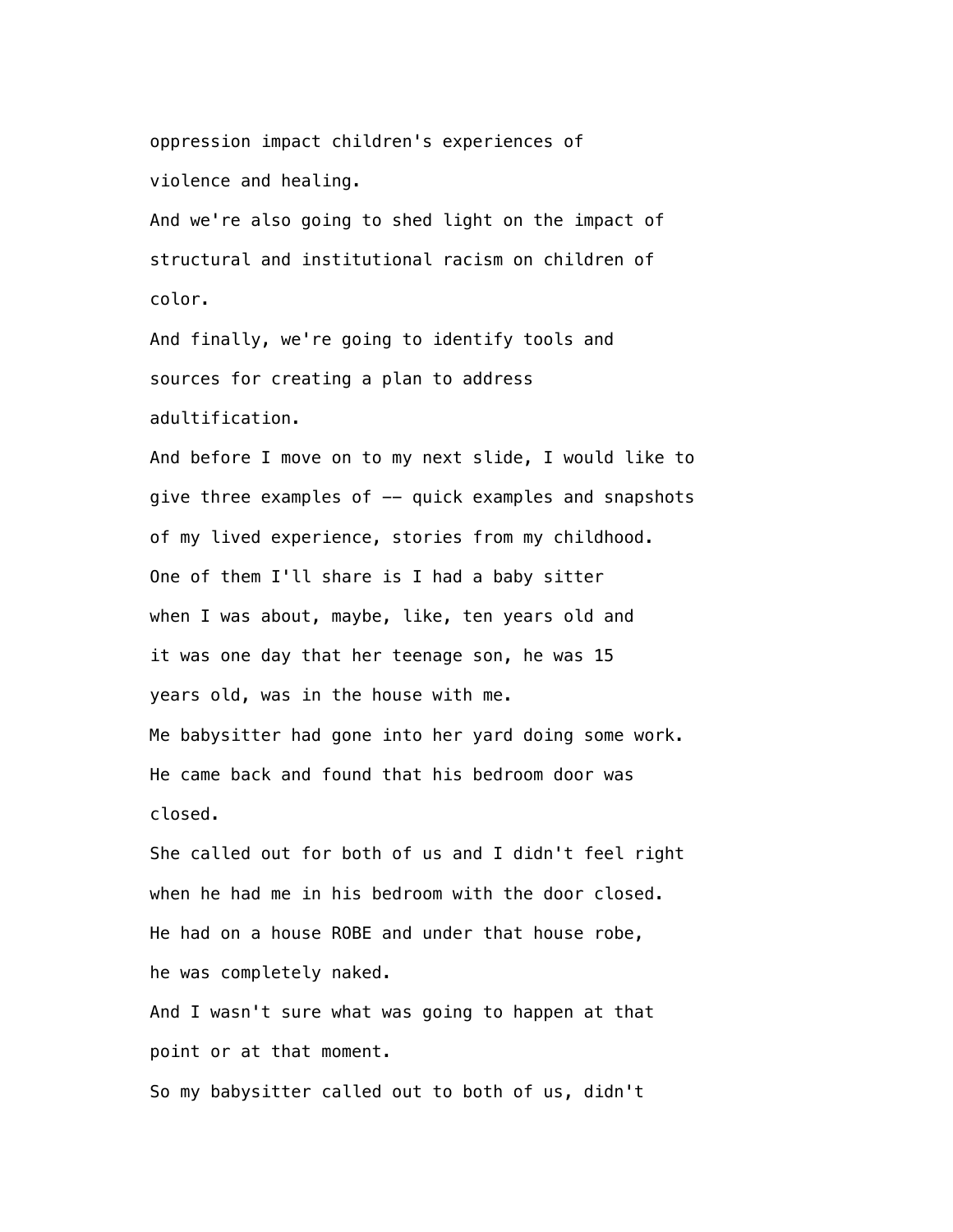see us, so then she bust through his bedroom door and she looks at him and look at me, she takes a look at him and snatches his robe off to see that he doesn't have any clothes on. He's completely naked, once again. She grabbed a switch, began to whip him unmercifully. Then she grabbed it and she turned it on me. I was ten years old, completely confused about what that meant and what had I done. I was not the one who closed the bedroom door. I was not the one who was completely undressed and naked. I was not the one who even, you know, said  $-$  told me to get meetly -- to get undressed. However, she, you know, punished me and whipped me for his actions.

That was number one.

 Then another incident, scenario is that one of my relatives knew how sickly I was as a child with chronic asthma, this one particular day I was having an acute asthma attack.

 So I was completely out of my inhaler, did not want to trouble my mom with that, knowing that she would have to get money and buy the inhaler again, so what I did,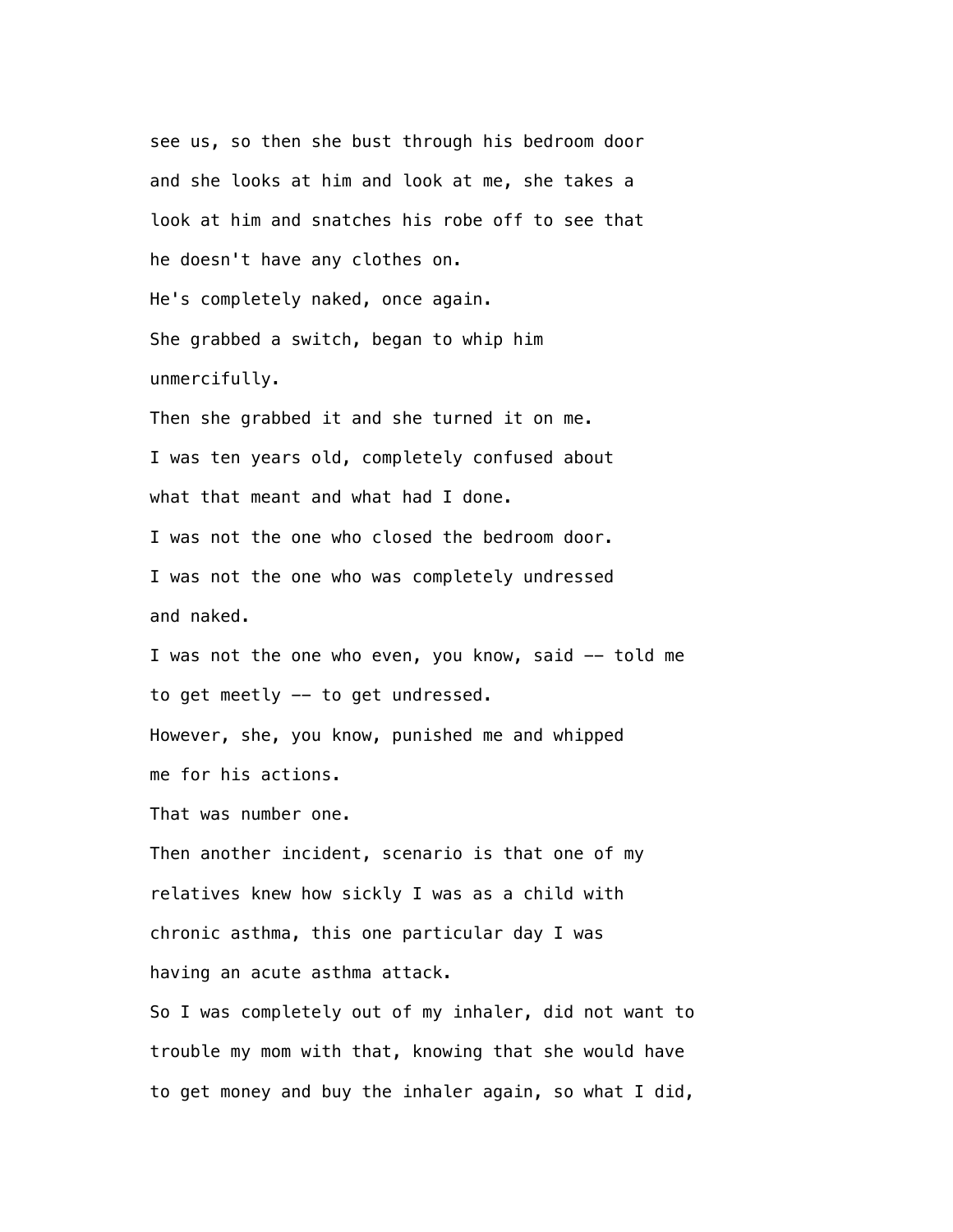I just said, I would just try to take care of myself and be able to work my way through the asthma attack. The adult, knowing about this situation, put me on the phone with one of their friends and the friend worked at a hospital, was a nurse and told me that, okay, so I understand you're having an asthma attack.

 I have a way to get you an inhaler and I was so happy, I thought that, yes, I'm finally going to get some relief.

 I got some help that is coming and that will certainly help my mom that she would not have to figure out how to get me an inhaler. Well, what happened was when I told the person, yes, I will be happy to get that inhaler, the adult person said to me, well, you know what? Before you get off the phone, let me tell you what you need to do to get that inhaler, and I'm going to say exactly as she said it to me. She said to me, you have  $-$  to get this inhaler, you need to let me eat you out. I was not aware of what that meant. I had not heard of that before. I didn't know exactly at all what that meant, but that's what she said to me, in order to get an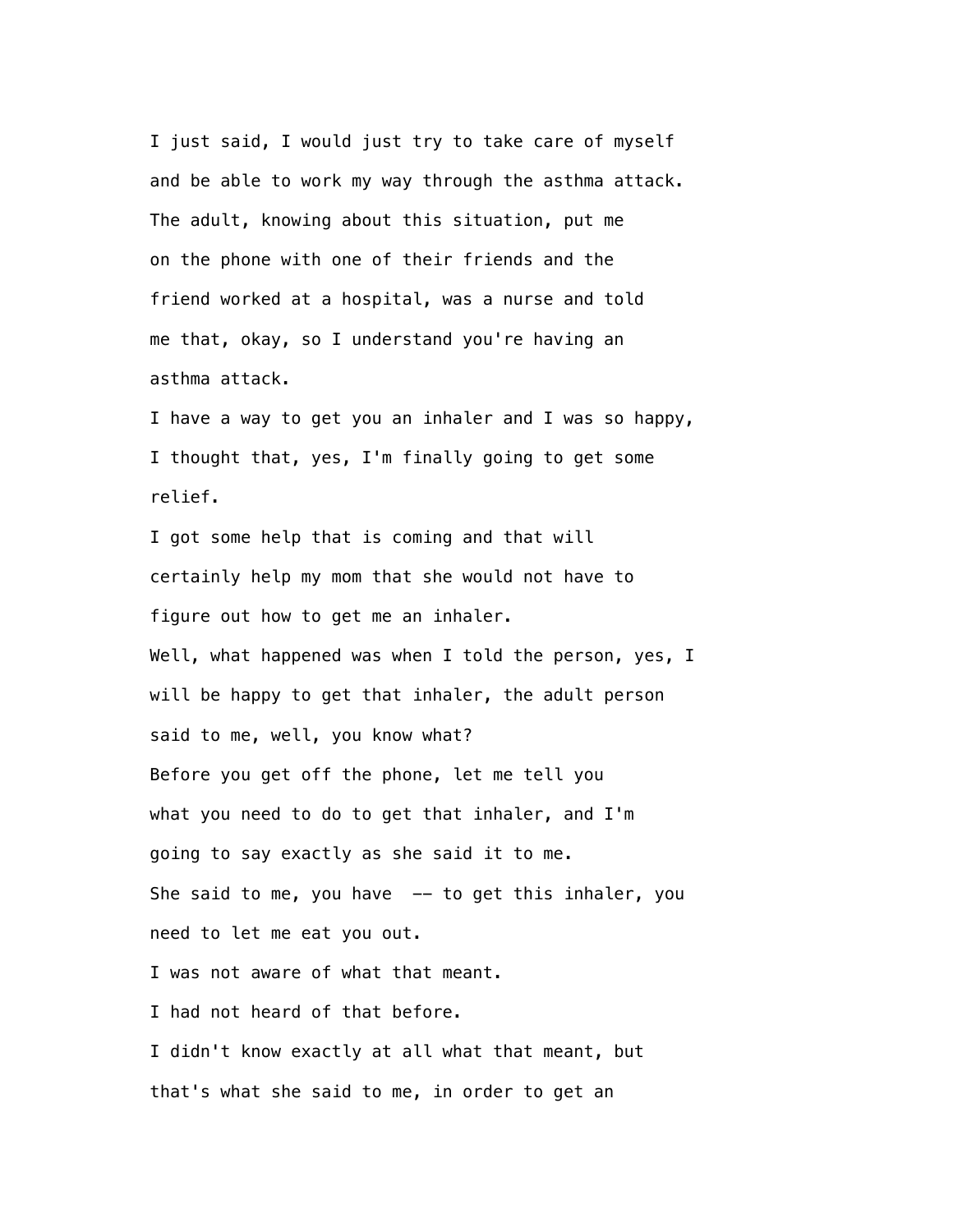inhaler, in order for me to be able to breathe and to be relieved from my asthma attack -- well, lets me tell you all, I was 12 years old when that was said to me.

 And then my final and third scenario of the lived experience, one of those times I was having an acute attack, my mom had taken me to a local hospital to be seen by the doctor.

One of the security officers who was in  $-$  who was on duty that night was kind of flirting with  $-$  I'll say flirting with me and had slipped me his phone number.

 So he accident know that my asthma was so bad that I was admitted that same night.

 As I was admitted in the hospital, the next morning, he was doing his rounds and he was doing his rounds owned pedes floor.

 He comes to my door and looks in and says, oh, peeks in and says, oh, you were so sick to be admitted. So he invites himself in my room, he closes my door, he removes my panties, and so I also wonder what could have happened differently or how could I have been better protected, you know, by adults that were around me and in my life, and so that brings me to this topic where even the studies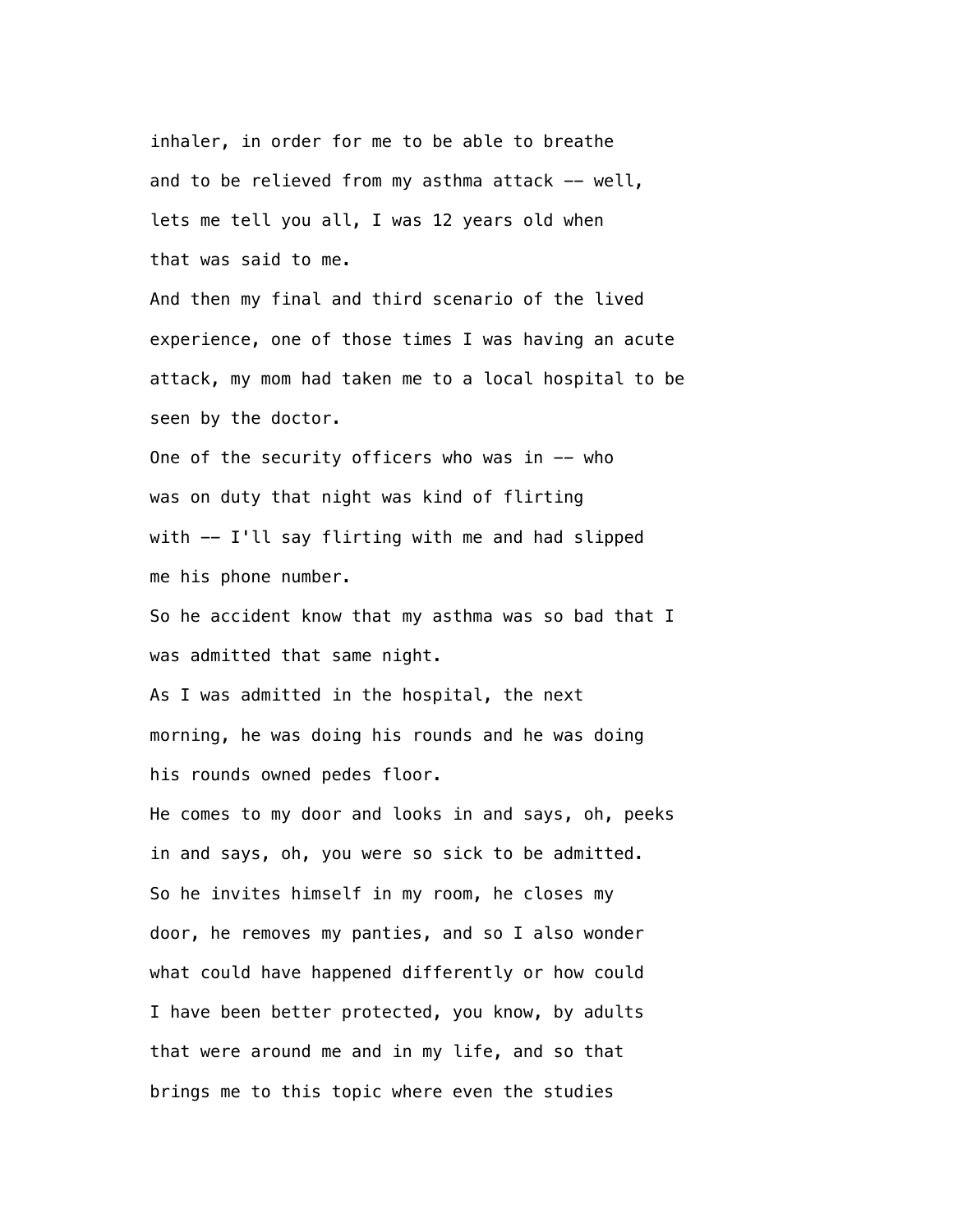and research is showing that black girls are perceived to be more knowledgeable about adult topics and sex topics in particular than any other group or races of girls.

 And certainly, I look back at my own childhood and I find that to be -- to have been very true based on my lived experiences.

 If those adults, I'm believing assumed that I had some then, awareness about those things that they were imposing on me, or at least from experience of them and once again, I did not. And at that age of that last  $-$  the age I was during

 the last experience I just shared, I was once again 12 years old.

 So I do this work, I do it with thinking of how things and systems and approaches can be very different for black girls and studies are also showing us where services are approved, are improved for all children, for black girls, I'm sorry, excuse me, for black girls, all children benefit from those changes in the work that we do to improve the outcomes for children. When it's specifically focused on black girls benefiting from that, all children actually benefit. So the national prevalence, as I've done this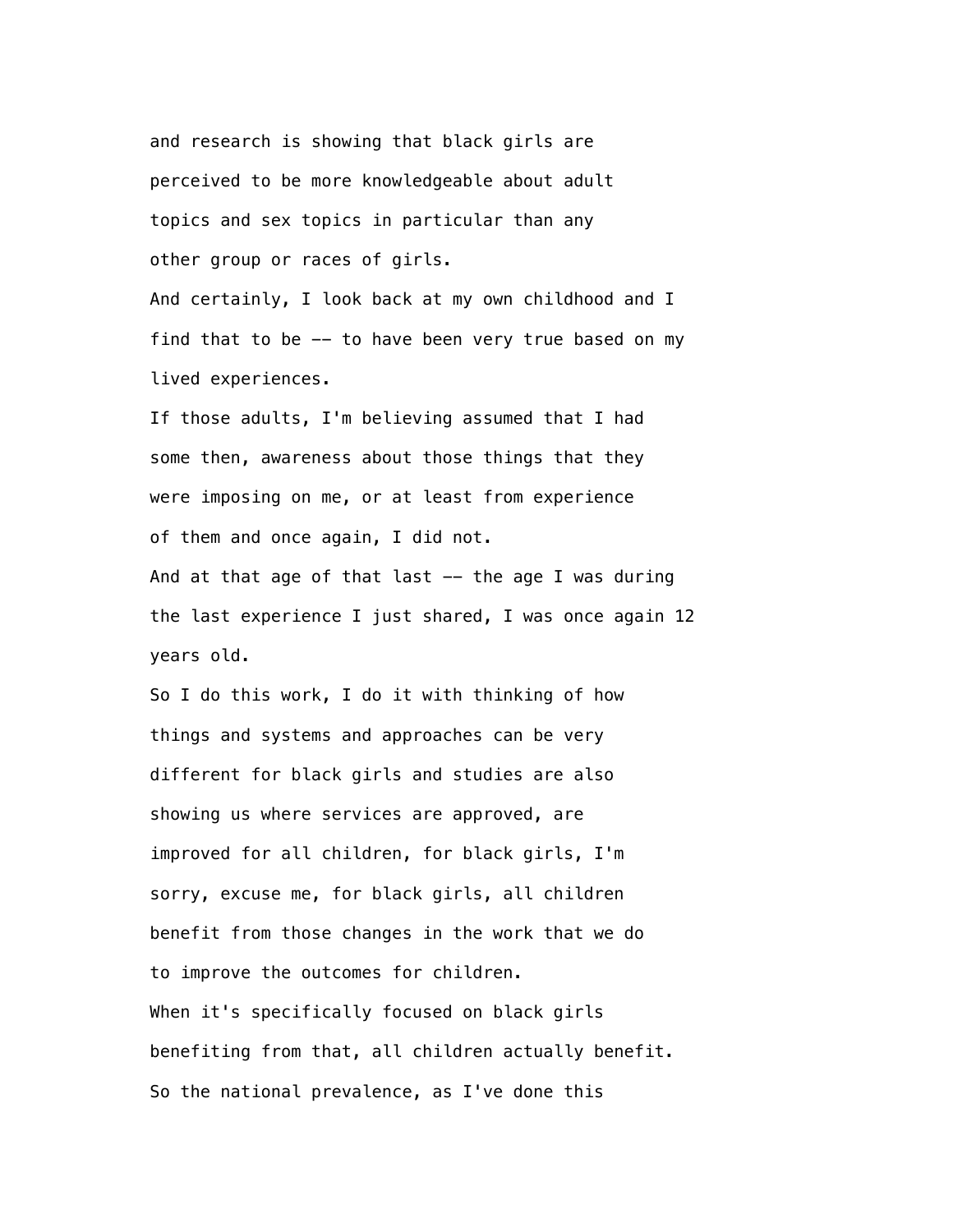work over these 20-plus years and as I've done  $$  spent some time working on looking at and reducing homicide within -- like domestic violence homicide, I find that still today, more than three women are murdered by their husbands or their boyfriends notice United States. We see that even based on statistics, 2 million injuries from intimate partner violence occur each year, each as I've done work within the health care setting, and find that as I've done that work, that it's not isolated incidents, at all. That is happening to our women but that it is part of power and control, it is part of the coercive control where many of these incidents, these murders, these homicides, the injuries are truly taking place.

 And one of the things that, you know, I stand with survivors, many of these women are mothers and what I've done I have looked over the lifespan or the span of my work and have seen and worked directly with survivors who are mothers, and there have been thoughts or opinions, or this have been people have thought that, oh, they just don't care, you know, women -- they don't care what happens to their children, they're more committed to their men or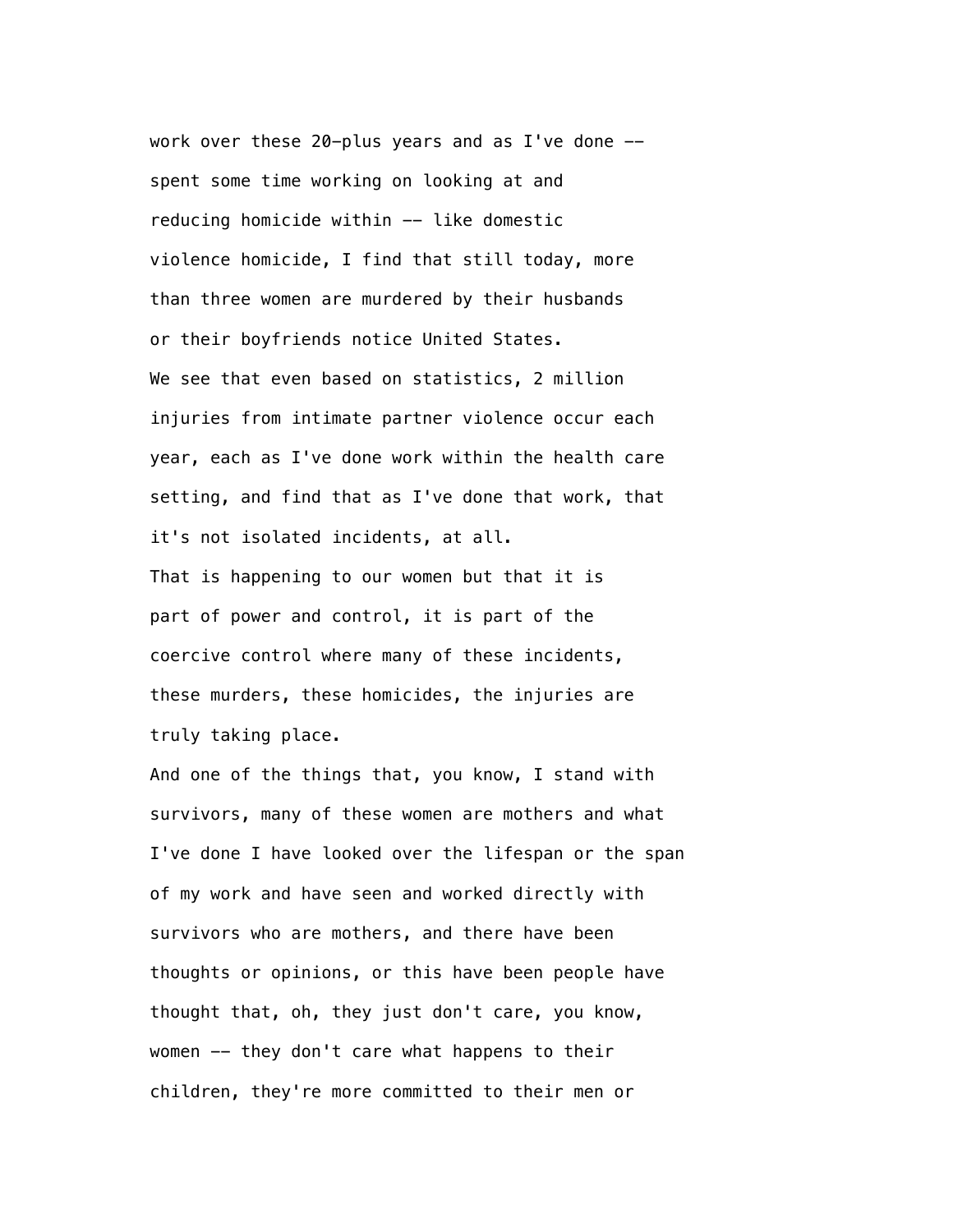they're more, you know, looking out for their boyfriend, they don't care what happens to their children.

I find that not to be true at all.

I stand with survivors.

 I stand with survivors who are mothers and what I found in my work is that when a woman learns, a mother learns the impact that violence and abuse is having on their children, they are likely - more likely to make a phone call, call a hotline, even go to a shelter, get an order of protection, get an injunction for protection.

 They have, based on my experience, my worked experience, is that they have and they do reach out for help to protect their children.

 They do have in place protective factors on behalf of their children, whereas the opposite has often been believed or even said of survivors who are protecting children.

 So I want to also say, growing up in a violent home may be a terrifying and traumatic experience, that can affect every aspect of a child's life, and development, and my particular interest and passion and commitment to this is to raise the awareness and to be part of elevating survivors' voices that, yes,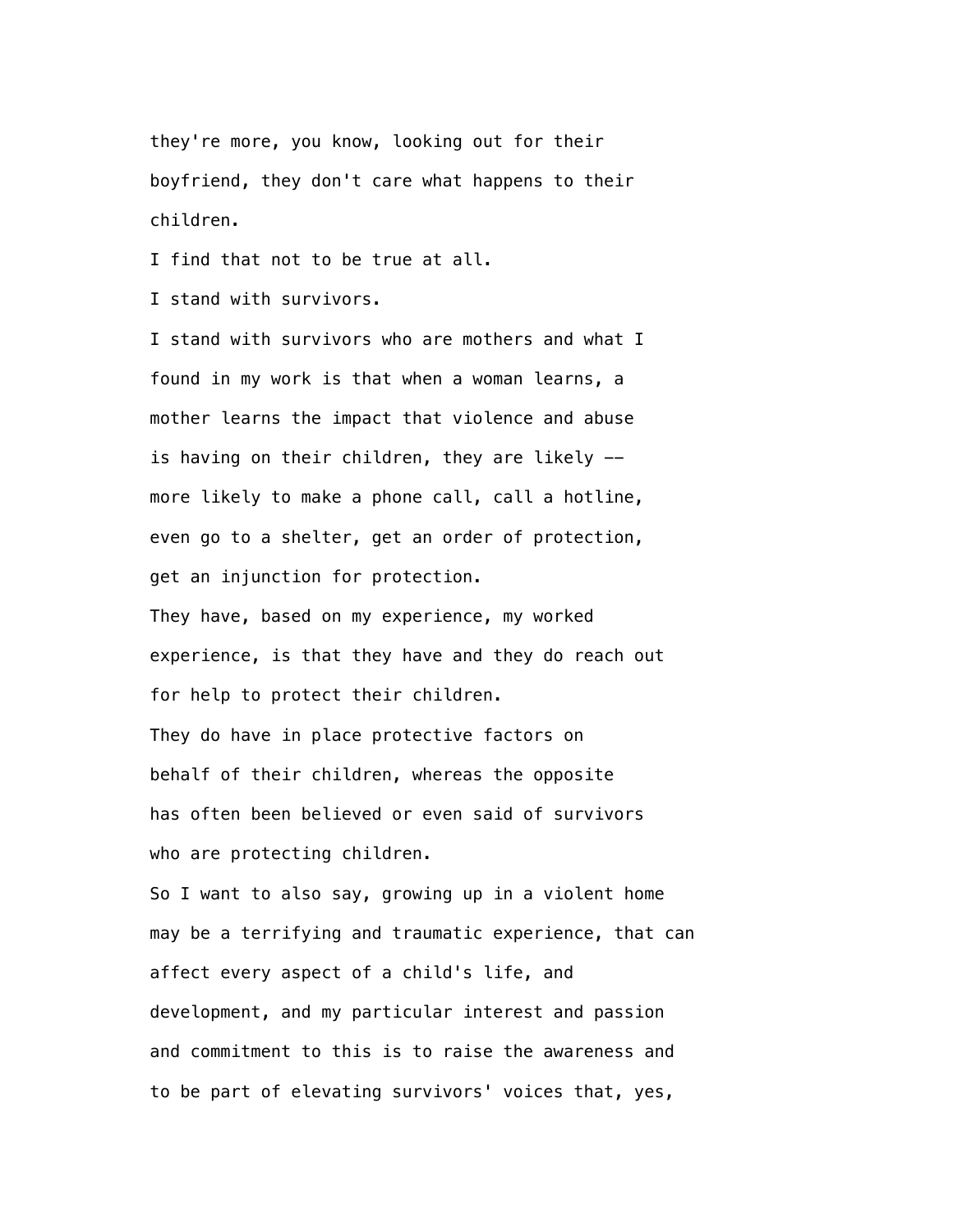they do want to do what is best for their children. They are  $-$  they have been doing it, they have been utilizing those protective factors as well as the services and resources that are available to them and often, when they're deciding to make those phone calls or deciding to go to a shelter, their children are at the forefront and they are making those decisions with their children in mind.

 So the number of children exposed to violence, family violence in particular, when I first started doing this work, is about 13 million and now, to see that this number is growing and certainly, you know, based on the population, we can say, you know, the number of children that are born each year, but what we see is that 30 million children, American children will be exposed to family violence by the time they are 17 years old.

 And that one in four American children will experience violence between their parents/care-givers, that's about 20.5 million children.

 So what we're talking about today in addressing is who grows up more quickly and the terminology for that is adultification.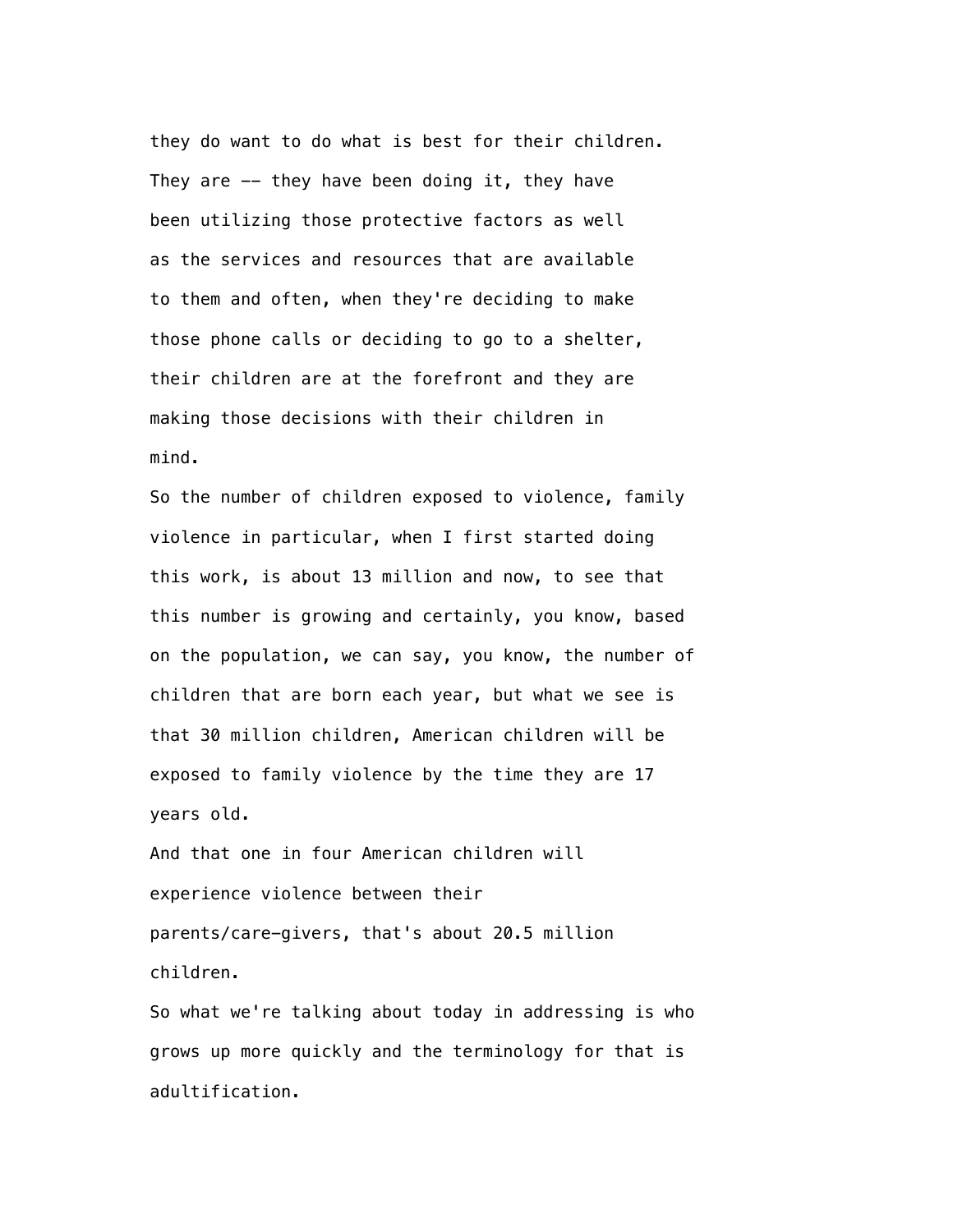What I've learned over this past year that as I've conducted these trainings across several different organizations, whose staff have brought me in to talk with their staff about this issue, adultification, and parentification are often terms that are used interchangeably.

 So you might be familiar with a term different than adultification but that's a premature empowerment of a child to assume authority acquire knowledge and roles of associated... [Audio cut out]

 >> And when it comes to parentFICATION, that's specifically where the children are put in the parents' role, whether it's caring tore siblings or caring for the household or going out there to make money to help to make the bills.

 He spouseFICATION occurs when a child is meeting the emotional needs of an absent parent and where we see this a lot or where I've been hearing a lot of scenarios centered around where parents have divorced and now that a parent is absent, a child tries to full file the needs of that absent spouse. And what we're seeing is more trying to might those needs emotionally. So decision-making ability, now, when it comes to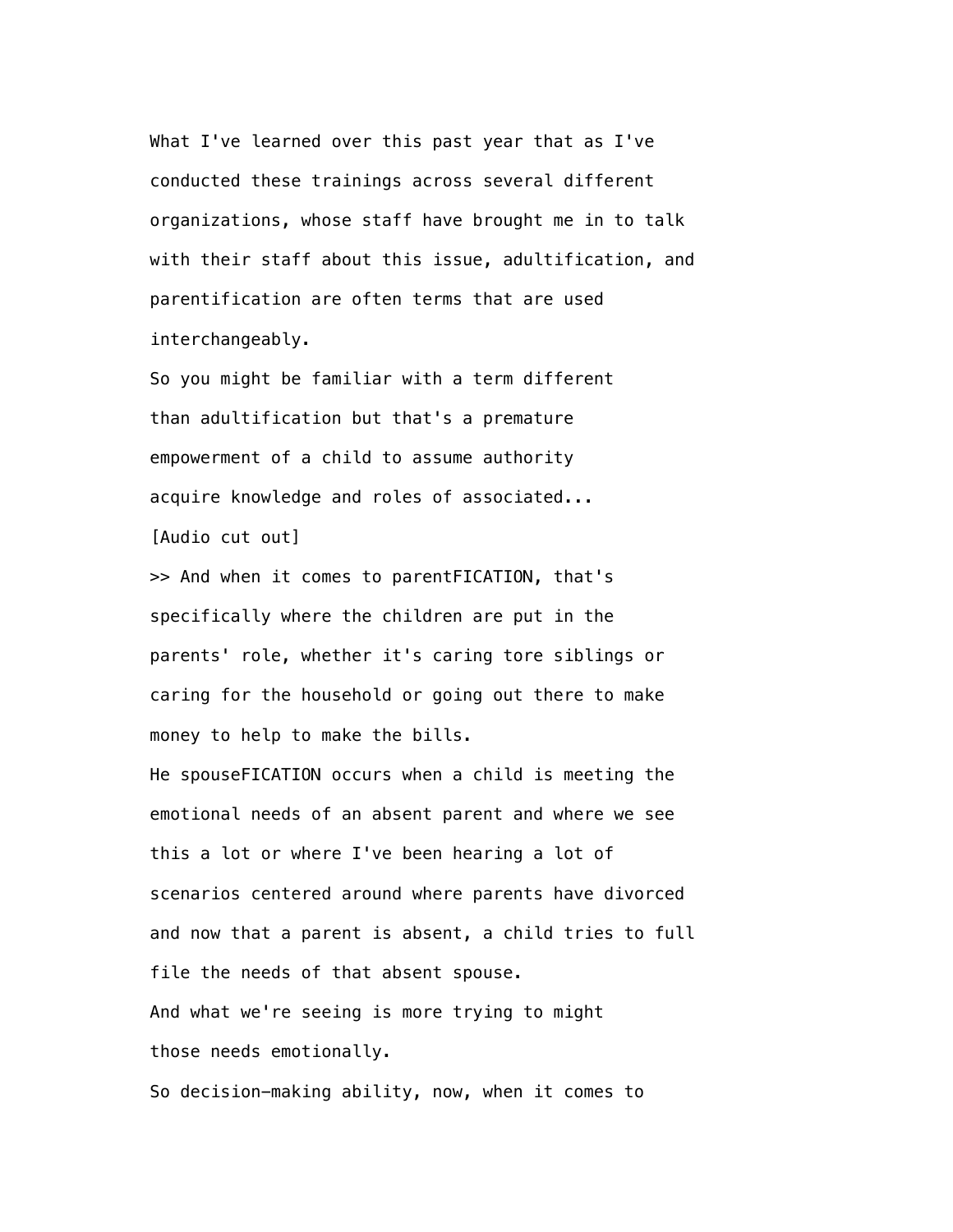decisions and I challenge every adult, including myself, when we come upon a situation or time to make a decision, just think about, for a moment, all those things that you rely on, you turn to, you utilize, you need to make what you would consider to be a good, sounds decision.

 Well that includes skills, resources, social networking, which helps to manage relationship with others, to play various roles, to perform behaviors and to react to environment on to the familiar culture or the climate of a larger society.

 So just think of that in terms of now children and how things are for them in terms of making decisions where they are playing an adult role, where they are in an adult situation.

 She they likely to really have the social networking, the resources, are they likely to have those things at the same rate or level as an adult?

 Most folks that have participated in my training all say no.

 Most likely a child has not developed these skills as we adults have, and even as an adult, I find myself that I'm still building skills, I'm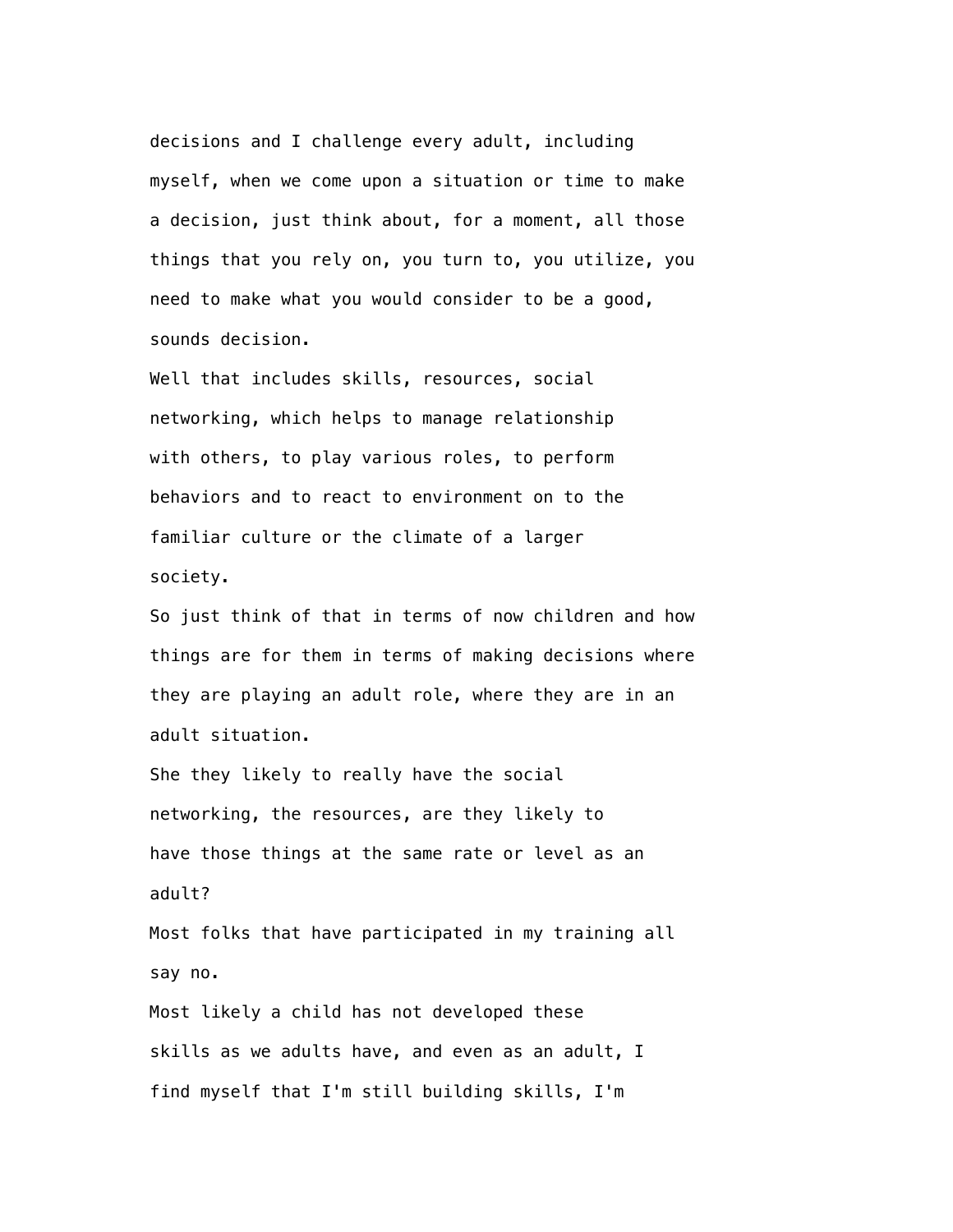still learning, still learning resources, still learning how to manage, still dealing with social networks, so let's think about that in terms of children and their ability at the same rate as an adult to be able to  $-$  as we would want to make good decisions.

 Now, this next piece is about subjective aging, which means -- it means where someone, how they perceive their own age or their own development, or where they are compared to their own peers.

 There are some adolescents who feel like they're pretty grown.?

 They seem like they're grown because of the things that they're taking care of in the household or the family, or the responsibilities that lie on their shoulders or the thing that they're carrying on their plate.

 Sometimes you might even hear them say, you know, well, what you're going through compared to what I'm going through is absolutely nothing. They haven't each said that in front of an adult. Many of the young folks that I have spent time with and having conversations have clearly said most adults aren't even able to handle what I'm dealing with on a daily basis.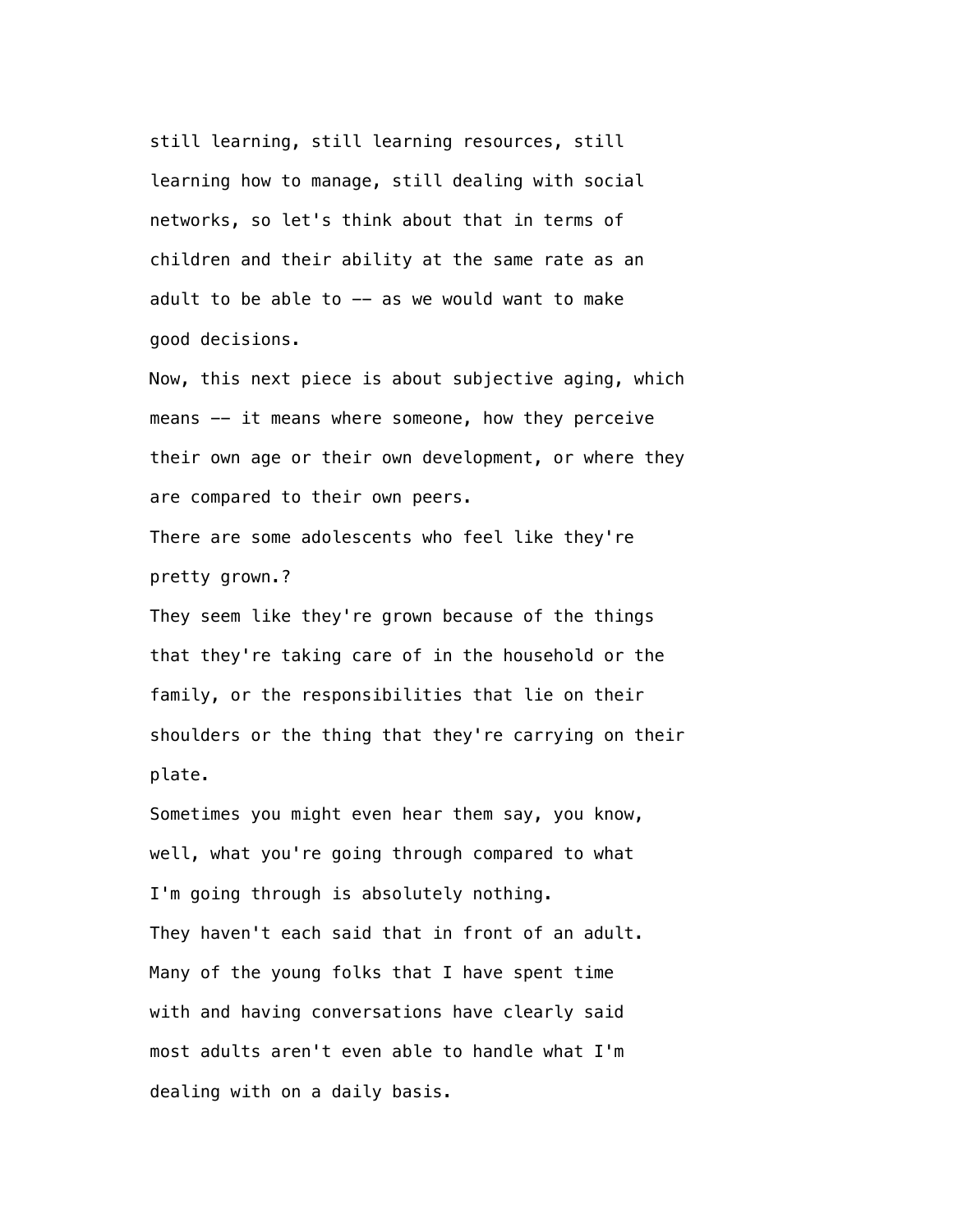Many adults, most of  $-$  I know myself, I've never had anyone to die in my arms. I've never had a sibling to be shot down or die in my arms. I've never had someone in my community to be shot down and to die in my arms.

 Unfortunately, that's not the same experience of many of our youth today.

 Many of them have been exposed to such high levels of community level violence that they can really talk about what it's really like to have to live through such incidents and experiences.

Unlike many of we adults.

So let's take a Poll.

 I would like for you to share your thoughts on what do you think might accelerate subjective aging, which once again is someone's perception of how old they are and what those situations might be that could surely elevate their thoughts on how old they feel like they are based on the experiences.

 So we'll take a minute to see if you want to share your experiences and what you think might lead to subjective aging.

>> Thank you all for your input.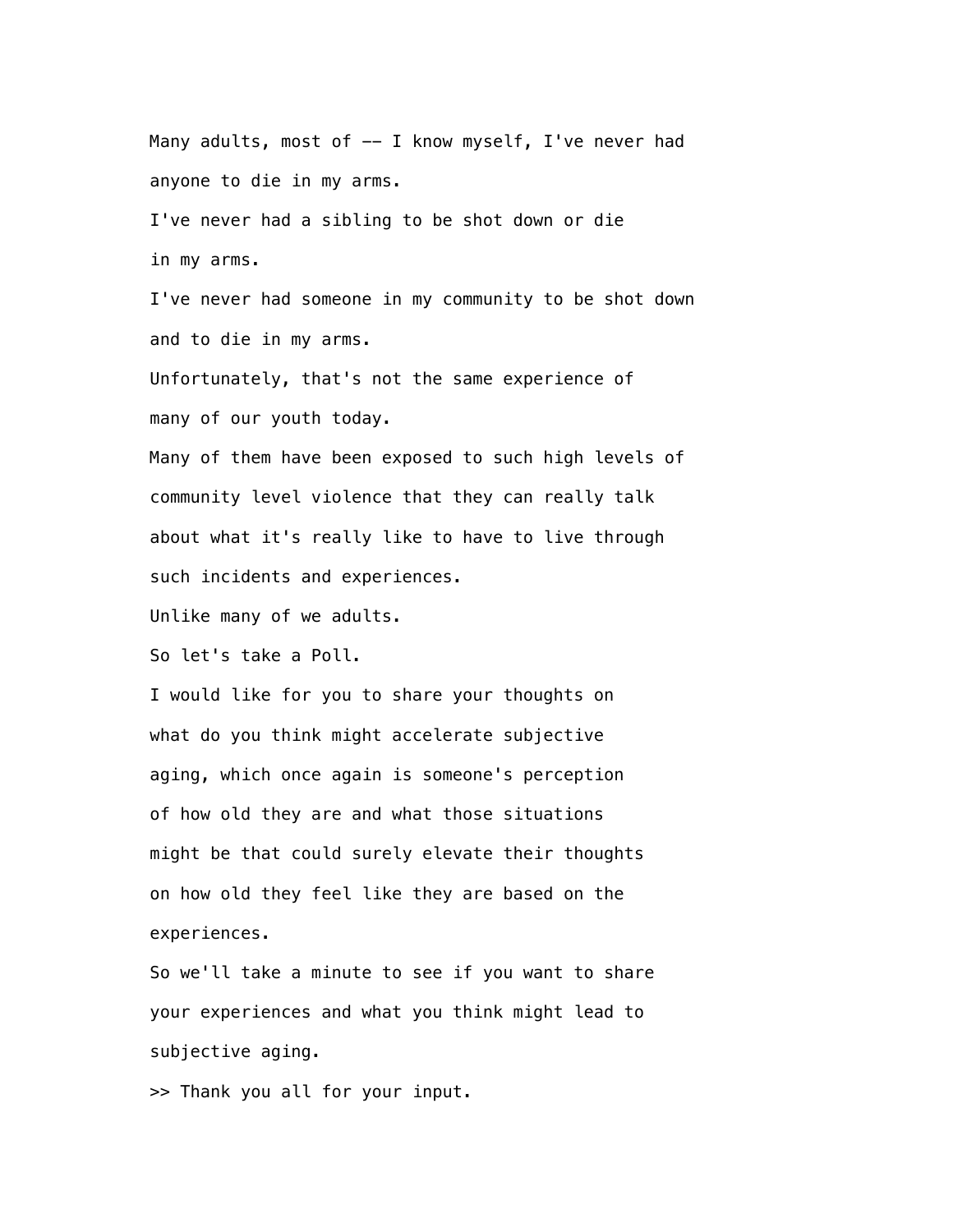I see those coming through.

>> Yes, yes.

Great.

Thank you.

 Please continues sharing your thoughts, anything that comes to mind and all of those are exactly on it, that's exactly, you know, what many adolescents and children are experiencing that might be accelerating the subjective aging, thoughts and processes for them. So, please, again, continue to share in that box. Here's an example.

One teen said this.

 Sometimes I just don't believe how this school operates and thinks about us.

 Here I am a grown man and I take care of my mother and have raised my sisters.

 Then I come here and this know-nothing teacher treats me like I'm some dumb kid with no responsibilities. I am so frustrated.

 They are trying to make me something that I am not. Don't they understand, I've been a man longer than she's been a woman?

 I better be a man before I lose my life on these streets.

And I have for years, without really even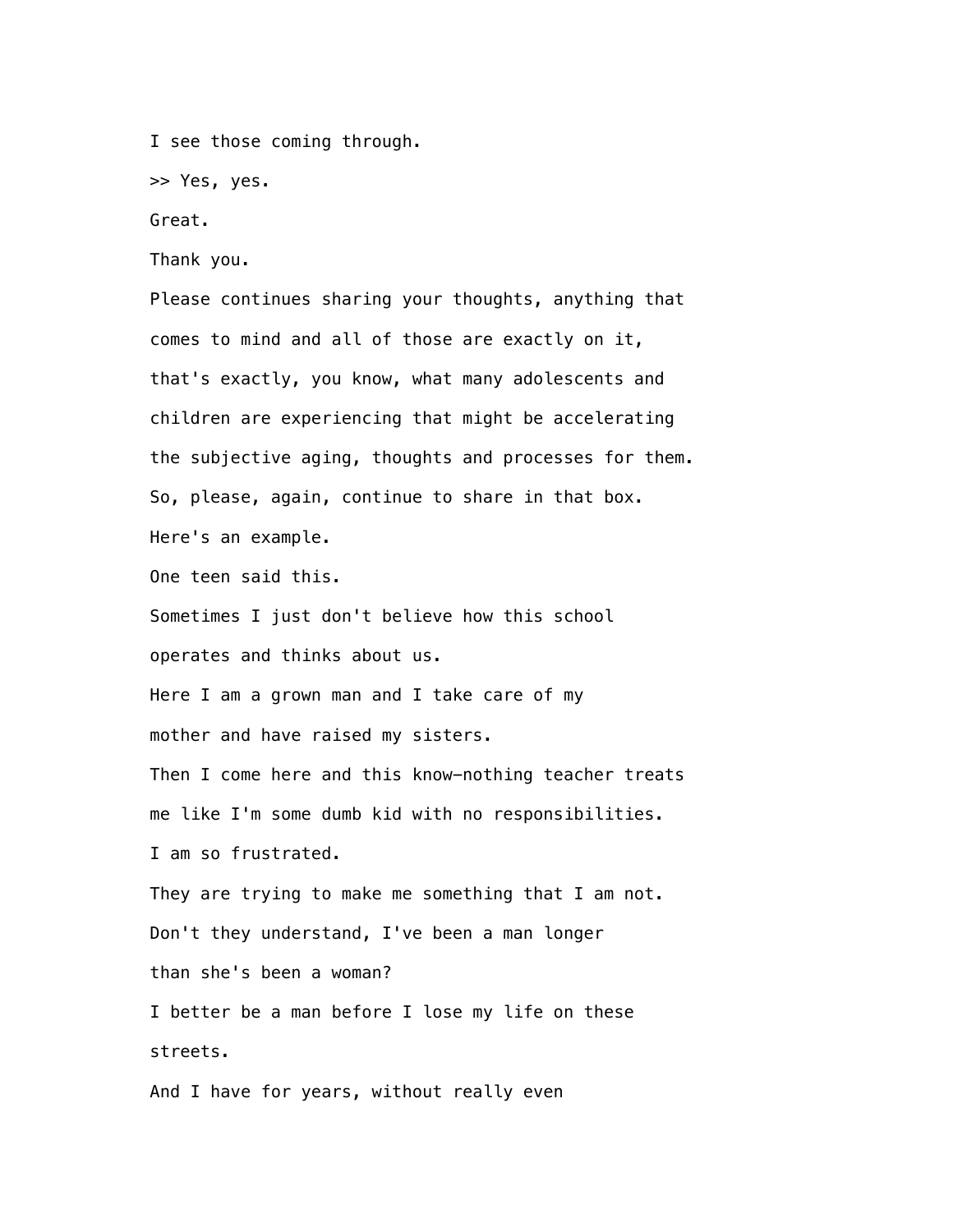understanding, have heard many make that comment about, I better be a man, you know, I better be a man before, you know, before I lose my life or before I'm taken down if the street.

 I've heard them say that not really understanding that.

 I learned that there was a project in the large city that was like an art project with children and so those children were asked the question, what did they think about growing up? How did -- what did they feel about their futures? And so what we saw through the arts, and also just over a period of time -- whereas I don't know in any of you recall this but I certainly do, there was like this theme or campaign of when I grow up, dot, dot, dot, I want to be or I want to do or I planned this or I planned that, but we saw a shift in that the narratives on that go from, when I grow up, I plan to, to if I grow up, and so that is telling a lot. That is giving us some insight on how youth, many

 youth are feeling like and how they see their futures, and what it means to be growing up. When it comes to, like, growing up in our society.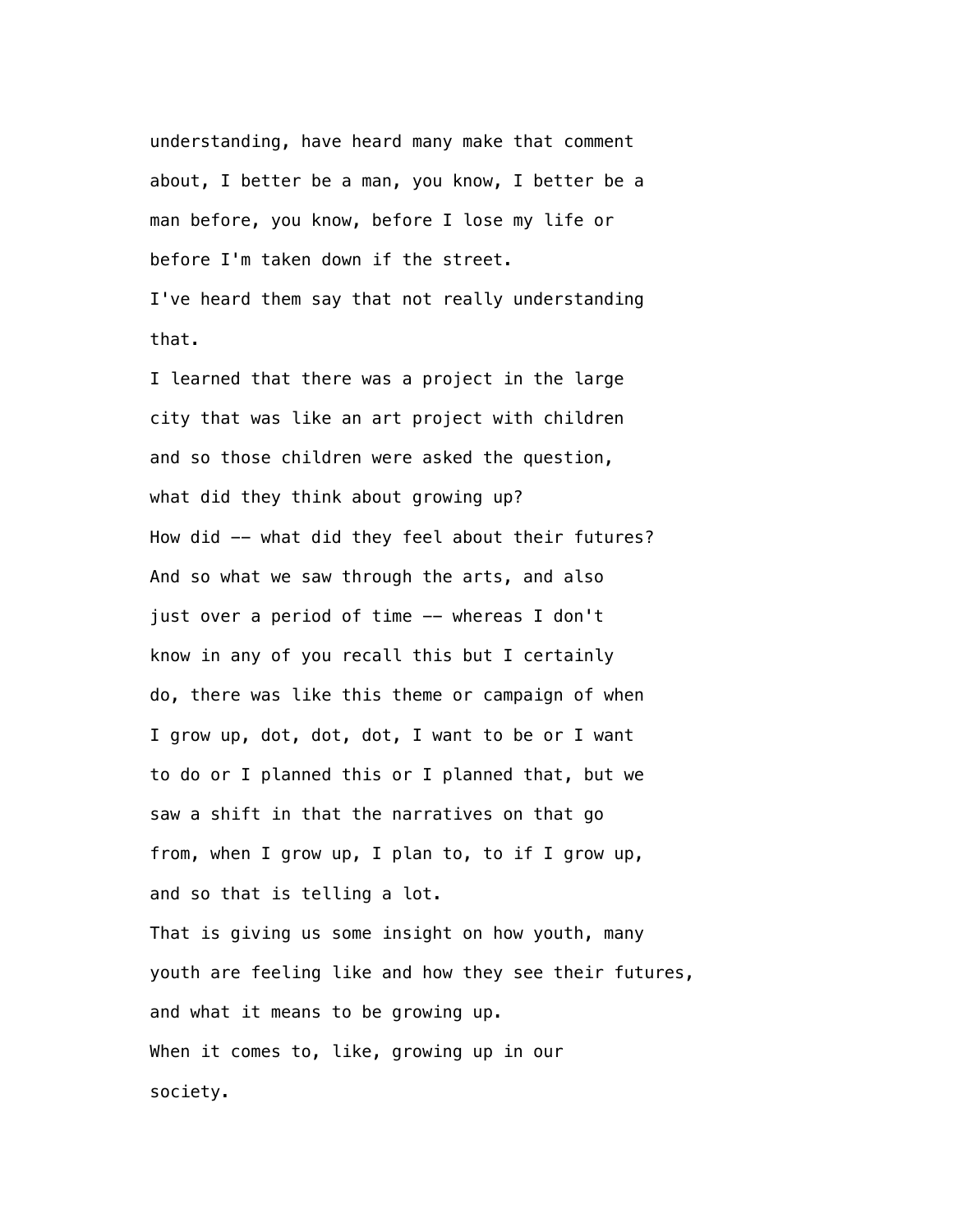Okay, so there can certainly -- there are certainly lots of scenarios and stories like this, and where I've been doing a lot of training around this. I hear the participants saying, I'm aware of this, I am familiar with this, I just never knew there was a term for it.

 I never knew this was specific terminologies for it, and many of those various participants would share their experiences within their own household, so what we do know, they found is that adultification for some is intergenerational.

 So let's look at real quickly the developmental implications.

 When children and adolescents perform adult-like roles, the experience can have unique developmental implications for them and one of them we're going to take a real quick look at is one of the disturbances on social-emotional development.

So we're going to highlight this disturbance.

 It is argued that experiencing social behavior and engaging in social interaction is vital during childhood development.

We know that to be true.

 However, many children, for various reasons, and I think about this a lot even in my work and what I'm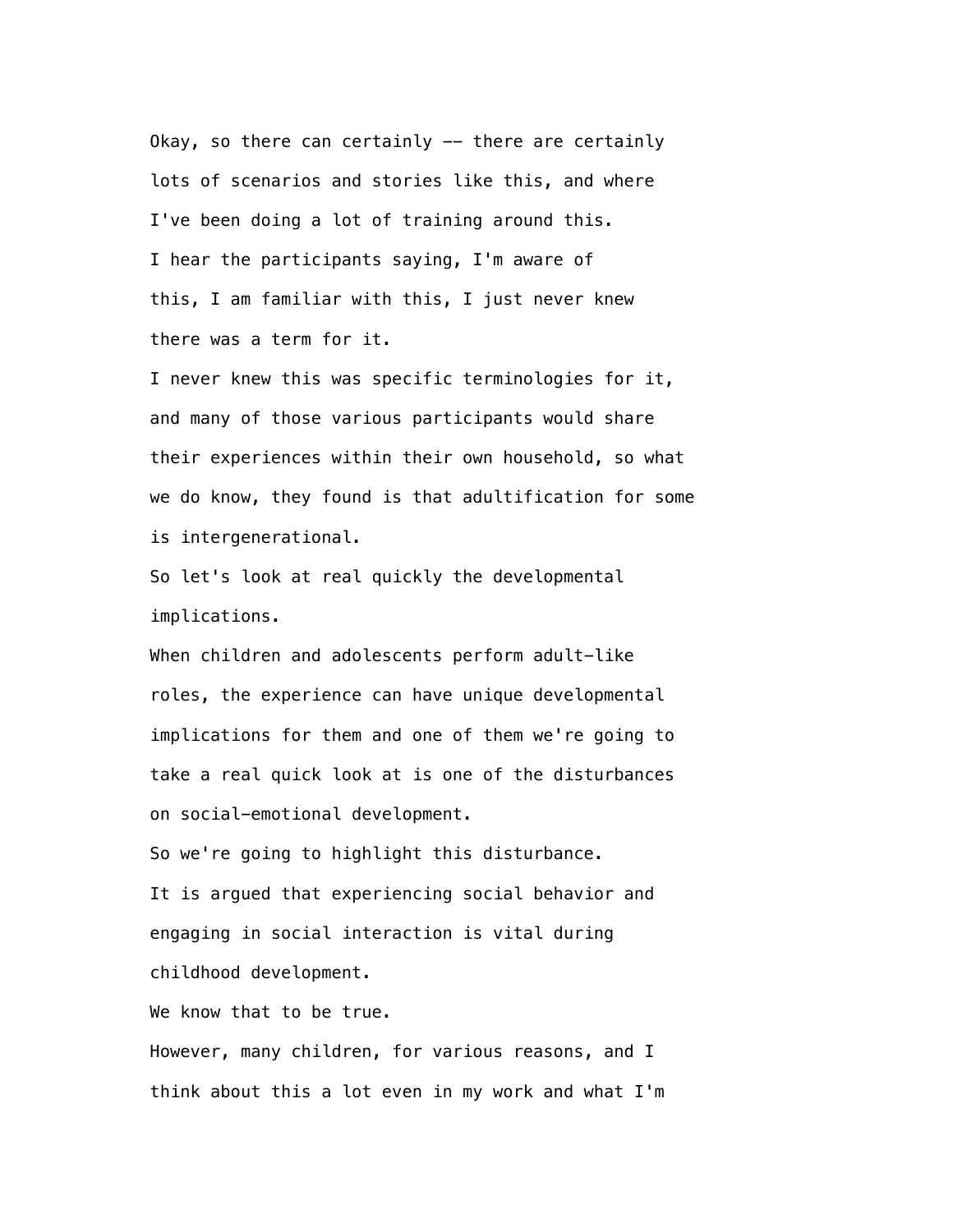doing, is that not all children are able to participate in or experience the social behavior that is crucial for their well-being, their mental health and their development.

 And so as I take a look at this even more, I think about, like, after-school programs. I think about extracurricular activities, I think about community engagement activities and, again, not all children are afforded those opportunities. I'll just give a couple of reasons why and I'm sure you can think of some, as well where a child might be living in an adultification situation, as many of you said in here, in the chat box, due to economics.

 Well, you know, they're living in a single-parent home and maybe not enough money is coming through the house to really take care of the needs of this household and maybe the child, the parent is relying on them to go or work a part-time job just to help pay the light bill or pay for help like some of the food expenses in the household and, as a result of that individual going to work a part-time job, they aren't able to go for tutoring programs or to go to after-school programs or to participate in important activities that they might be really, really interested in, or to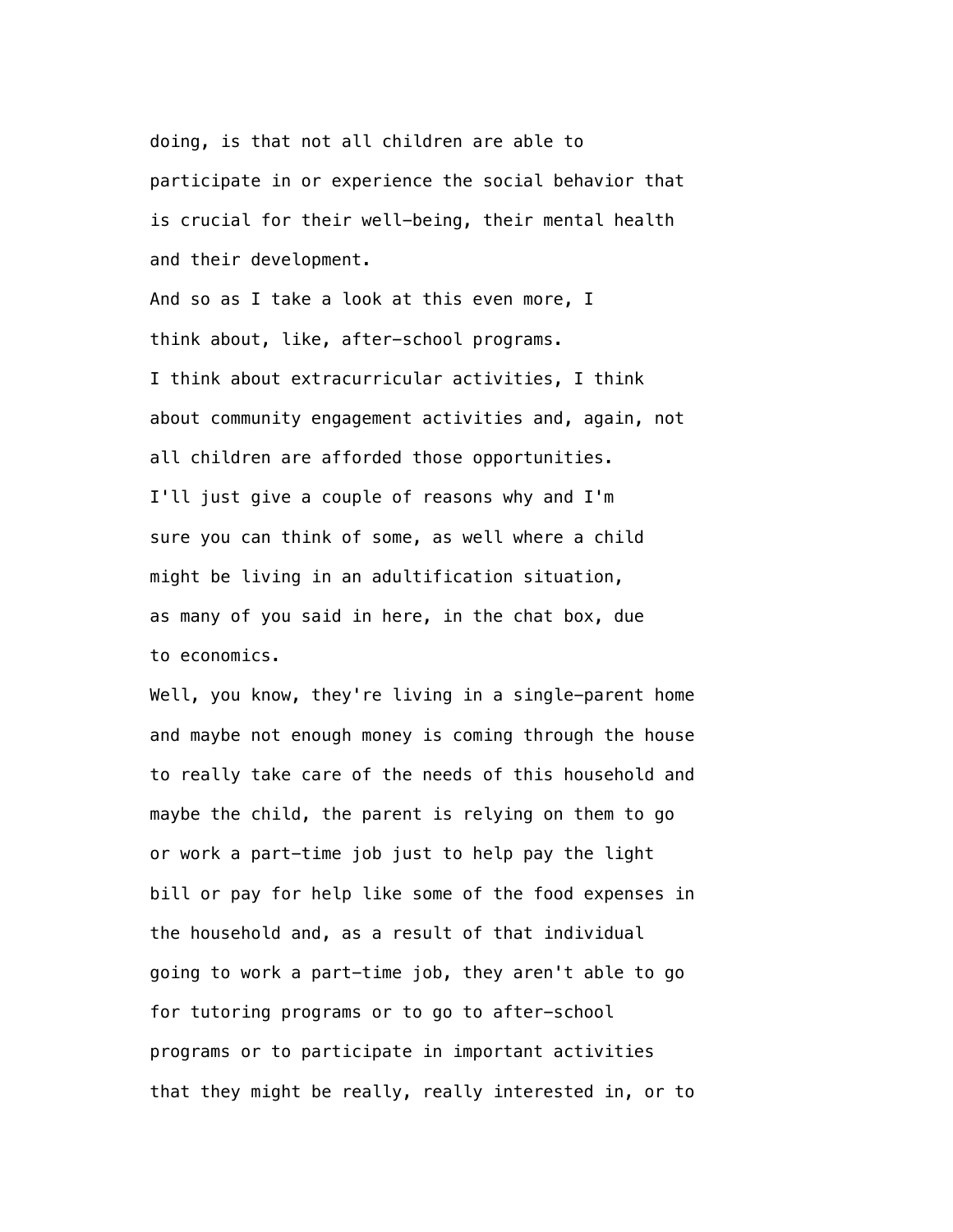engage in community activities, engage in events and stuff which would help to build their social behaviors, all because, and I heard someone said this recently, they have to take home to take care of their siblings, to put on dinner for their mom, to start combing hair and help their siblings with homework. That sounds like a typical scenario that maybe some of you ever come across at some point and you might be helping a family to navigate through some of those things even right now. So adultification can be a contributing factor to social isolation.

I want to share this, how -- and to my surprise, I learned of how severe social isolation really is.

Now, this was shared -- this is 2000 and we can just think about the years later that it is and what these numbers potentially look like now. Social isolation, the deaths that have occurred due to someone not having access to education, fair education or even if attributed to these deaths were attributed to low education which,

 once again, can mean not having access to the level that was needed.

Also, racial segregation led to these number of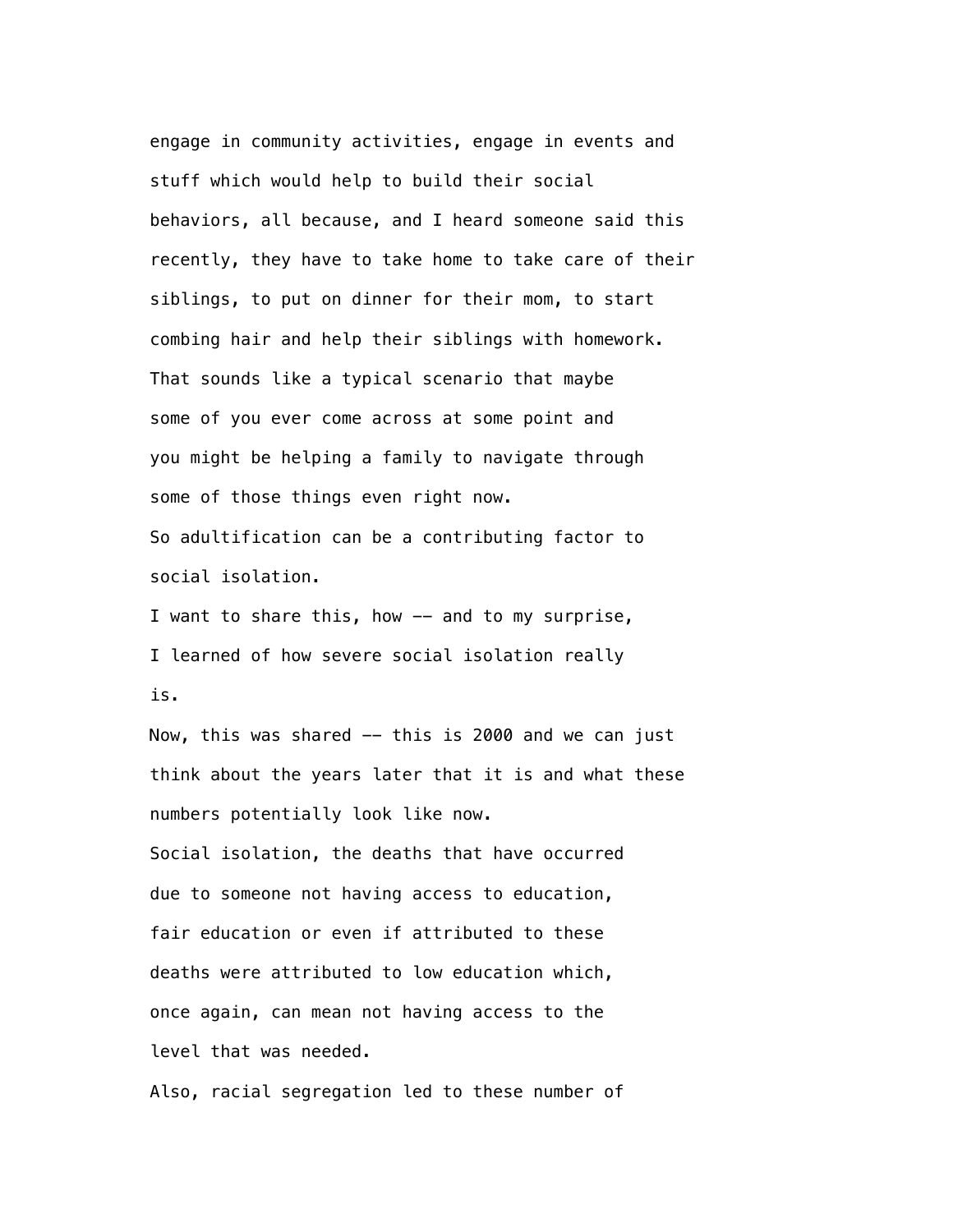deaths.

 Low social support led to these number of deaths. The level of poverty.

 We know that poverty certainly can hinder folks from getting contact and connected with the services and resources they really do need. They don't have even -- they may not have that book card or extra money to use for bus fare, cab fare, to get to wherever they need to go. Also, income inequality is a big contributor to this and area level poverty, as well, so area shows off when it comes to adultification, and I've also found that where adultification has a great impact on children living in poverty, we also see it can have an impact on children living in a working class or middle class household and what that looks like and I've heard after scenarios centered around this is where that individual is expected to volunteer or is put in positions and in situations where they are -- in fact, I know of a scenario where there is an adolescent, one of his parents is actually in prison right now and that parent has resources to share, to give to their  $-$  to their child for the purpose to go out there and find an attorney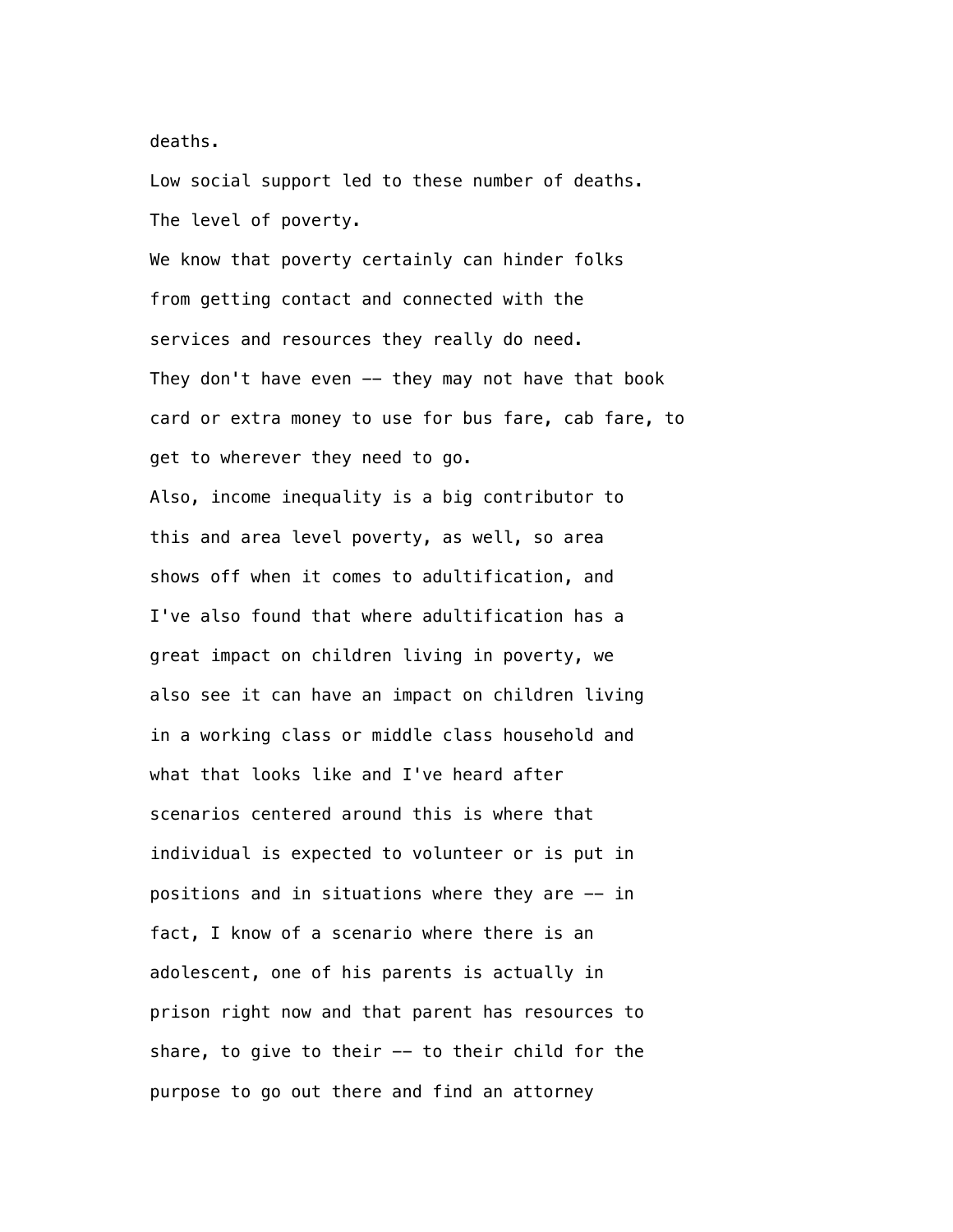to  $--$  to  $--$  I'm going to make I don't share anything that might disclose the scenario, the situation, but where that teenager is also given access to his dad's vehicle so that he can get around.

 And, really, he doesn't have a valid driver's license but he's provided these resources to help his dad who's actually incarcerated, and then the dad expects him to report back to him, to come and visit him and to have conversations with family members to help him with his case.

I'll just say that.

 And so that teenager feels really important, actually, he says, I feel like I'm a man, I'm learning a lot of things.

 I have information that a lot of adults don't even ever, so that is just one example. So what I've found is that social isolation is equivalents to smoking 15 cigarettes per day. Now, take a look at this. Social access is crucial. Unfortunately, children who are experiencing social isolation through adultification may not have access to trusted adults. And as I've said earlier about intracurricular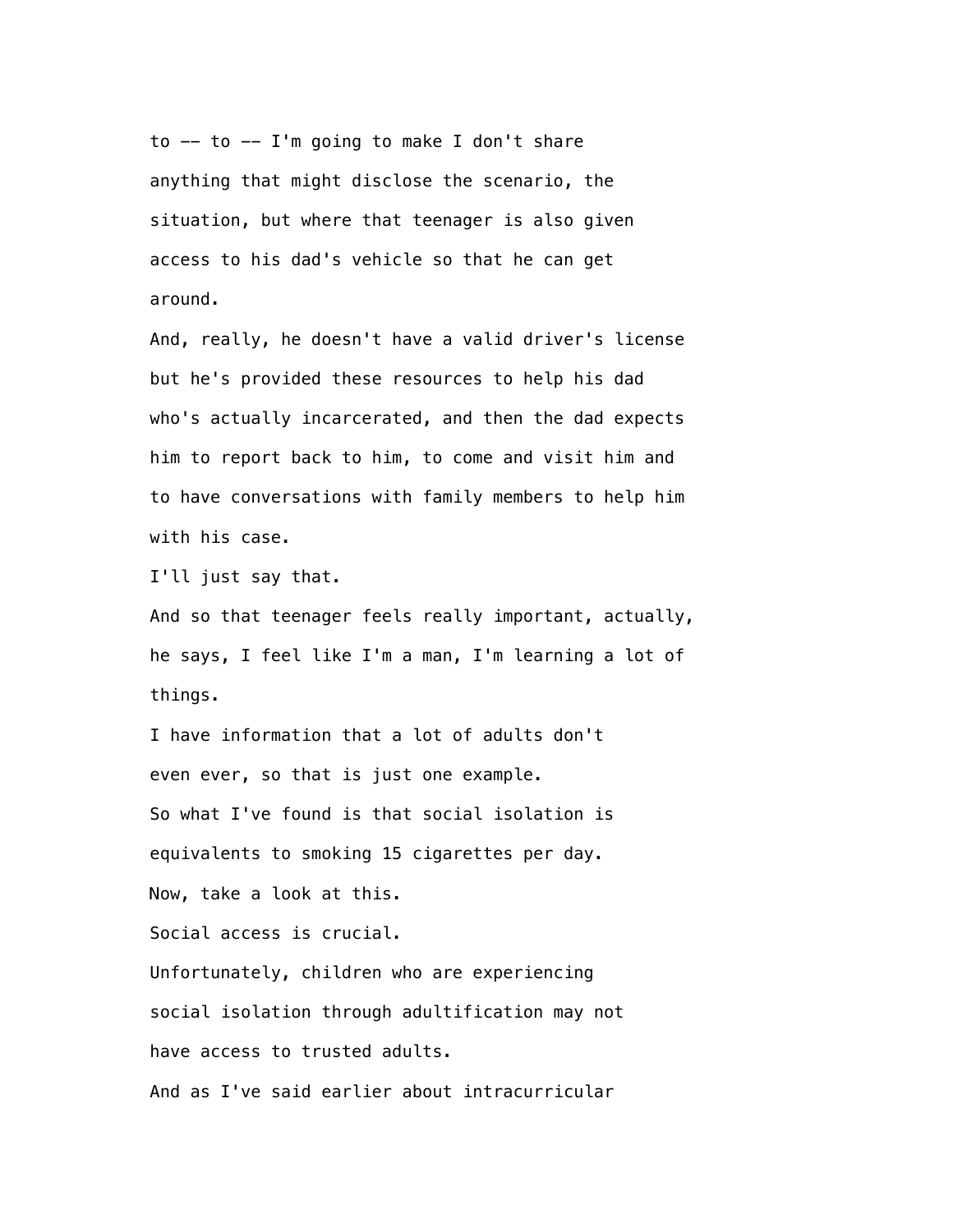activities and communities activities, that puts them in situations where they are isolated and don't have an adult that they can trust or that they can, you know, that can help to be -- increase their safety or increase safety nets within their communities, as well.

So the power of imitation.

 Imitation is very, very powerful as you all know, I'm sure you know when it comes to children. A child enthusiasm for imitative behavior prompts parental attention and interaction, and provides a mechanism for transmitting appropriate culture and social behavior and we're going to go into what that means even further here.

 So I came across a study that was conducted among pre-schoolers, about 140 3 to 4-year-olds who were involved in this study.

 There was like a pretend grocery store on here you see the number or types of food that was on the shelf and the number and variety of those foods that were provided on the shelf. These three- to four-year-olds were told that they were going to go grocery shopping and they were supposed to pretend and they could buy whatever they wanted, that they were encouraged to go in and freely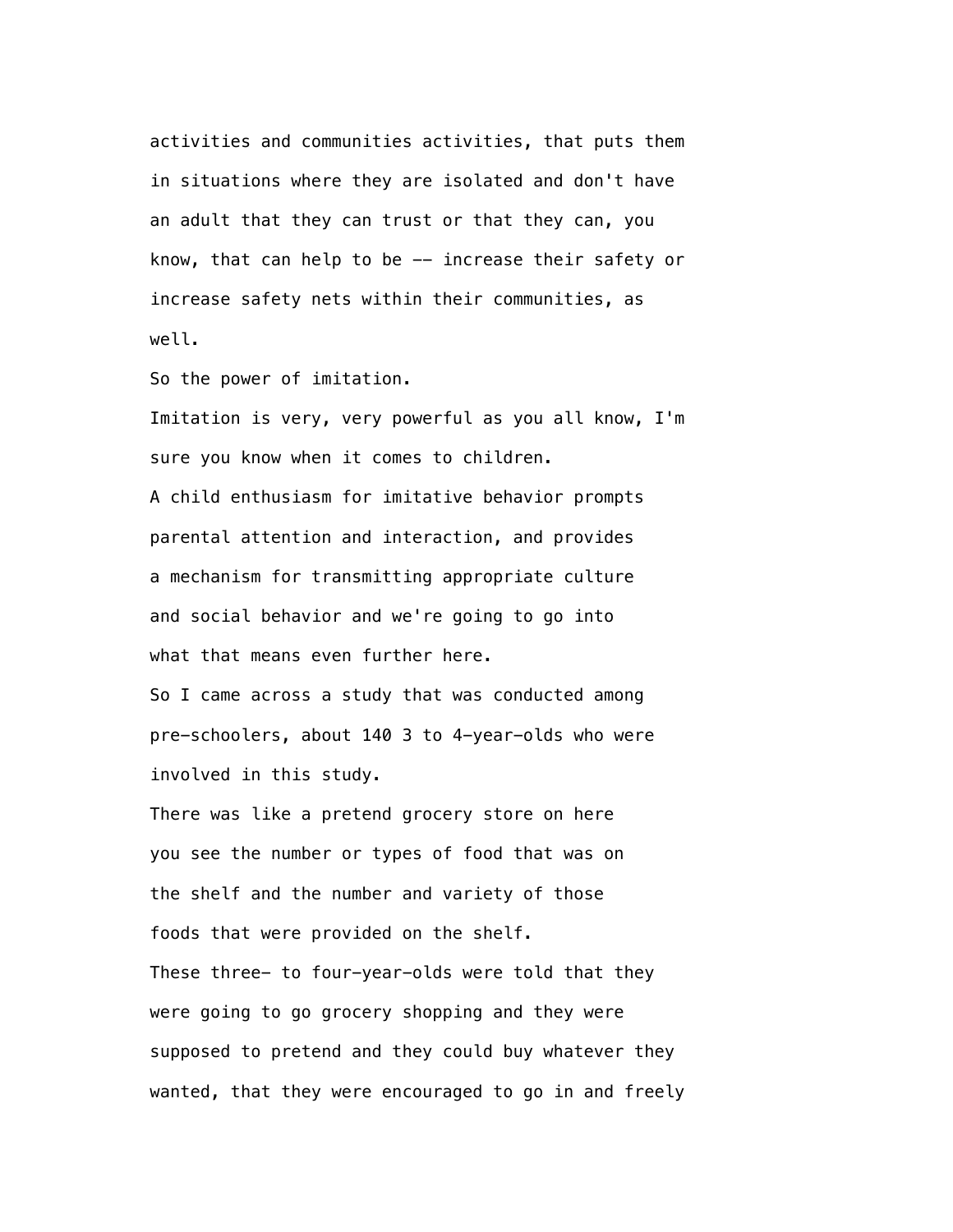pick up things off the shelf and put them in their grocery baskets.

This is the result.?

 You see the percentage of the things that were purchased by those pre-schoolers, and the things that stood out to me and that was the most striking is I looked at the number of children who bought cigarettes.

 50% of them identified the cigarettes by the product type, as well as the product name. In fact, the report has shared that one of the children, it was noted that a four-year-old pretend to call his spouse on the phone and said, I got you, you know, he said the specific brand of cigarettes, named it and called it out and says, oh, by the way, they have by two, get one free.

So I got you three packs.

 And then a great number of, like, 61% bought alcohol, of whom 58.1% identified it by the type, being beer, win or booze.

So these children were very -- well, we believe they were aware of what they were picking up, you know, they had on some level some experience of picking these things up. And, oh, let me go up the list a little bit.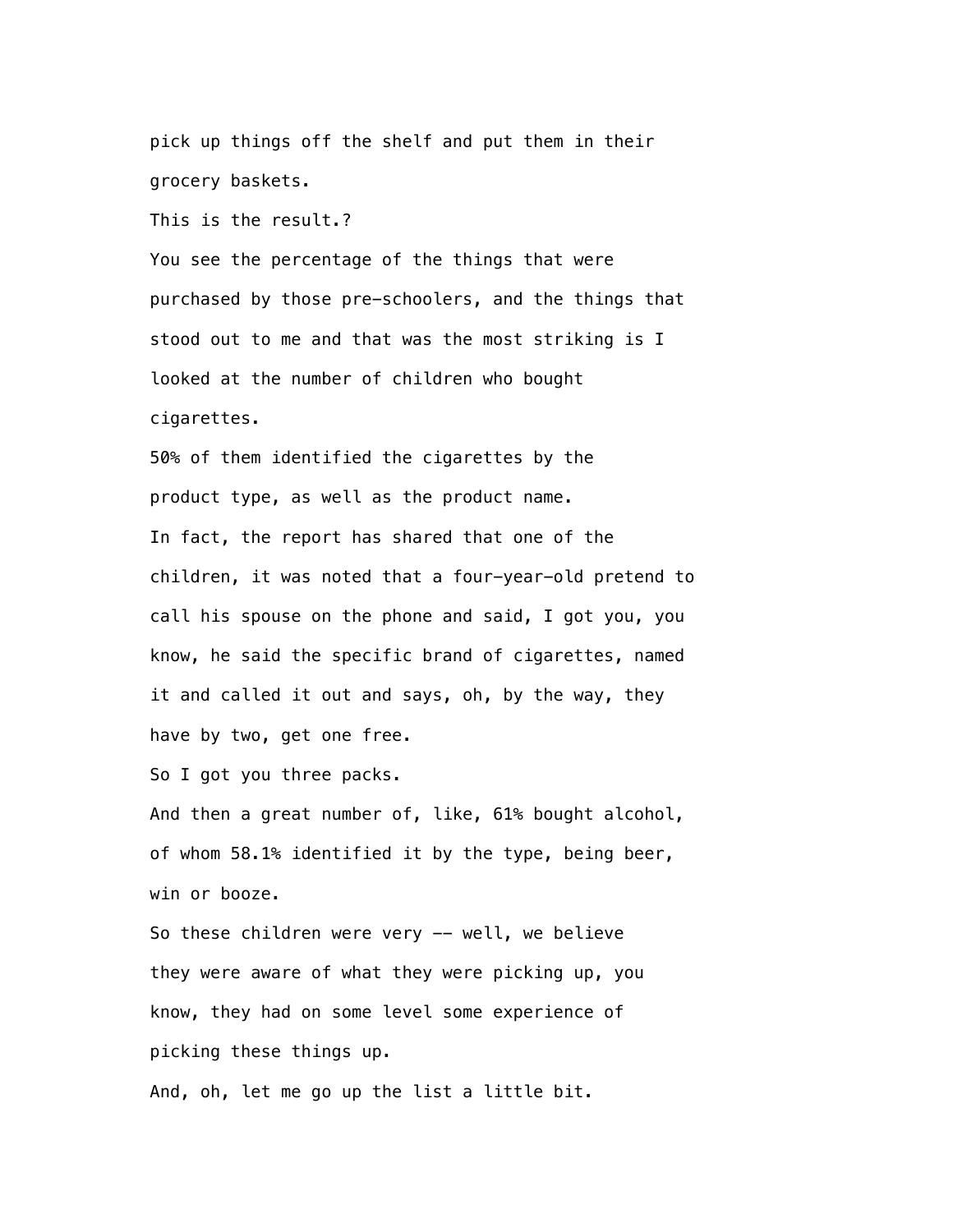I looked at 17.5% who bought Ibuprofen and the specific name of that and I did begin to think about, what are they learning, how are they learning to deal with pain or how are they learning to deal with trauma or stress and that's the one thing that really stood out to me and was really thought-row vehicling, what are they learning about stress, what are they learning about pain and so how much of that truly might they be relying on or internalizing when it comes to some of the conflicts and stress that they might be dealing with for themselves. Okay.

 So the next thing is, after leaving the grocery store, these children returned to the pretend living quarters.

 71% played with cigarettes, alcohol, and so what they found is that as the children went back to their homes and was watching a movie, they, the more violent the movie was, the more likely the children were to play with or use the alcohol for pretend.

 So were he going to look at real quickly the experiences that can impact childhood.

 It is well documented how poverty, which things come up and having the lack of support can be sources of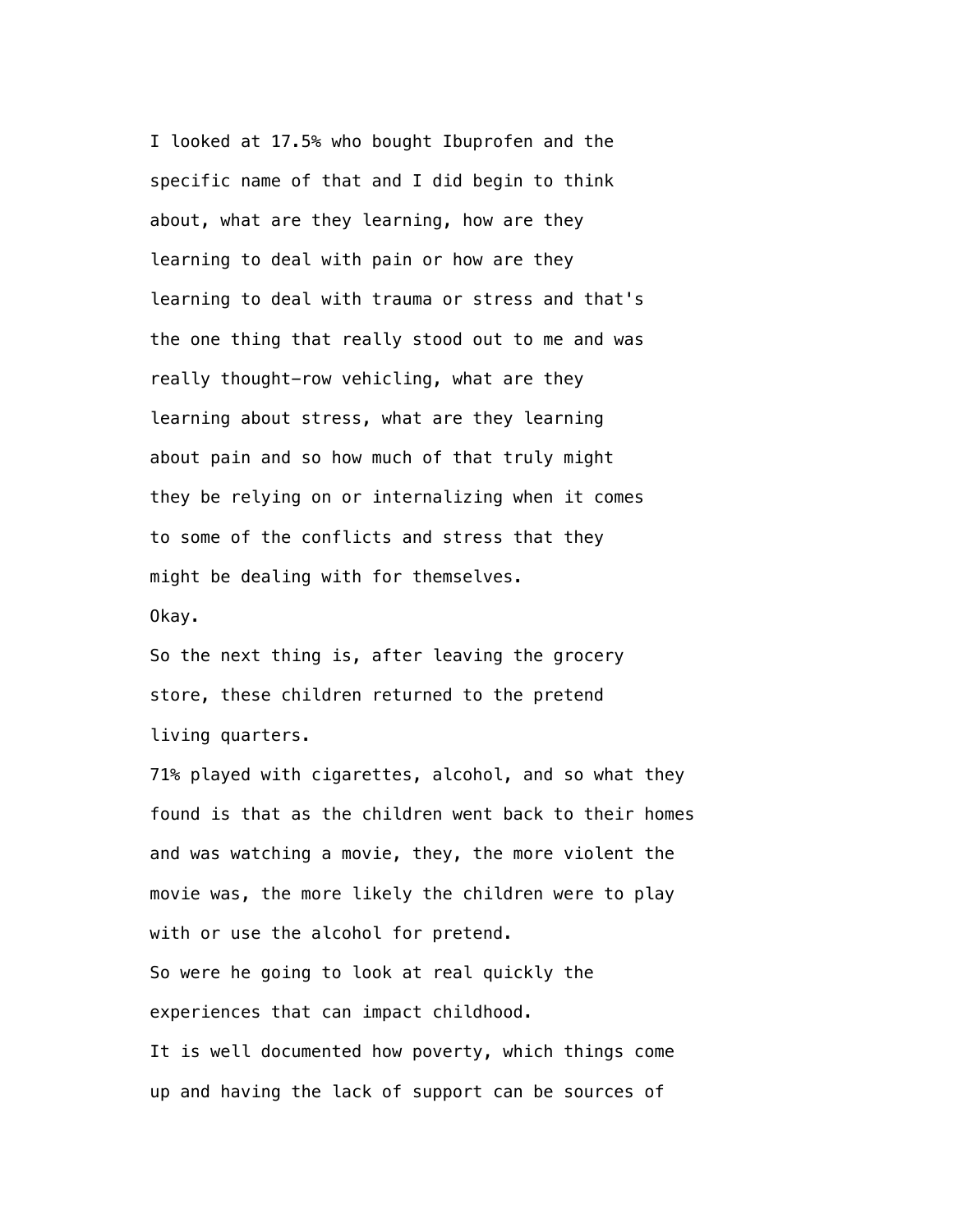stress for children.

 Look at these things around the wheel, growing up in foster care, kinship care, having an incarcerated parent, parental substance misuse and being removed by child protective services. I want to just go real quickly on being in kinship care.

 There was someone I had spoken with recently that talks about the burden of being in kinship care which that child was the person that was trying to keep the family at peace or keep the family together because the adults were  $-$  in fact, they were blaming each other that the child had been removed from the home so it was the child trying to bring peace among the adults in the family. So family traditions.

 There is a strong sense of family identity that involves fulfilling family responsibilities and parental expectations.

 The collectiveness of cultures, there's often a strong sense of family obligation, and the next thing is, discrimination-related stress, unequal pace of acculturation between adults and parents  $-$  I mean parents and children, which means children are not necessarily adjusting to a new environment, a new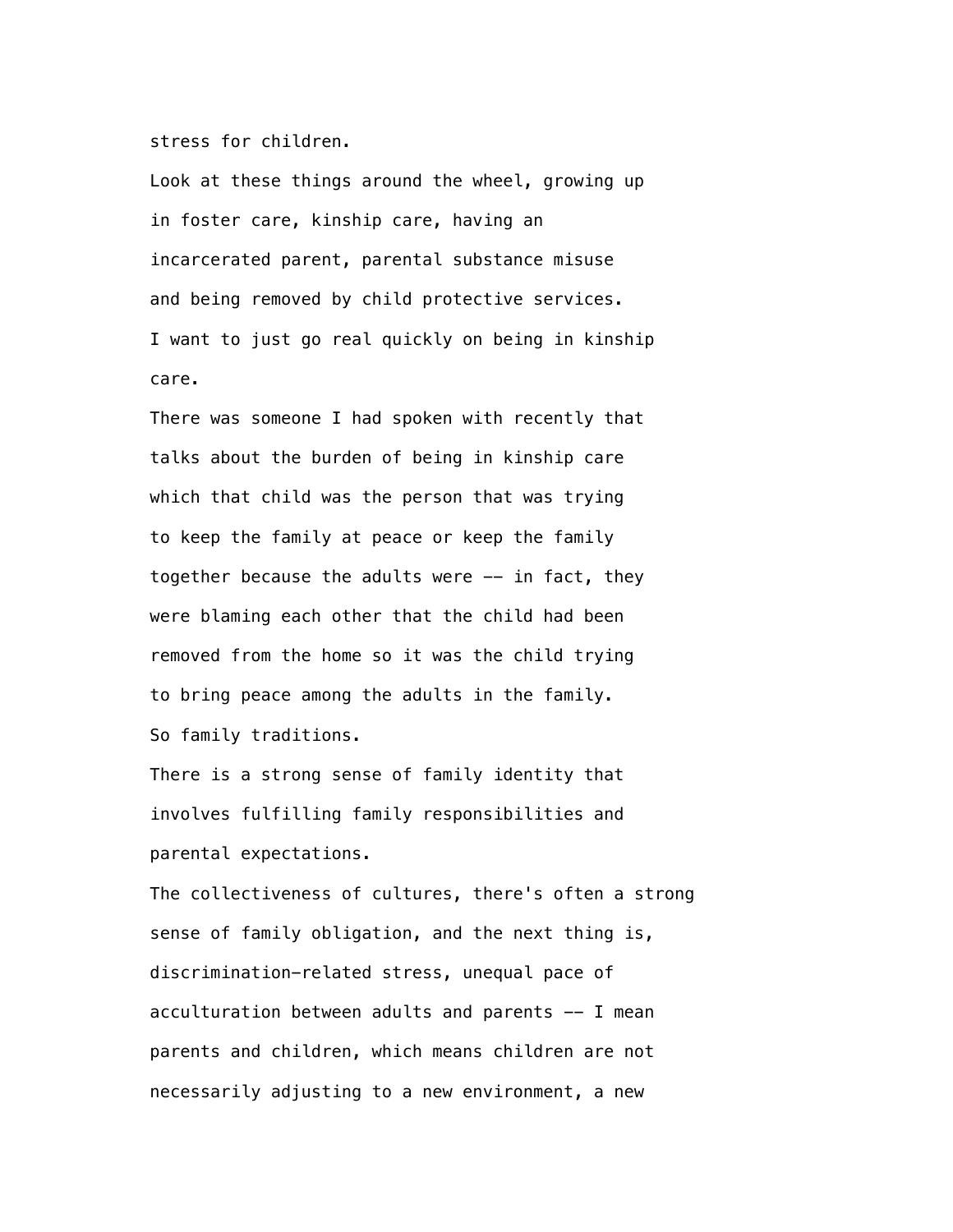culture at the same rate and level as their parents are.

 Their stresses of adjusting to a new cultural environment and they're not on the same page. Sometimes adults might overlook, or adults realize that children are not, you know, adjusting to these changes as quick hee as we adults might have, and there are times that seems an adult might expect a child to adjust fairly quickly because we believe that, well, you don't have anything to do but go to school and just be a child, not realizing that children sometimes experience stress, as well, and one of those stresses for a child can be not accepted by the whole culture.

 The on the thing is stress related to immigrant families adapting to new environments. Children are expected to play more dominant roles. Perhaps the child is taking on parental responsibility.

 Perhaps the expectations to honor your family. This is a big one, say this in medical studies where I was working some years ago, language and cultural behavior that require children to act as translators for their parents. That is a big one, as well.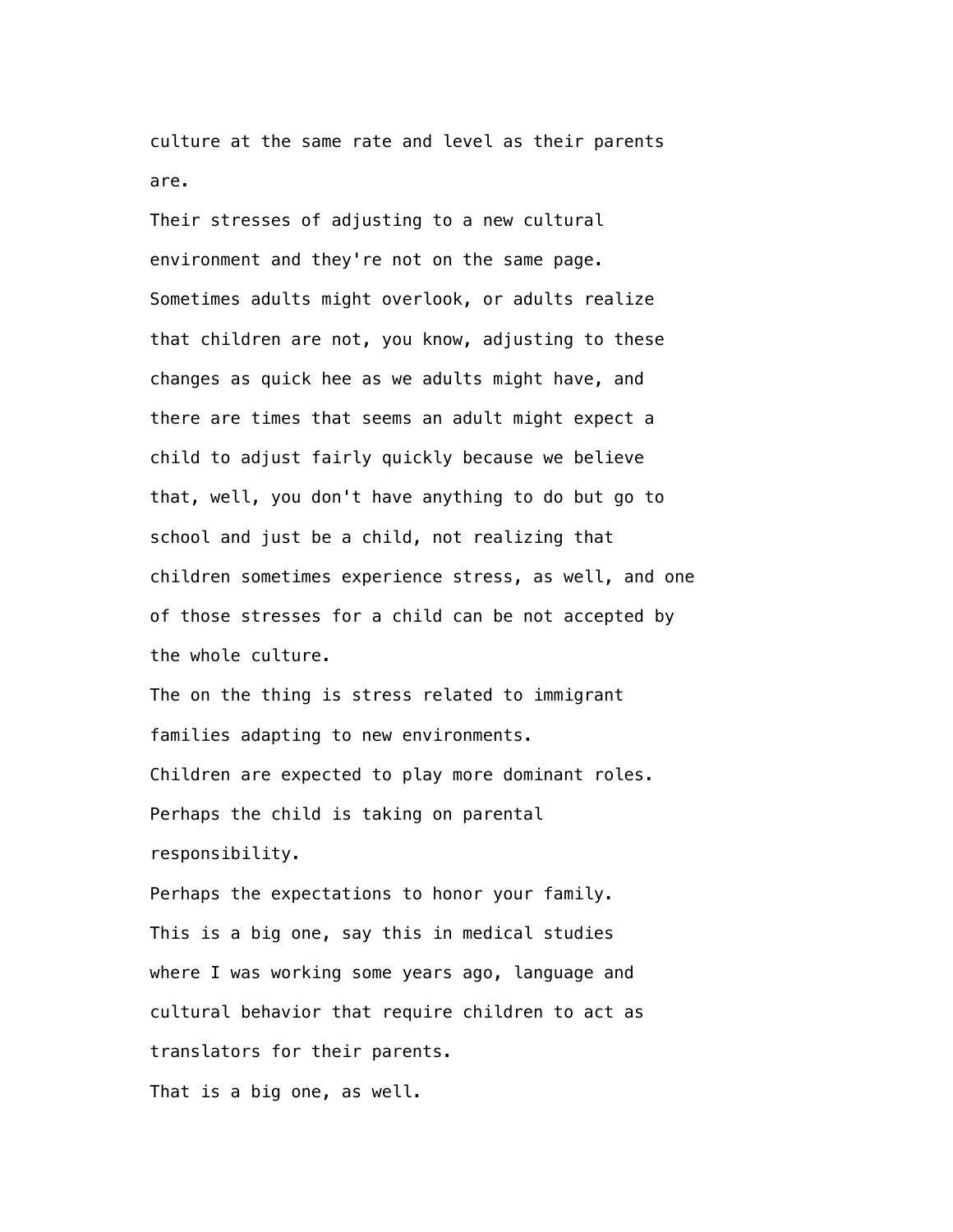They're exposed to information that they probably really should not have access to. Children of a dominant culture.

 There was a study that was conducted that involved -- that included Caucasian and Asian students in parentification inventory, the Asian students disclosed that they were expected to, more along the lines of parentification, care of siblings, they didn't particularly desire to do and didn't feel they had the skills to do so but there was the expectation of them to do it. Caucasian students said they benefit from adultification because it gives them exposure to running a business or to doing adult-like things to give them more like insight on what they wanted to do for the future and how they wanted to live their lives when they became an adult, but the interesting and key thing is that where they talked about adultification, where they benefited from it was because they were provided the resources to go along with their experiences.

## Okay.

The next thing is  $-$  yes, absolutely, you know, going back to some of those things about, like, the things that children are often exposed to as -- a lot of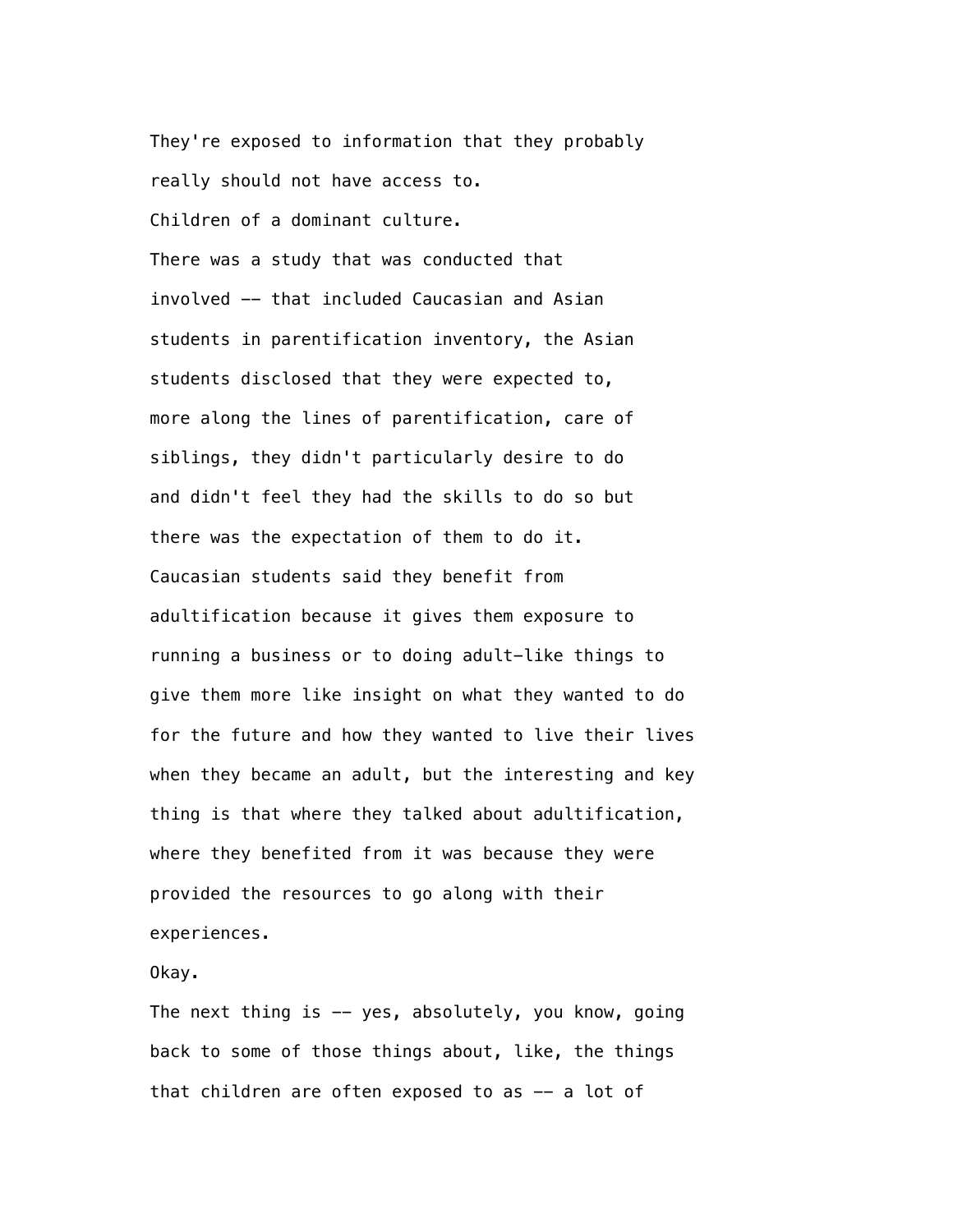things I think about in my childhood that there were play candy cigarettes, there were canny type of things that were more so like for adults and they made the child version of those things, you know, and that's something I wanted to add to that, as well, as we move forward, again, some of those things that are made to be -- that are adult-like but kind of made to be in modified like the child-like version of it. And thinking of it as  $-$  to be innocent, like there's nothing wrong with it but we see a lot of -- we're seeing a lot that's playing out in society, how those things are very harmful for children.

 So the next thing is we're going to go into looking at how adults view children and their behaviors and once again, I came across many of these things that were somewhat surprising and very, very, once again, disheartening.

So neighborhood-related stress.

 When young people witness or experience violence on a daily basis, and I want to emphasize that because there are some youth and their families who experience violence or the threat of violence on a daily basis, and what does that to?

It can raise the possibility and sometimes the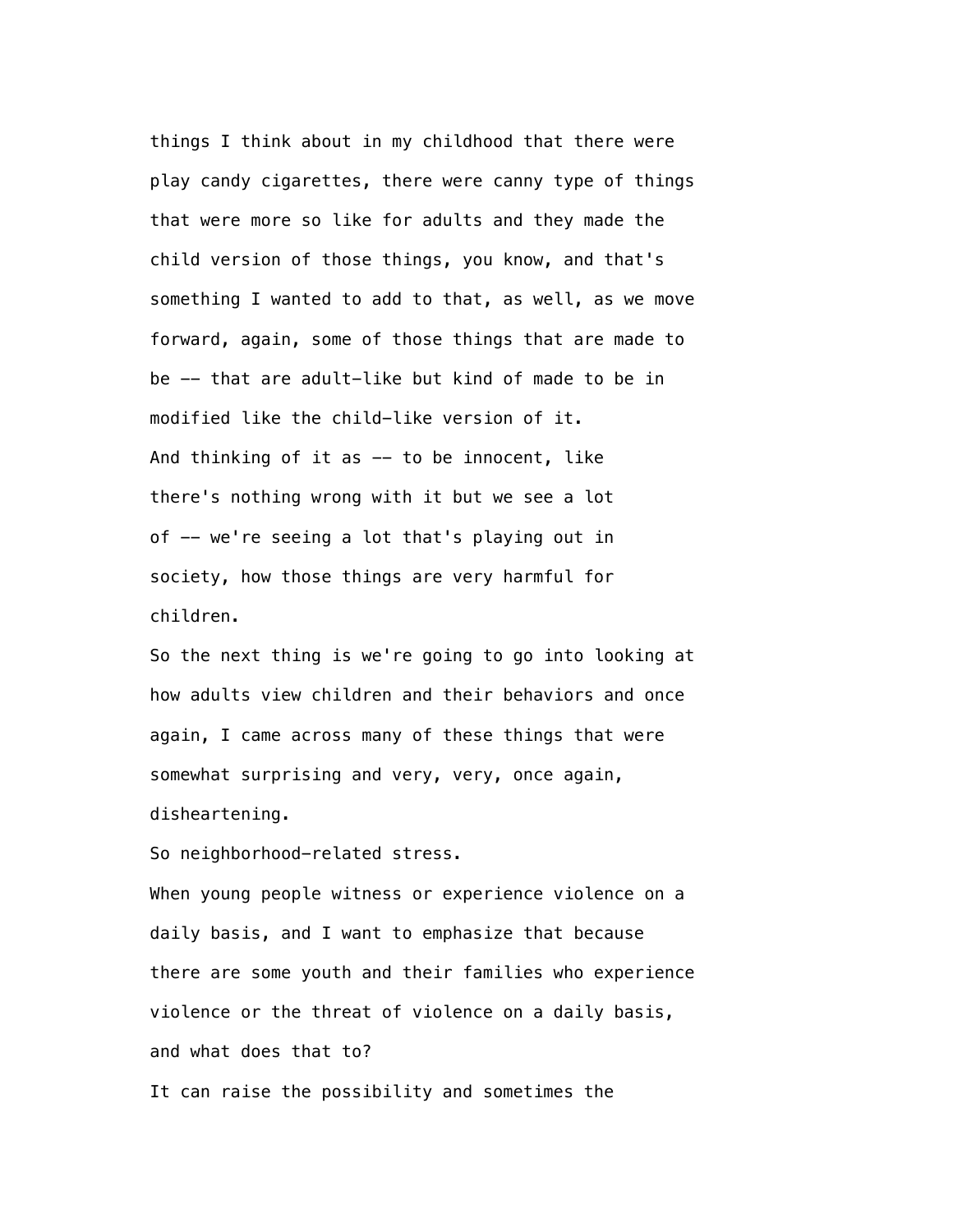reality in many cases of doubt that individual drawing to the end of their life. Or drawing nearer to the end of their life. I was talking with a parent at the end of one of the trainings that I conducted some time ago and that parent talked about the stress that she's under every single day, you know, being a single parent, which it felt like to her because her partner travels for work but she feels like a single parent with the other partner not being there and to basically give her son the daily script, I'll call it the daily devotion. When you're in the car and you're driving it, keep your hand 10 and 2.

10 and 2.

 If anyone comes up to the car and asks you any questions, try not to move, try to do this, try to do that, and she tells him clearly, you know, so that's on a daily basis that she tells him about his behavior and about his tone of voice and how he should address whoever it is.

 You make sure you say yes, ma'am, you make sure you say yes, sir, you don't move your head this way or that way, and then she added and said to me, you know, he's big, he's a big guy, he's big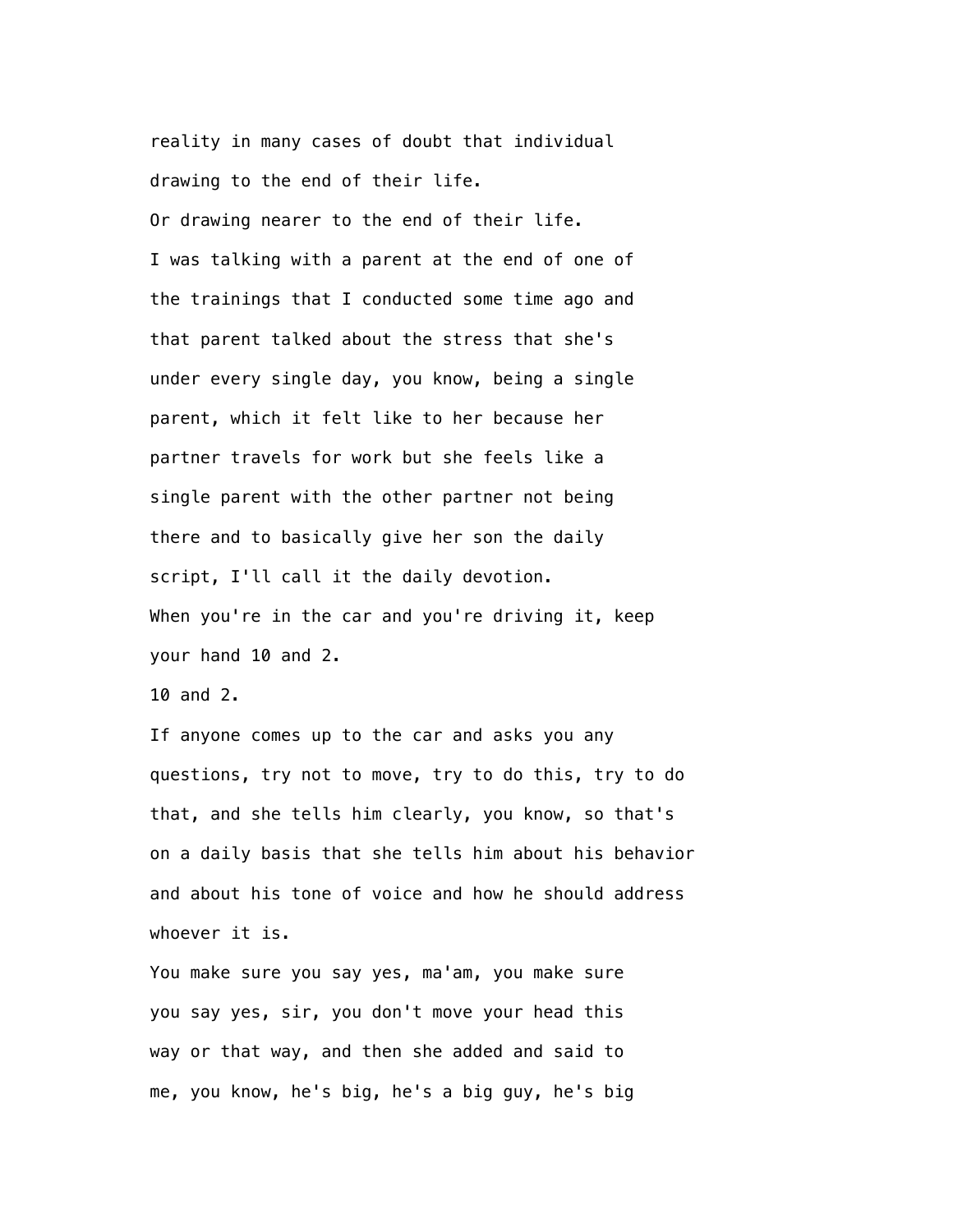for his age and he could be easily mistaken to be as if he's in his 30s.

We do see that showing up in adultification, as well, where sometimes the size of a child is  $-$  some adults take that and look at them as an adults. They don't even see them as a child and so we know that for black boys, and you will see this coming down the slide in just a little bit, where black boys depending based on their size, they are often perceived to be an adult and where it's well documented and interviews have been conducted with seasoned officers that they project and overestimate black boys' ages to be four to five years older than what they are, and in some cases, a black boy doesn't have to do anything but just stand up or walk forward and never open their mouth.

 However, they are perceived to be a threat. So the on the thing is fear and the lack of safety on a daily basis.

 It can accelerate subjective aging by pushing young people into more adult-like responsibilities. I did one presentation at a fatherhood conference and fathers there talked about wanting to - working with their sons along the lines of, get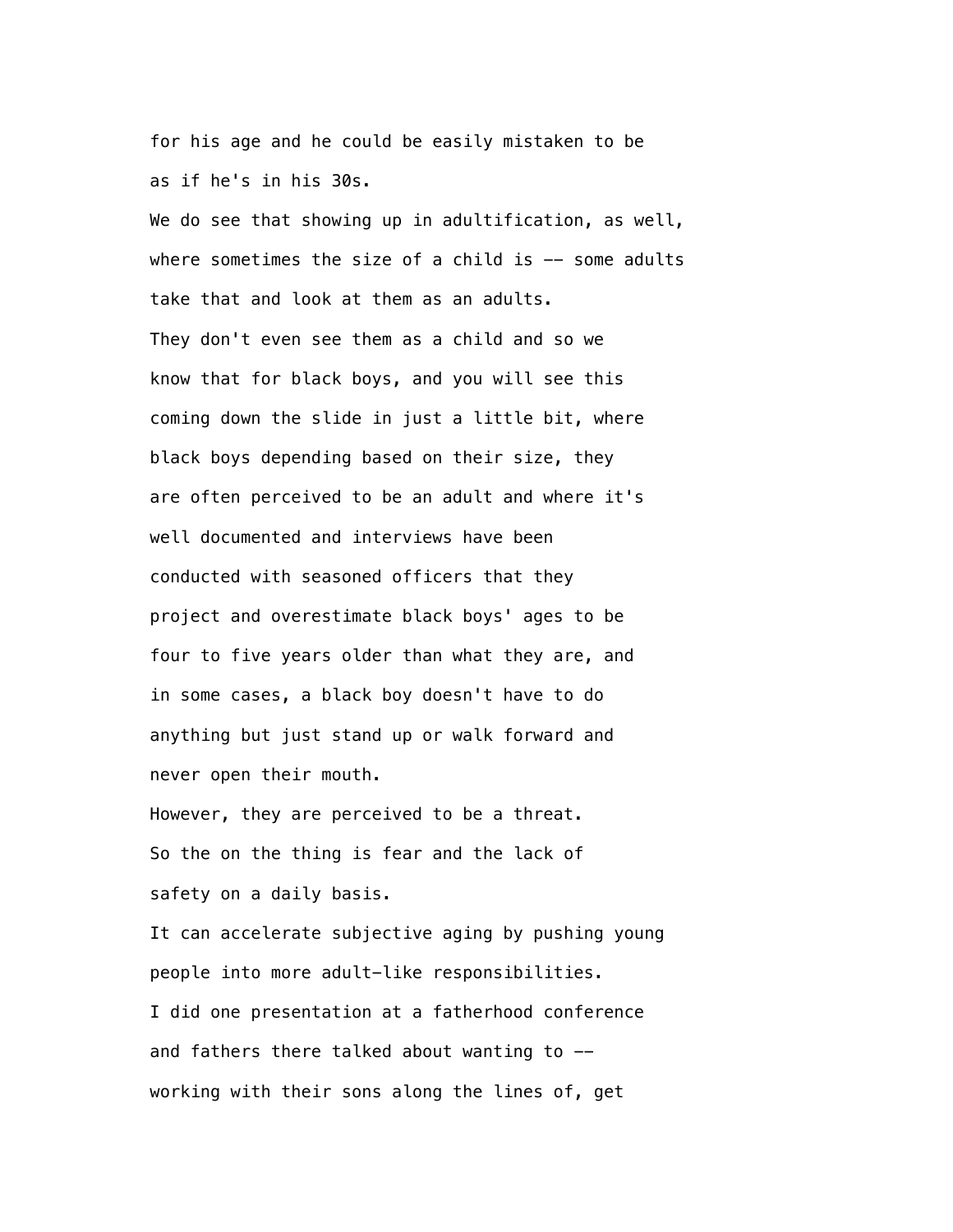to experience manhood, I want you to know what it feels like, I want you to see what it's really, really like because we don't even know how much longer you'll live.

 Or we don't even know if you'll get to be my age or be an adult, and because of many of those things of social ills that parents are seeing, which is a reality for many of them, it's more likely pushing their sons or their children into adult-like roles and experiences him homelessness and adultification. Many homeless youth left their family residence at an early age and they now, as a result of that, are facing additional stressors related to the street life.

 And that can also contribute to the subjective aging. Some of these young folks that I've talked to have said, you know, they kind of -- like it's a prideful thing for them or they celebrate the fact that they've been able to survive on the street at the age of 16 years old. I've talked with someone again, recently, she's like 32, she's lived on the streets since she's 13 and she

 clearly says to me there's nothing I haven't experienced or nothing I haven't seen and she left home at the age of 13 years old, due to some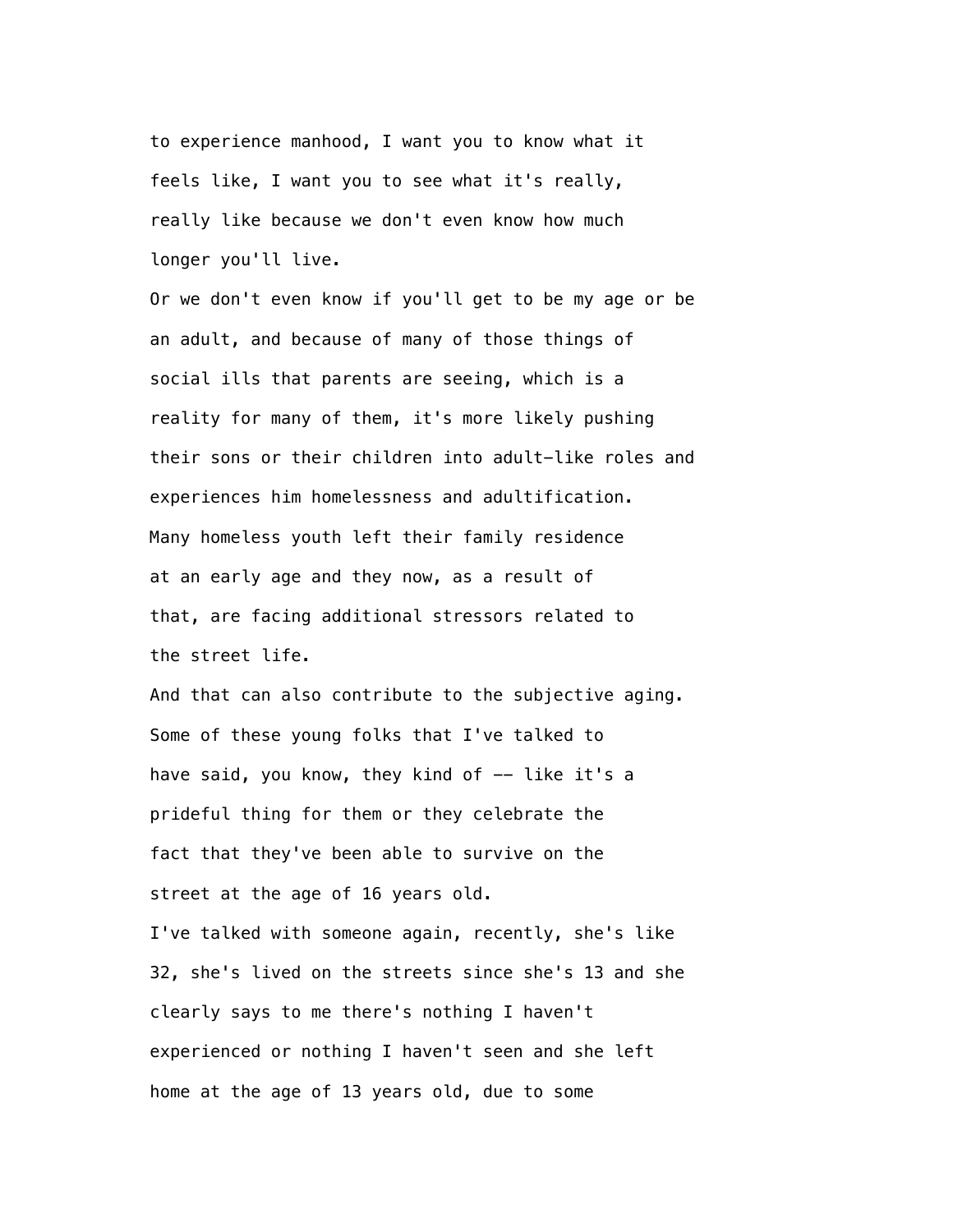situations this but she feels really proud about that because she's been able to survive on the streets. Also when it comes to homelessness, when it comes to a lack of housing or the lack of space, that then in some situations, it can cause a lack of privacy whereas children might be hearing information or overhearing disputes amongst family members or amongst those who are cohabitating and really give them information that they really should not be exposed to, or conflict between family members where they're hearing information or they're hearing disputes amongst family members that they really should not be exposed to.

 In fact, that is a question on the resilience survey that folks that participate in completing that, one of the questions asked them, have you ever overheard information or conflicts between family members, and then another question it asked is, have you ever been used or relied upon to bring peace amongst family members and so many, I did a presentation at one of our -- the jails here with the women's unit, and many of those women said that, yes, during their childhood, they were expected to bring peace and to mediate conflict among family members.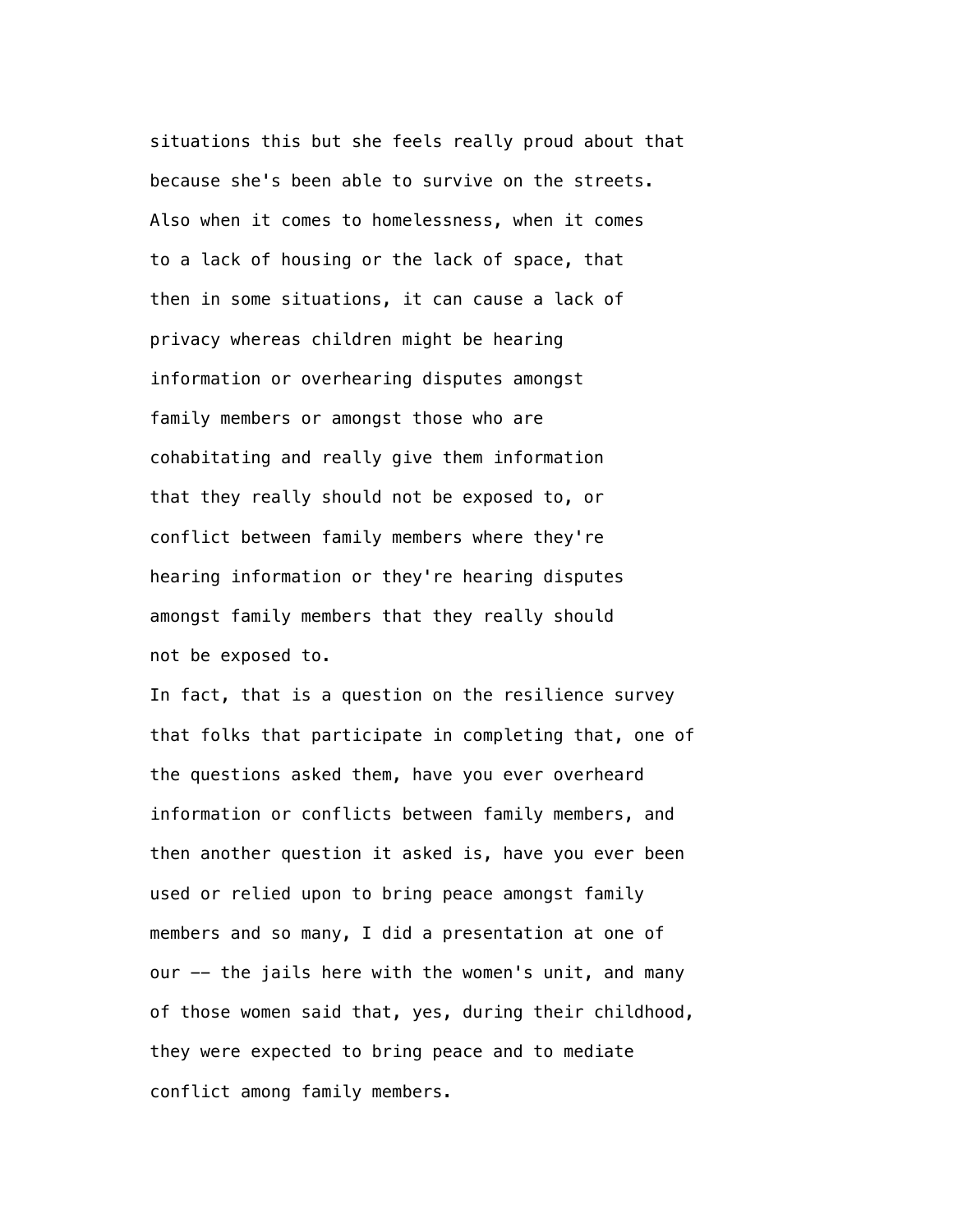So economics and poverty, we're already touched on part of this but children living in poverty are more likely to live in high-crime neighborhoods, increasing their exposure to violence, live in low-resource communities and so forth and so on, and you know what, I actually did hear the topic of gentrification come up recently in the Austin area and so I heard that topic come up and the conversation of what gentrification is doing to, you know, families and to the community and to students, as well, and the harm and the damage that it's imposing on, you know, children, and particularly children of color and I want to just call it out and put it out there, let's be more specific that the consequences and the results and the things that are happening to black girls or to black children in particular, right now is like the population, the school population of black children, black girls, is getting lower and lower, and so if you think about who are the resources going to go to, or who are the programs going to be designed for, or who's going to have access to those programs. I really have to say this, and I so appreciate having this space and this space being created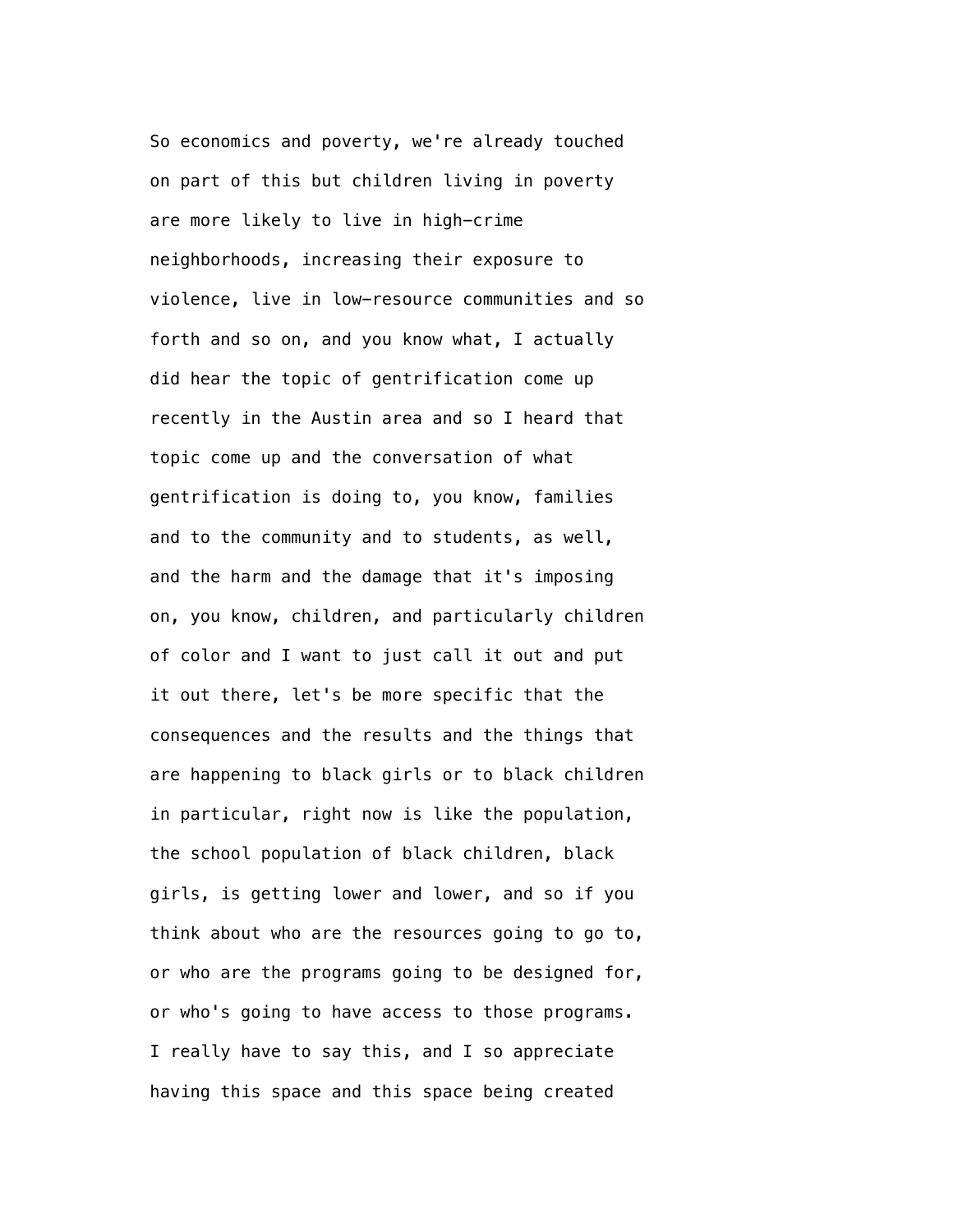and head for me to have this topic and this conversation but as I'm putting out there and raising the awareness of this topic through trainings and going around, you know, canvassing, I'm doing to say canvassing the community or raising and elevating this issue, this topic, I am almost finding, if I include black girls in the title, I'm most likely not to get in. But if I just say children in general, as someone recently said in a training of mine, openly, that, well, all children are affected by this issue. All children are experiencing this issue. And it's not just black girls. And that's that comment that was made.

 And so even bringing ourselves to the place that we are able to hear this, and I did find it surprising, until I sat down and looked at the reality once again, but the work that we're doing with racial equity, the work that we're doing centered around equality and equity, it is still  $a$  -- it's still kind of surprising that that challenge would be there. So then the next thing is -- so stereotypes. Stereotypes is  $-$  I can say that as a black women, so many stereotypes, like stereotypes often result in black children not being afforded opportunities.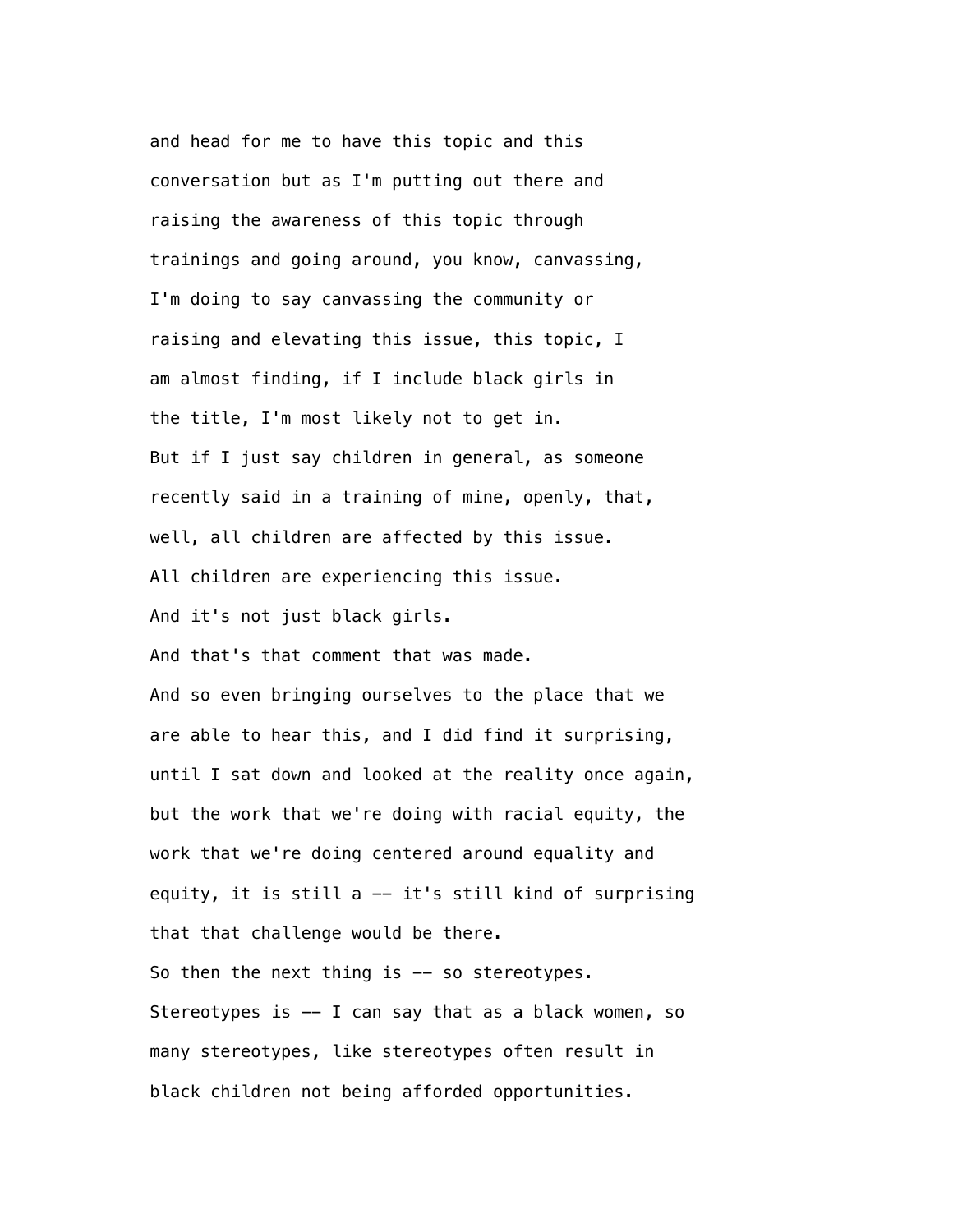I want to highlight this.

I want to underline this.

 Not afforded the opportunities to make mistakes, to learn, to grow and benefit from correction for youthful missteps to the same degree as white children.

 Yes, and like that innocence has been removed, there's so much -- many articles and lots of talk and, you know, we certainly haven't found at all, we haven't arrived at, you know, arrived at our work is done but there's so much more that needs to go into continuing these conversations, this topic, research and so forth, that what does innocence look like, and not all children are afforded and given innocence. Black girls are viewed less innocent and are punished more harshly despite their status as children.

 A black girl will likely be told, you know better. You know better.

 And then the consequences that can follow that and certainly those consequences are often harsh, and immediate, which means they're not really given the opportunity to make mistakes and to learn and grow from those because punishment is often immediate. So this piece right here we're going to is  $-$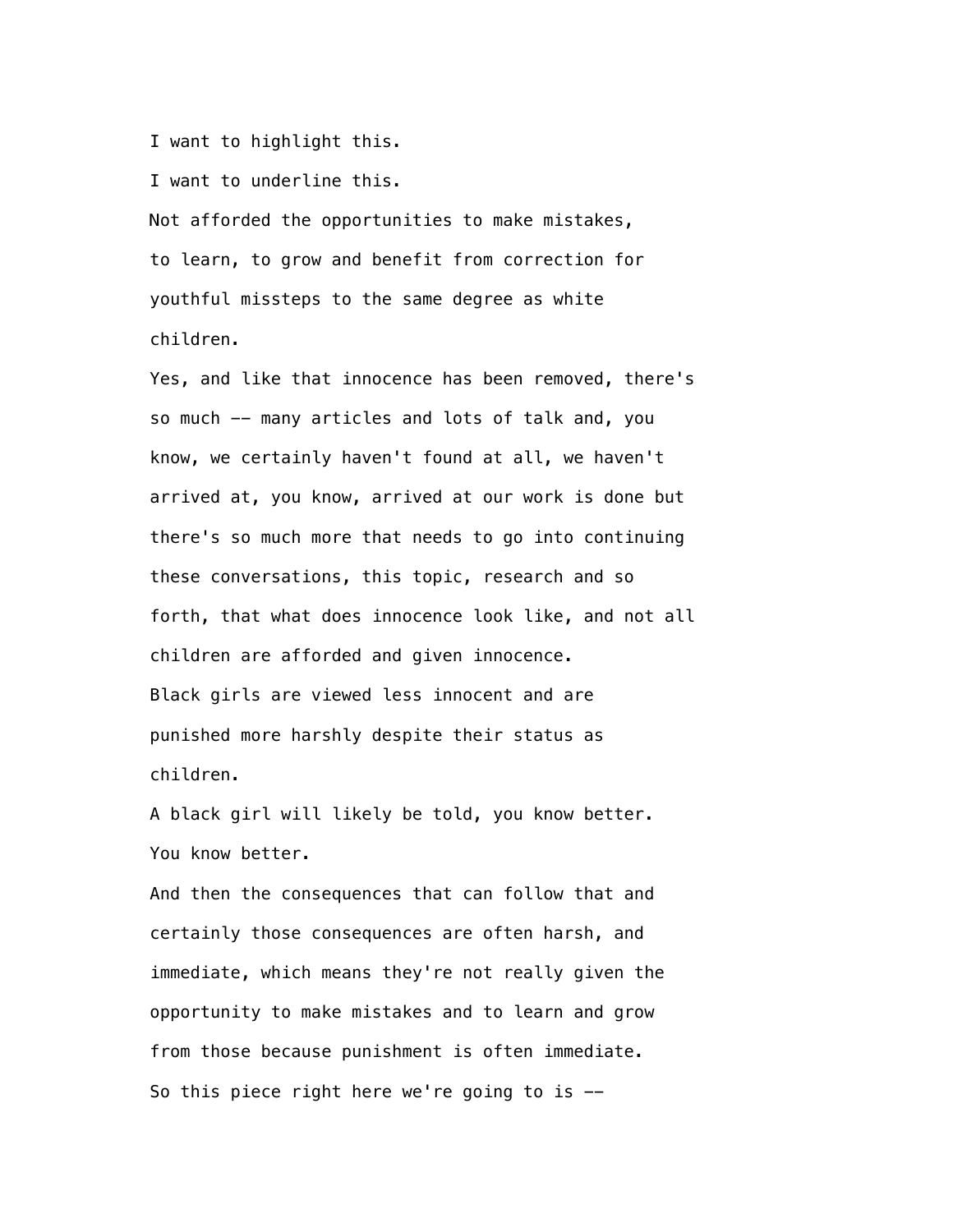included 325 adults from different racial, ethnic and educational background who were recruited online to participate in this study in terms of how adults view children.

 And what was found was this him that adultification age brackets are in these three categories here. The ages are 5 to 9 years old.

 And what that really looks like between five and nine, like the expectation of, you know, like an 8-year-old, I was looking at the chores because according to - and based on developmental stage where an 8-year-old would be expected, based on their stage of development, to do some kitchen work, or to do -- to begin washing dishes or so forth. But what I found, I'm going to actually take it

 That same chore or expectation of an 8-year-old is likely to fall on the shoulders of a 3-year-old. And so  $-$  I'm hearing that through even just conversations, like the 3-year-old is expected in some cases in some households to get in that kitchen and do certain things.

back.

 Then when it comes to the next age bracket, the 10- to 14-year-old, what is the expectations on them and what some of those consequences look like or some of those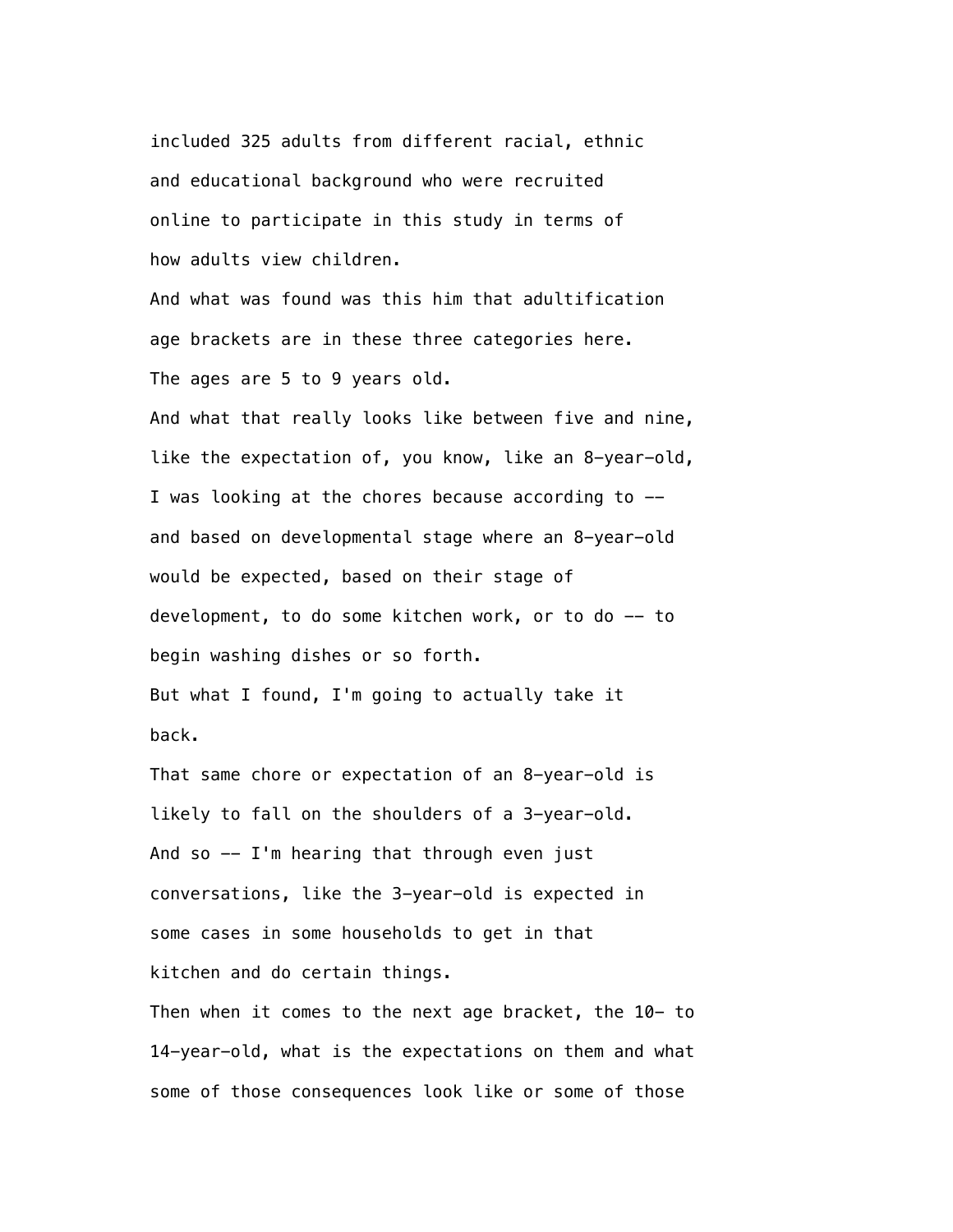responsibilities for that individual's role, such as taking care of younger siblings, who 10-year-old said he was taking care of a sibling.

 She had to get up at night and make the new bottle for the baby.

 And she had to comb her siblings hair first thing that morning because mom had to go out leaving for work at 5:00 in the morning and the expectation once again that she should be able to handle such things. And then at 15 and 19-year-olds, there was a mental health Summit this past weekend where a woman shared with me that someone was being interviewed post high school plus an internship opportunity.

 She was 18 years old but when she was told that she would have to leave home to -- in order to take on that internship opportunity, she turned it down because she said, well, I can't leave home. My family relies on me to take care of the house. I got to help my mom, and actually, she said, especially with what's going on with immigration right now, I'm actually afraid to leave home. I don't think I should leave my family and she turned it down, and then she decided that maybe college wasn't the right thing for her right now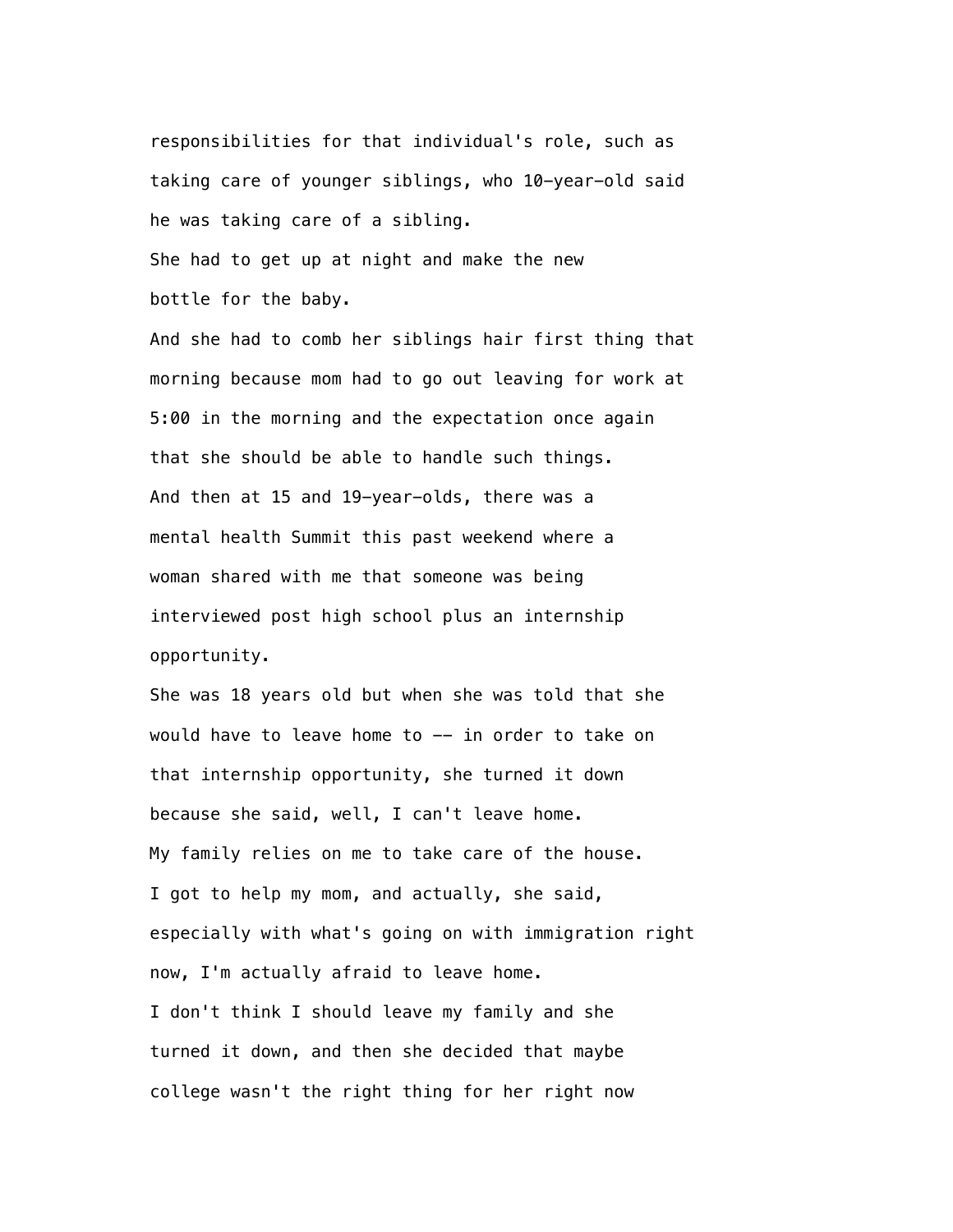because ha interview to her was almost like telling her what's expected of her to attend and go to college so she just turned it all down. So, then, the next thing is black girls were described as being very mature, in this study of 325 adults. Very mature for their age, behavioral, socially but not academically.

 They were also said to be sophisticated. And controlling at a young age, which is very, very interesting, how someone can even come to the place and say, a five- or seven-year-old is trying to get their way and being manipulative and controlling at a young able and I said this at a recent training, I said, you know, so adults saying that a 5-year-old, you know, blaming someone for being sexually abused or sexually assaulted and saying that a 5-year-old has the capacity, the mental, emotional capacity as well as the language to come on to a man, to look a certain way, to act seductively, to move their body a certain way, move their hips and all those things a certain way to the point that they can manipulate that person and get their attention and get what they want, and cause these things to happen to them.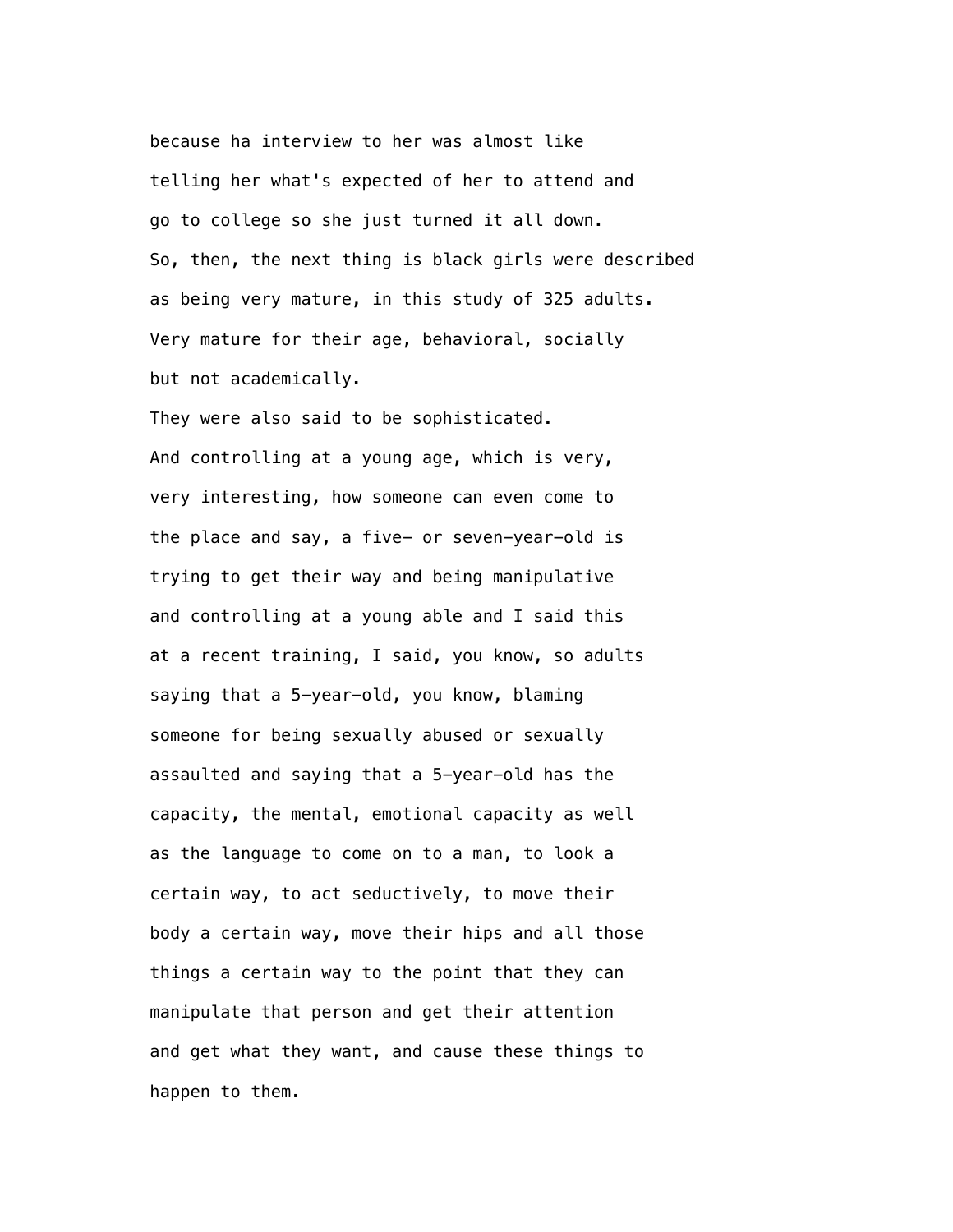So once saying that and breaking it down, like that, so many of the folks in the audience, you know, they really, really thought about it.

 So this is what we're saying five-year-olds and 7-year-old are really capable of.

 So they're often associated with the stereotype of the black woman as aggressive and dominating and, yes, we hear this all too often.

 We see this in so many articles that are found in print and online, scenarios that are happening in the community.

We see a lot of this, that just continues to go on and on and on, and how actually they're seek black girls as mini women and handling them as such, as well. Black girls are often treated as if they are willfully engaging in behaviors typically expected of black women.

Black children are rarely perceived -- once again, that's these adults, 325 adults, this information sparks from that.

 Black children are rarely perceived as being worthy of play time, are often severely push issued for exhibiting normal child-like behaviors.

Adultification contributes to disproportionality in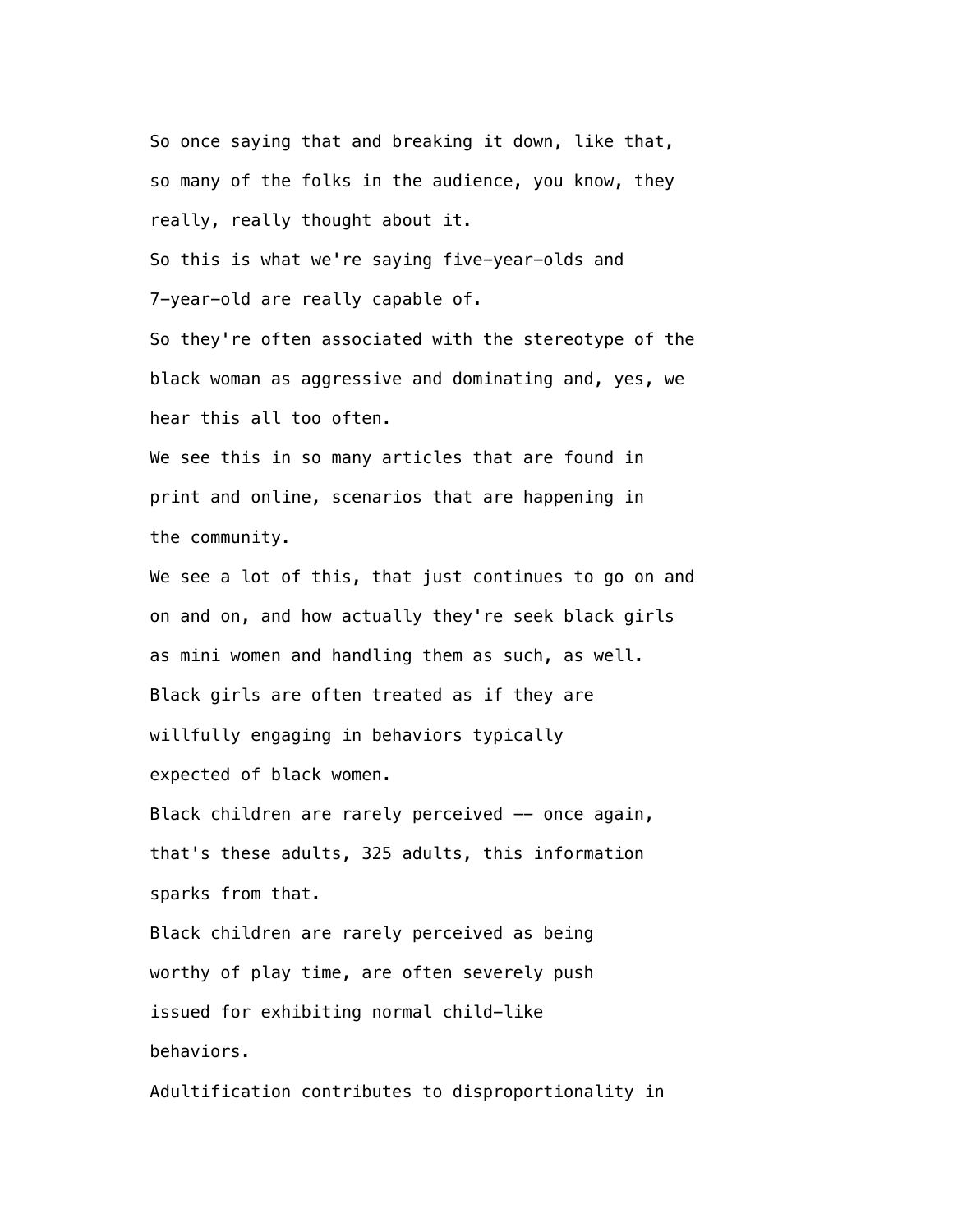school disciplines outcomes and harsher treatment by law enforcement, as well.

The Supreme Court we had time and time again  $-$ >> Before you go into this line -- sorry, Jacqueline. We have a great comment.

 I don't know if you were able to read it but I wanted to list it and it's CORINA, she says she has talked with kids who were identified through domestic violence where children are forced into situations they shouldn't be because of the violence.

 This is really hard, she says, though, because this often get interpreted as the victim, usually the mom, is somehow equally or even the sole person to blame. One of the consequences that the children are separated from the mom.

 This has specific implications for communities of color because of implicit bias and stereotypes, and I'm sorry that I interrupted you but I thought it was such a great comment.

 We have such great conversation in the chat and I wanted for you to hear it.

 >> Jacqueline: I'm so glad you did, Ivonne, so glad you pointed that out because ups I'm on -- this topic means so much to me and once I get started, I get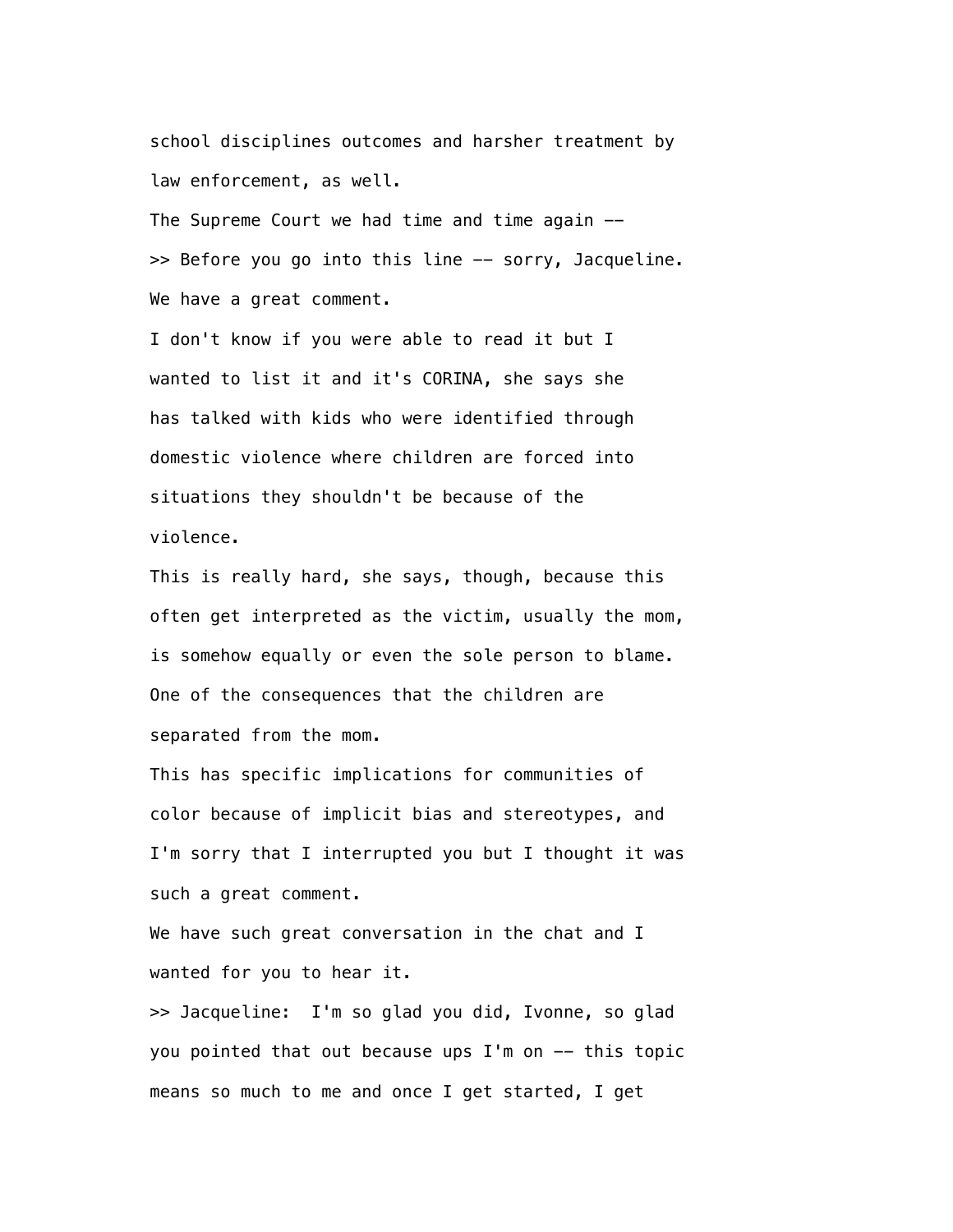going.

>> I know, I know.

 >> Feel free to bring out any of the others. I so appreciate that and thank you for your comment on that.

 That's very, very powerful and, yes, very, very true that, you know, children living in abusive homes certainly can be adultified and put in those^ realize and expectations and also some children might take on that role themselves, not necessarily their parent putting those expectationson them but how they themselves, you know, wanting things to get better or to be different might truly take on a lot of those roles for themselves.

>> Yeah, I can think about several exams...

[Overlapping Conversation]

>> I'm sorry?

>> No, I was thanking Corina and you.

 >> Yes, thank you, Corina, that is absolutely true. Like for myself, I took on the role and responsibility of trying to, you know, figure out how I'm doing to get this inhaler without worrying my mom with it and expecting, you know, her to figure some things out but, yeah, I can figure it out.

I got it figured out and even up to the point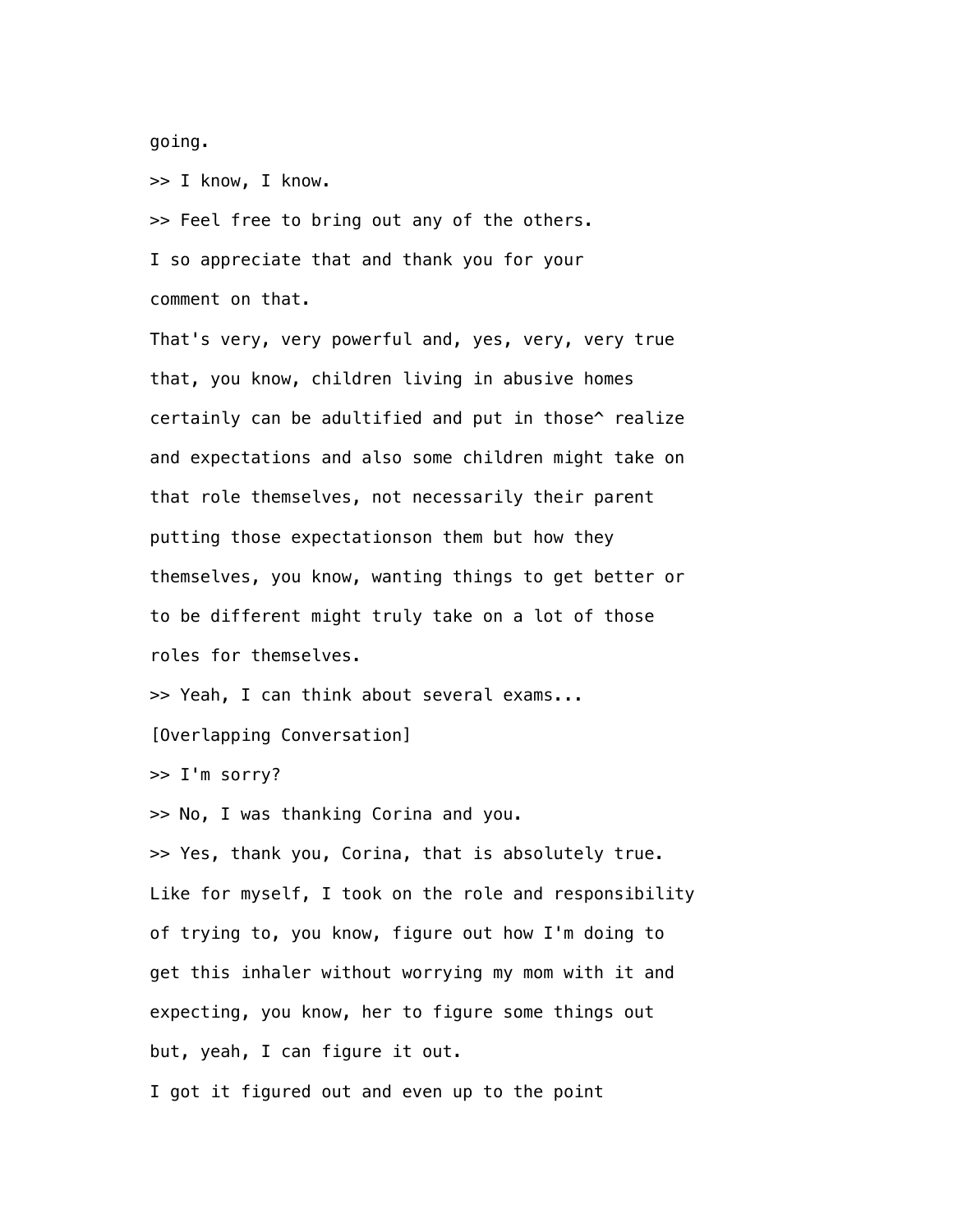where trying to protect my mom and relieve burdens from her is I could easily mask or hide the fact that I was actually having an acute attack him there were so many times I became really skilled at that so, thanks, thanks CORINA, that's amazing much and so The Supreme Court, we see this well documented from 2005, '10, '11, '12 where The Supreme Court has ruled that children should not be treated as adults.

 However, it continues to happen in our criminal justice system that children are not necessarily treated as adults, we know that there are various places all over this country where children are housed with adults in prisons and we know that some of the consequences, some of the results that children would then live with as they are housed with adult and treated as adults within the criminal justice system. So what this leads us to is that one size does not fit all and as I already alluded to this earlier, that one study demonstrated that black boys were perceived as older and likely to be guilty.

 Once again, before they even open their mouth, they are likely to be determined guilty. And, again, those officers who were interviewed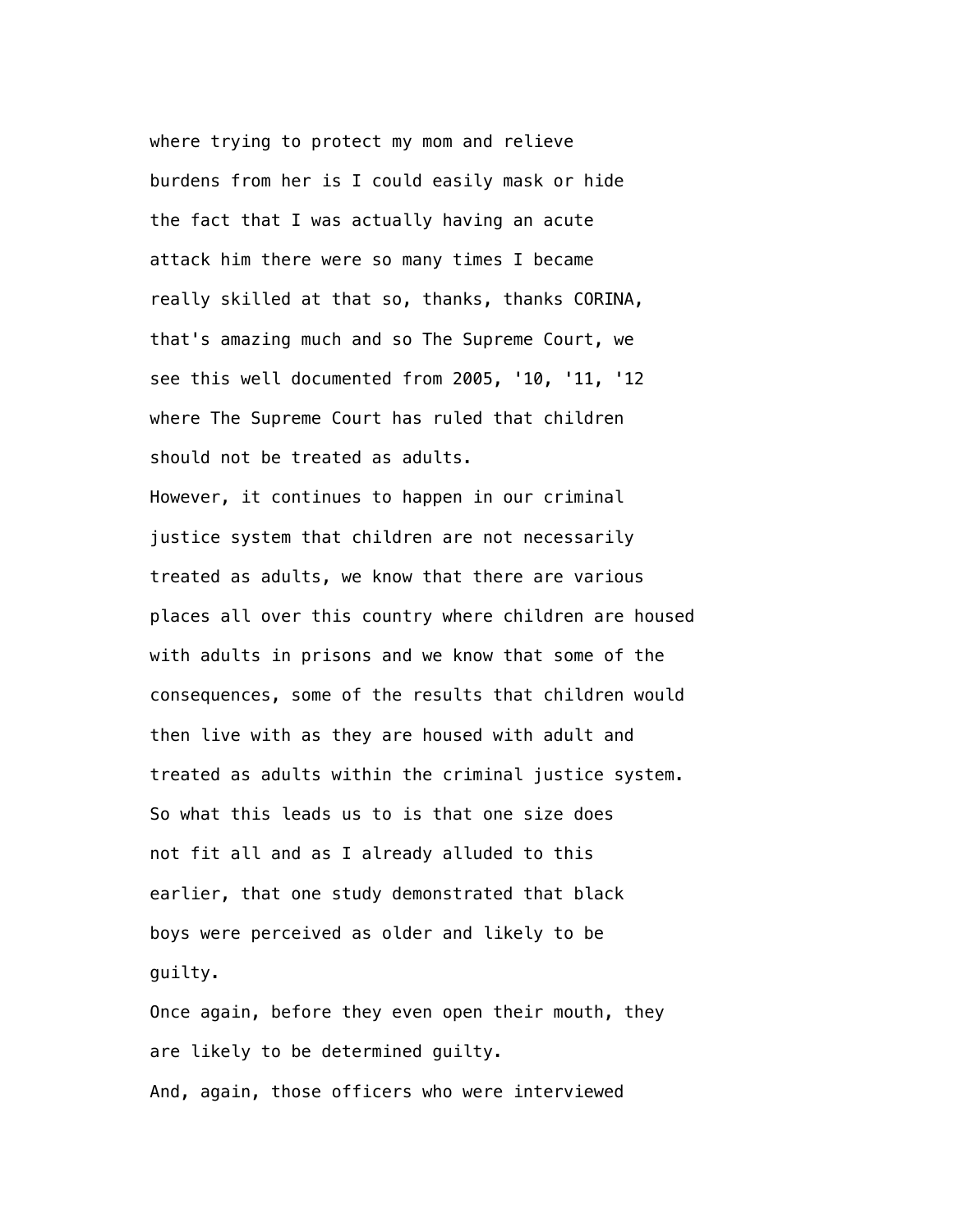and asked, you know, 30 questions about working with black teens, that they overestimated their ages by 45 years.

Than what they were.

So the next thing about  $-$  and this is another one of these topic areas that I'm very, very passionate about, leadership development. When teachers perceive perceptions of students as adult-like, very many to interfere with providing black girls leadership development opportunities. What we've heard throughout here and there and I would even say back when I was in school, that teachers would see a black girl as being assertive or being outspoken, as being aggressive and dominating, and then make a determination that that person was not a good fit for leadership or a mentoring opportunity because they felt they didn't have the skills, they didn't have the discipline, they couldn't behave, they didn't have have the mannerism, they were going to get there and ear bam Rass them. And what that does, it can hinder -- and it's a fear with those students or those girls being given access to these type of programs and miss the Shep opportunities.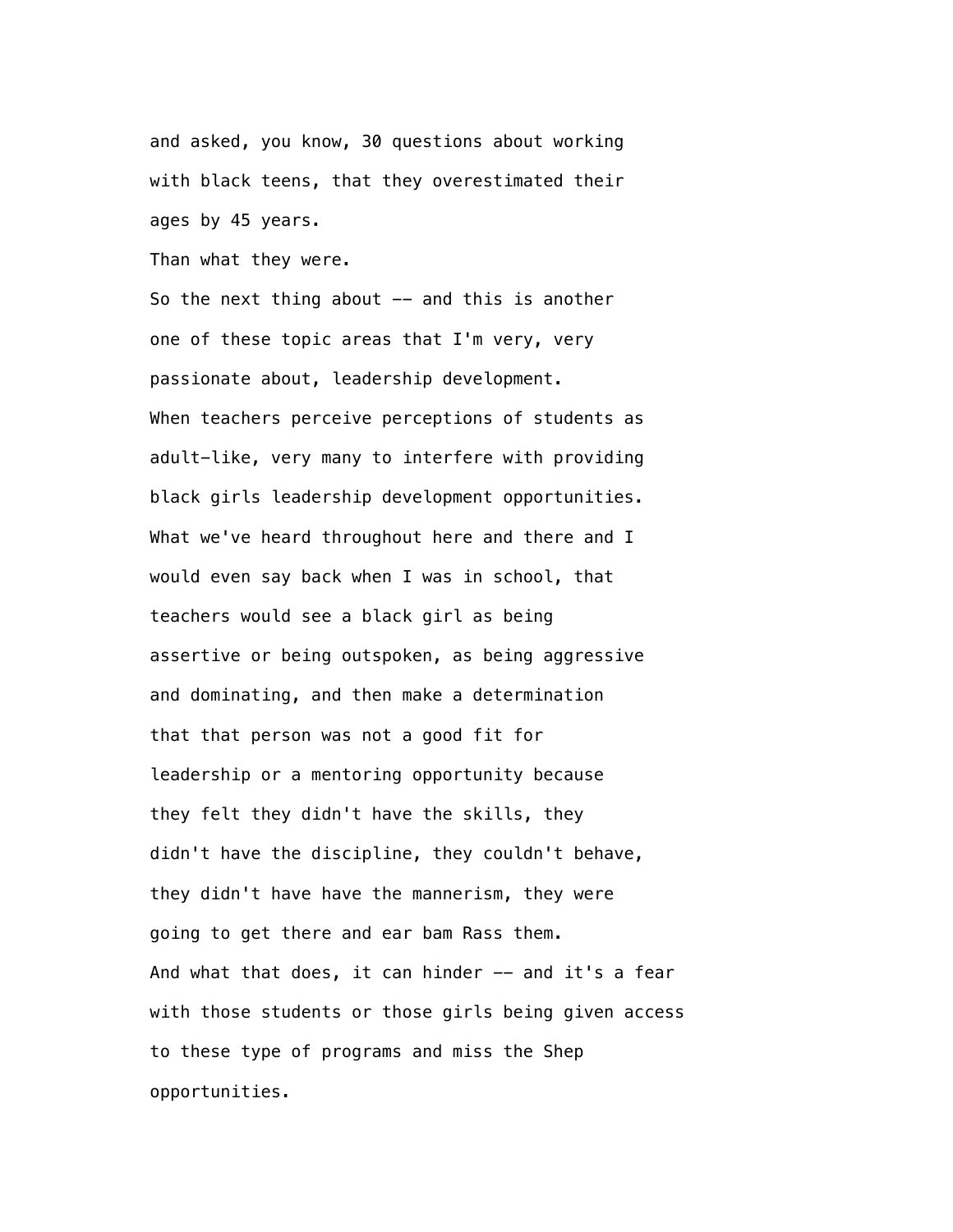The next thing is, so looking at the risks, all of the risks, you know the risk factors that we've just covered and that we looked at and that I'm sure many of you can probably think of so many more to add to this.

 In fact, I have a I updated this and in updating this for three times now, too clue, you know, topics on equity and looking at what that means and what that looks like in terms of this and looking at leadership for black girls and what does that mean and looking at the working stuff that's being done around the school, the pipeline work, and so there's so much more we can do to really dive big and dive deeper into this particular topic.

 So we're going to go and move on into looking at the resilience and so we start with the guiding principles, like child safety is our ultimate priority.

 Then we're looking at the well-being of mom or the primary care-giver.

 I remember when I first started do thinking work, so 20-plus years ago, one of the first things I was was essential Thea the mom -- a child is safe when the mom is safe.

And I found that to be very true and I still think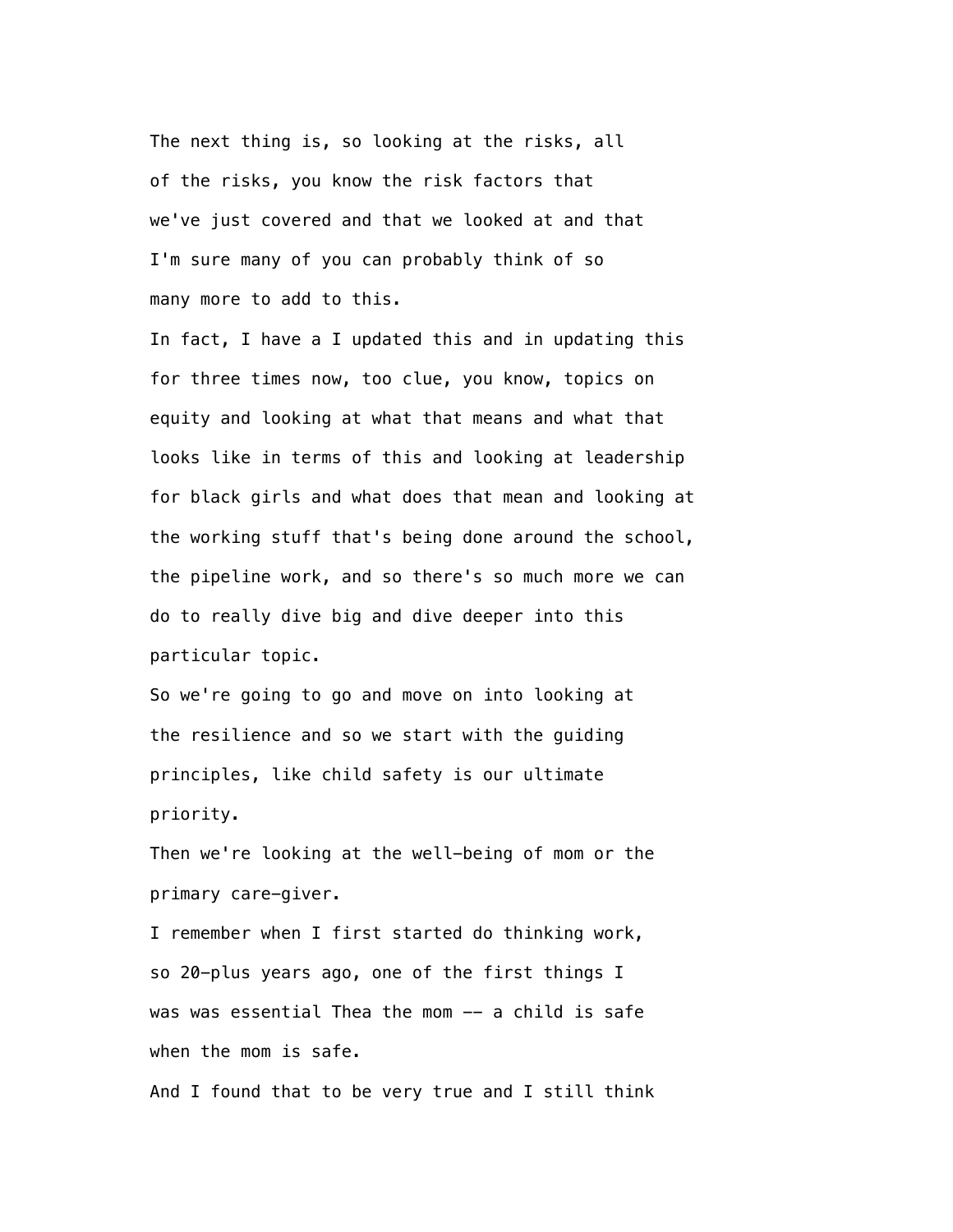about that even today, you know, child safety is  $-$  it works and overlaps with the safety of the mom and that the mom's safety, you know, is the mom is considered to be one of the major and big  $-$  having a relationship whether it be connected to the mother is one of the major protective factors as well as pulling resilience as when a child remains with a non-offending or non-abusing parent rather than separating them from them. The next thing is creates an opportunity for engagement so, these are our three guiding principles that we're working from. We're working with resill sense she it's not something that you either have or you don't. It is the human compete and its can be developed in anyone.

 I know that like myself and others who are looking into, like, building resilience, you know, I know my ACI score, if you don't, I encourage to you get to know it.

 And A stands for adverse childhood experiences, and I consider my score to be pretty high but it is those areas where I'm building resilience in and what I've learned is that adversity doesn't necessarily cause damage and harm forever but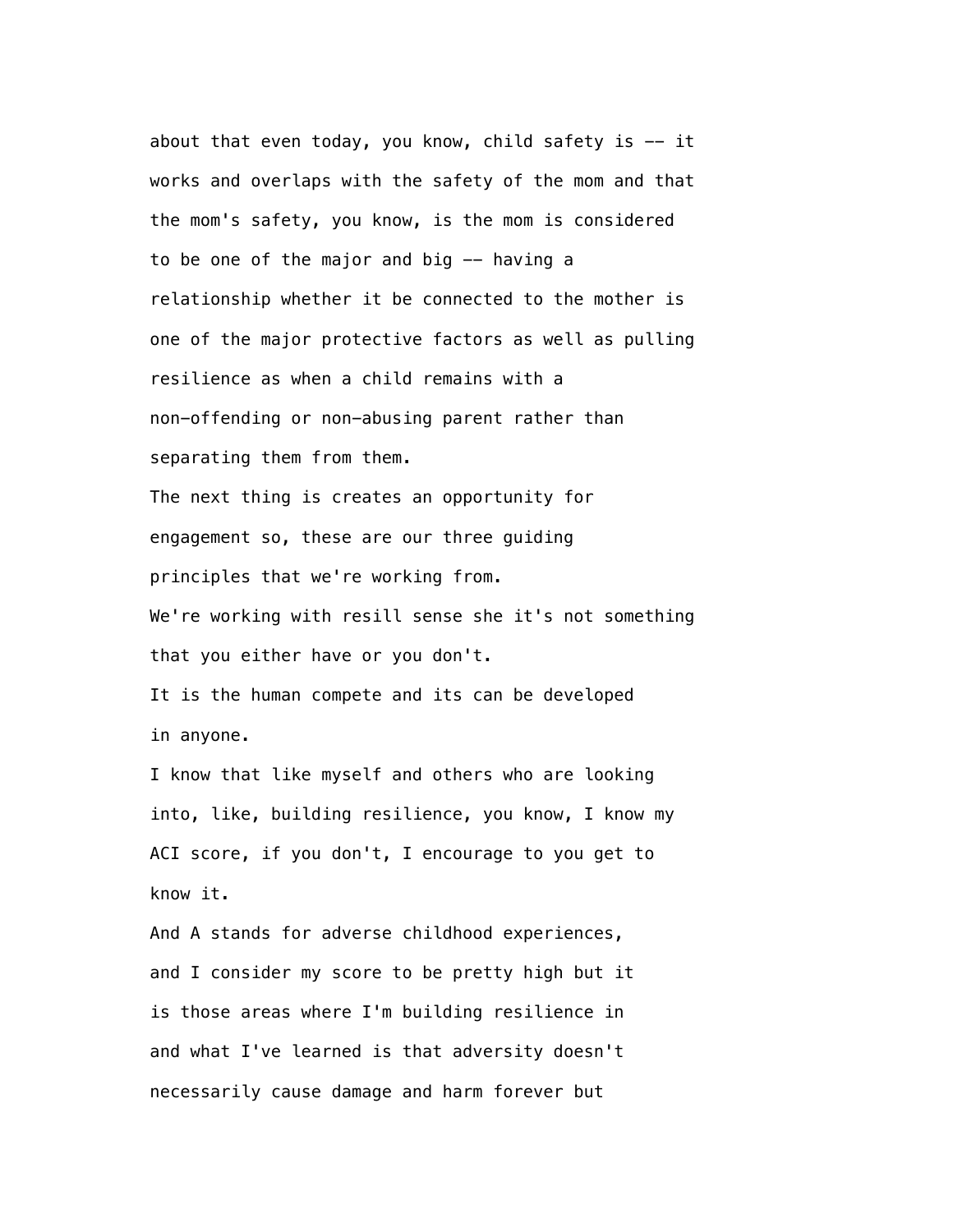that you can recover from it, that resilience can be built and many people have talked to their adverse experiences is what really led to them having empathy and develop empathy for others and that they've gained more from those adverse experiences such as I've gained myself, I've learned so much through those adverse experiences and I am learning, I'm in the process of learning and being recreated through my birth experiences. So damage is not forever.

 So the next thing is, factors which can promote resilience, relationship with family members, immediate environment in which they live, life events, helping the child improve his or herself he seem and self efficacy or altering the child's perceptions of or exposure to the risk of harm. Those are parts of things that could promote resilience.

 I think this is an individual thing, for the individual to be given safe help and then created tore them to really talk about both areas, both experience, those life event and what resilience really makes of them.

 I know resilience is sometimes if a cultural aspect. Some people might -- the things they meet rely on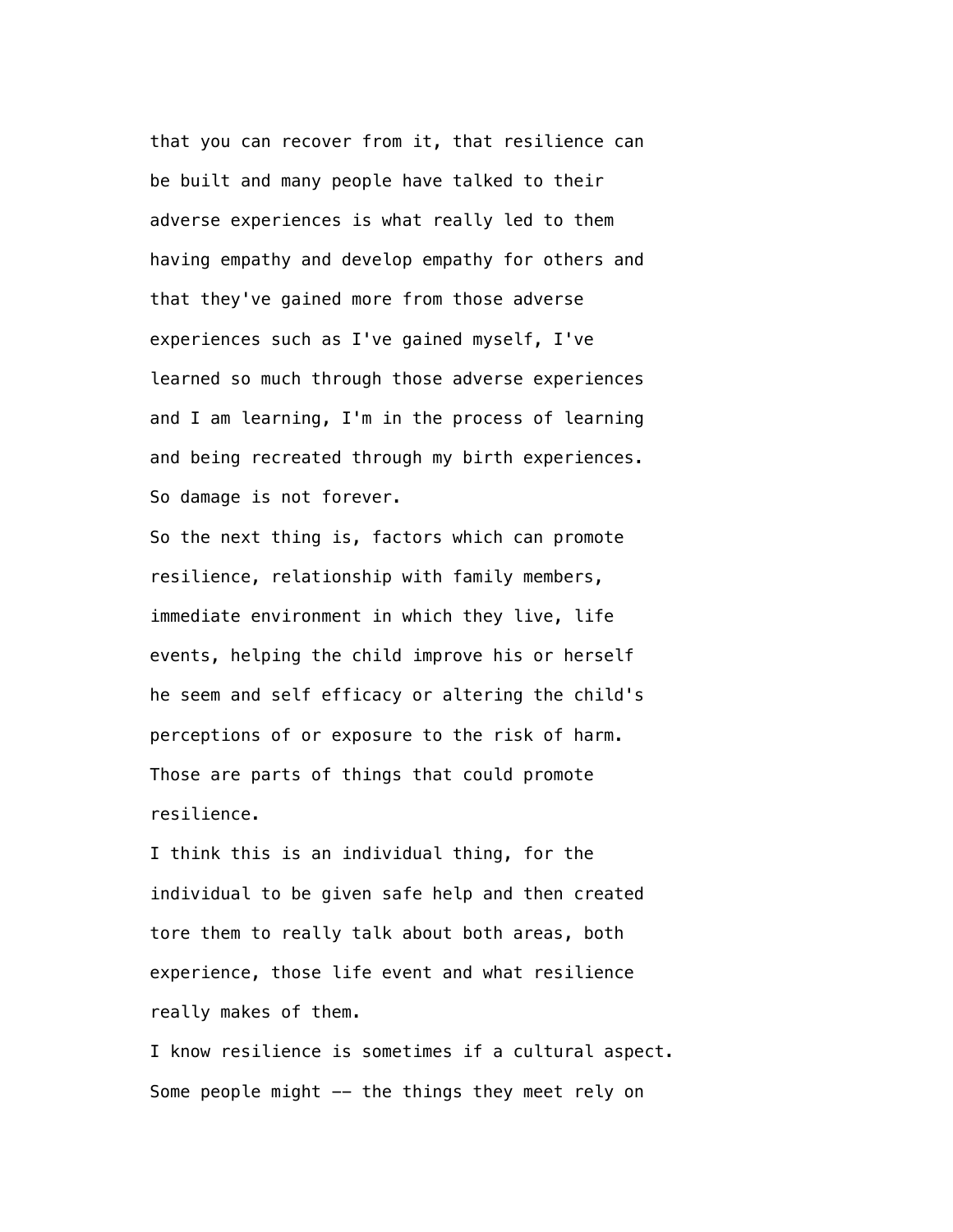or utilize from their culture can be, like prayer, some people are spiritual, some people do more like grounding, grounded to the earth types of activity so it's really important to listen because the individual and to hear what their needs are, which is what we know equity is and I've thought about it, I begin to dream what if people really listened at what a black girl needs.

 Are we he'll at the place, are we he'll ready, are we designing our programs and our organizations to be really ready to hear what a black girl says she needs in talking about equity.

 So what we're going to go into is what that means like creating a plan with all those things in mind.

 One of the first thing we can do is reduce social isolation.

 Creative engagement can help to ease social isolation.?

 Designing systems and activities to bring people into meaningful relationships, and I'll say this one thing is that one of the things that I live with today and have experience and still working through, you know, is a traumatic brain injury and the cognitive piece of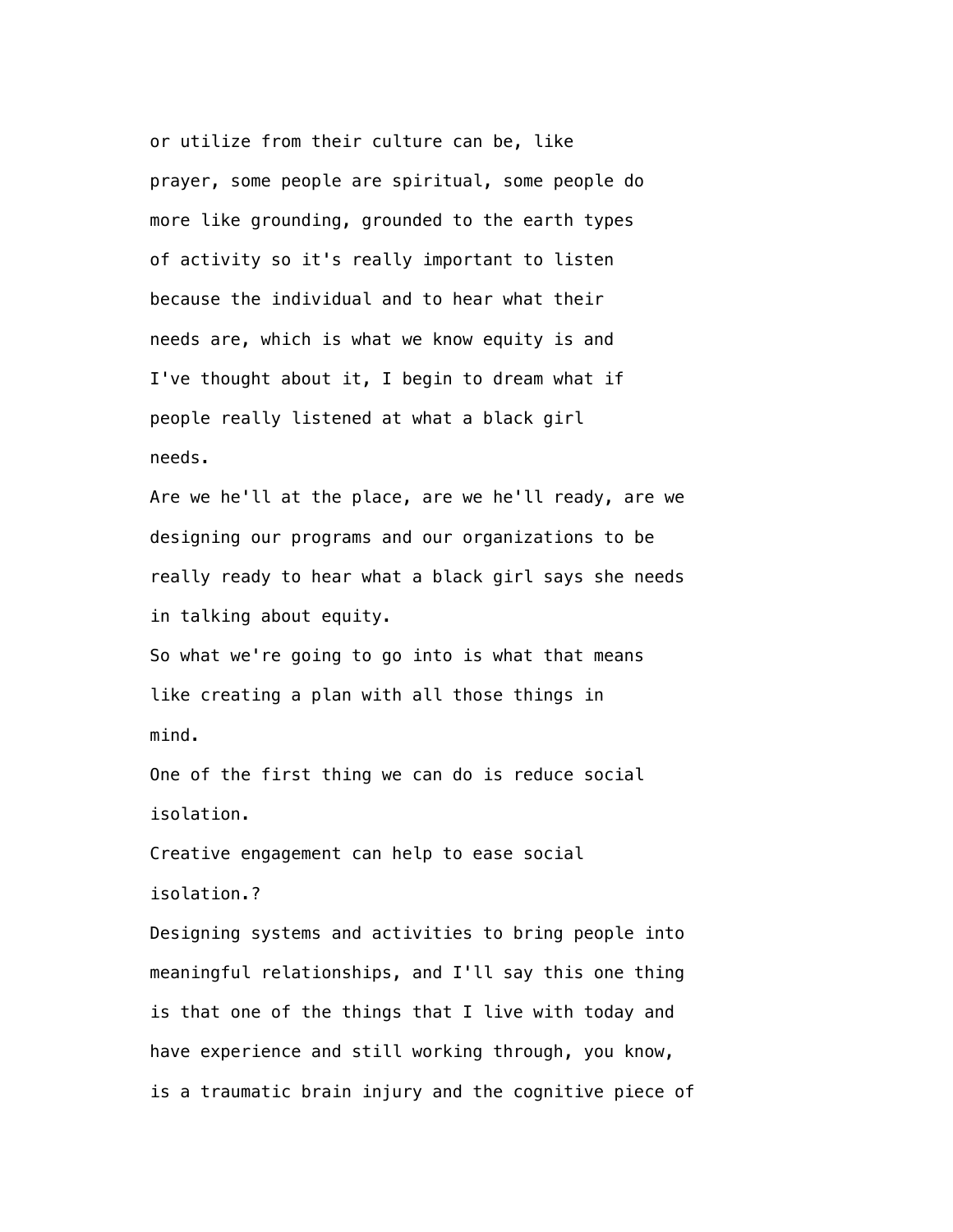that him sometimes the amount of time it can take me to say something and so I look at that when it comes to equity, would I really be heard when it comes to equity and talking about what I need, and talking about what would work best for me and what that really, really looks like when it comes to these type of situations that many of us are living with and living under, and I think about how challenging it is as an adult and I really can't wrap my brain around too much, y'all, what that would really mean and look like for a black girl.

 And if she would really be believed and heard. So, part of the plan to be non-judgmental. Get to know the family or how they function. I did some work with a child worker system once got to know how the family functions and a lot of the times the forms the agency uses within the agency system don't have room for how their family functions. No room for a narrative, more like a check-box system.

Is that the best practice?

 Also, have conversations about flexibility and inner strength that keeps them strong in terms of depth.

Encourage agencies to be more open and flexibilities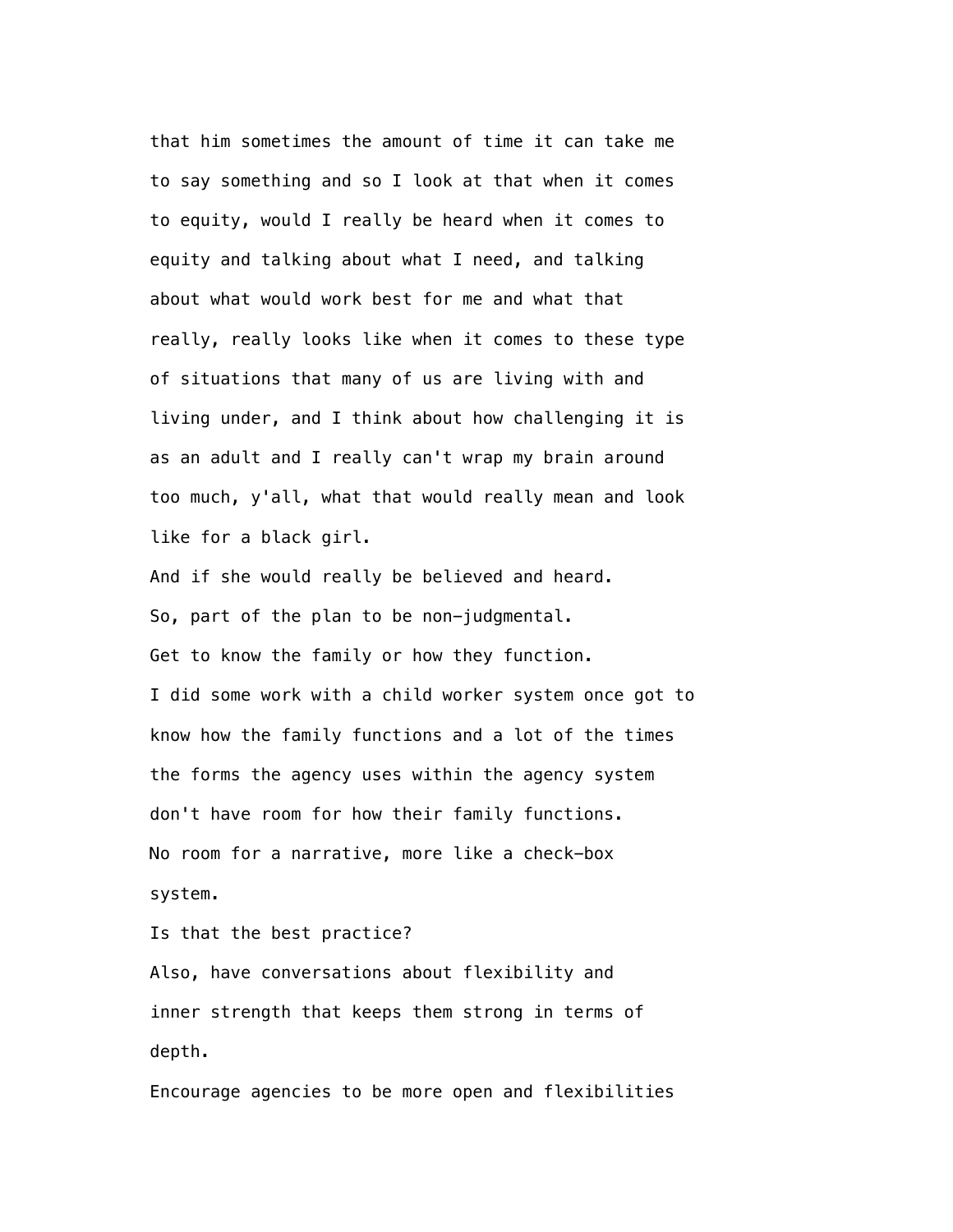for youth.

 On Sears and assess for early signs of family distress and respond with encouragement and support.

 Once again, going back to how the family functions, what works best for that family, although they may not believe it but people knows what works best for them. We may think our idea are the best and they should take them and use them but we're going to work from the standpoint of, you know, folks know what's best for them.

 Teach concrete skills to prevent stress such as planning and goal-setting, anticipating difficulties, problem-solving, communication and self care. Also link parents with resources for stress management, such as exercise opportunities, relaxation techniques and then use for meditation and prayer and I'm going to add on here, it's not on the slide but one practical thing, like if there is a family you're working with or an individual you're working with and you know that they're having financial difficulties and economic hard ships and so forth, then maybe the family is looking to have the child go and do some -- go in and get a part-time job and to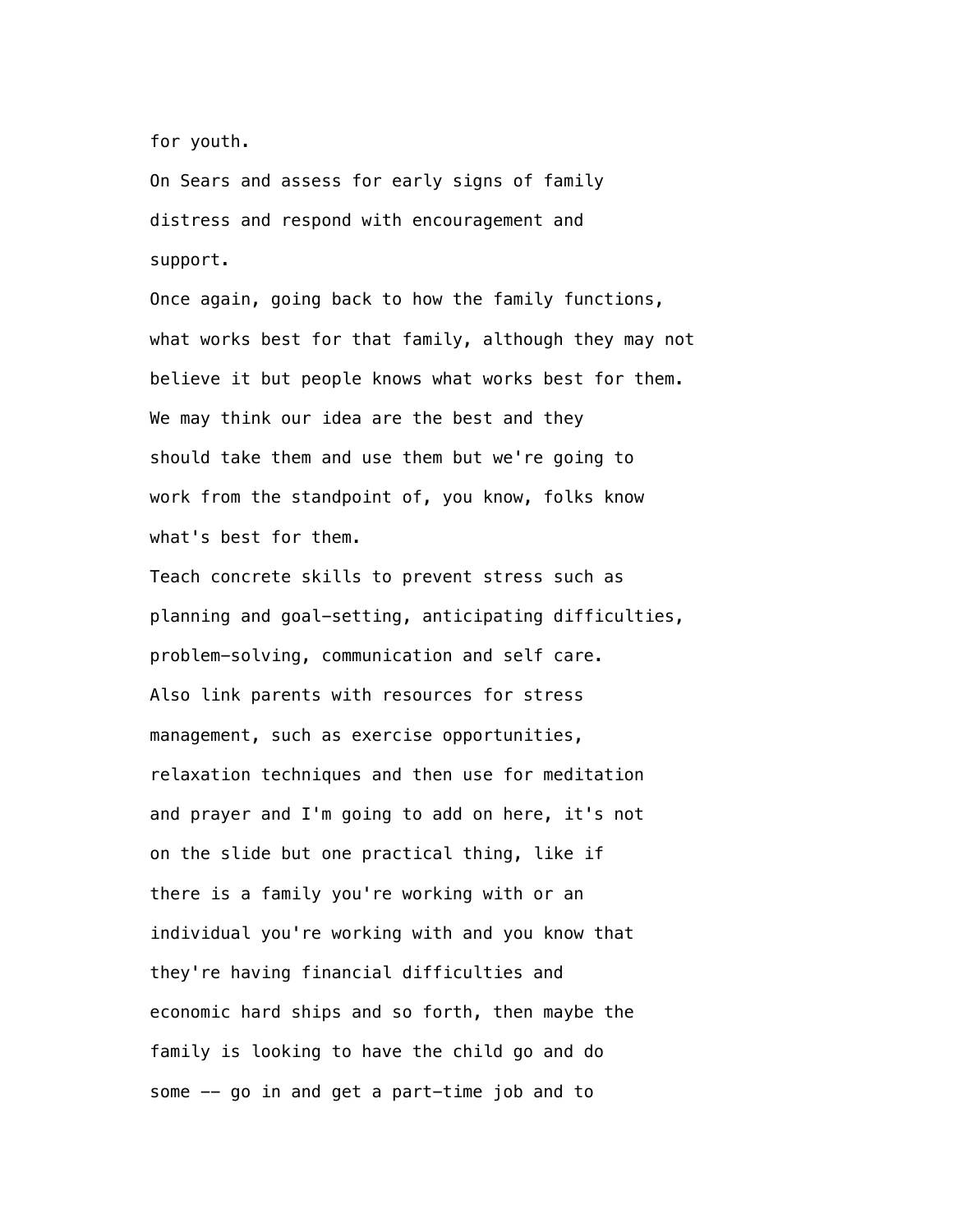work.

 How about we work with the adult anthem maybe increasing their capacity, learning a new field she developing new skills and so for the and to look more into, like, what can we do to help adults become more employable to relieve some of those hardship and burdens off their family and then to work with the child to help the child to get to the question within these are met.

 I think about my mom so much, when it comes to equity, I think my mom was the one who created this whole thing about equity.

 I'll tell you how I say, that why I think that, when it came to my settle in the house, when it comes to my health, considering how terrible and bad my asthma was, there were certain responsibilities and chores and things that my mom did not put on me as she did my siblings.

 There were certain things she did not expect me to do.?

 There were certain times I was allowed to rest more than my siblings or I was given access because of my health so I'm working on that right now, talking with parents about how they can be part of and engaging the work of equity, like parental -- child equity, what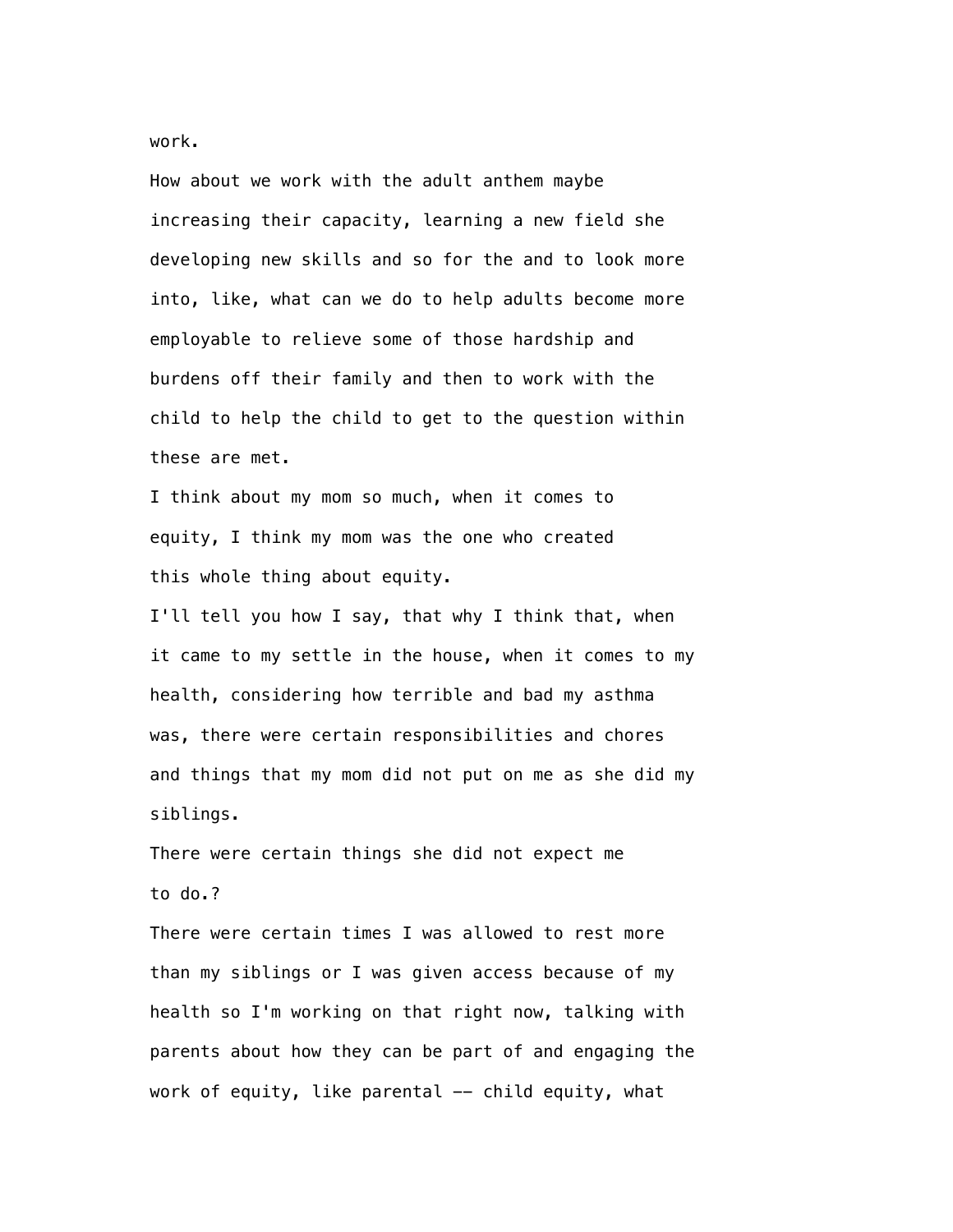does that really look like and so that's something that's going to be coming up really, really soon but engages families and parents and equity work is just how I'm looking at it and talking about it. Here are additional reading materials, the criminalization of black girls in schools, childhood disruption, disrupted, that's a great resource and publication, as well. And this study, research work that is available on line, girlhood interrupted, he raisure of black girls' childhood.

 I must say again it's very painful to see these and read them because it's a reality for so many but I thank you for attending today.

 Here's my email address, how you can reach me.? My website and I want to conclude with this quote by Audrey LORDE, and it really resonates with this so much and it's like it's from my soul.

 I have come to believe over and over again that what is most important to me must spoken, made verbal and shared, even at the risk of having it bruised or misunderstood.

 And again, I just want to thank you all for being here today.

>> Thank you, Jacqueline.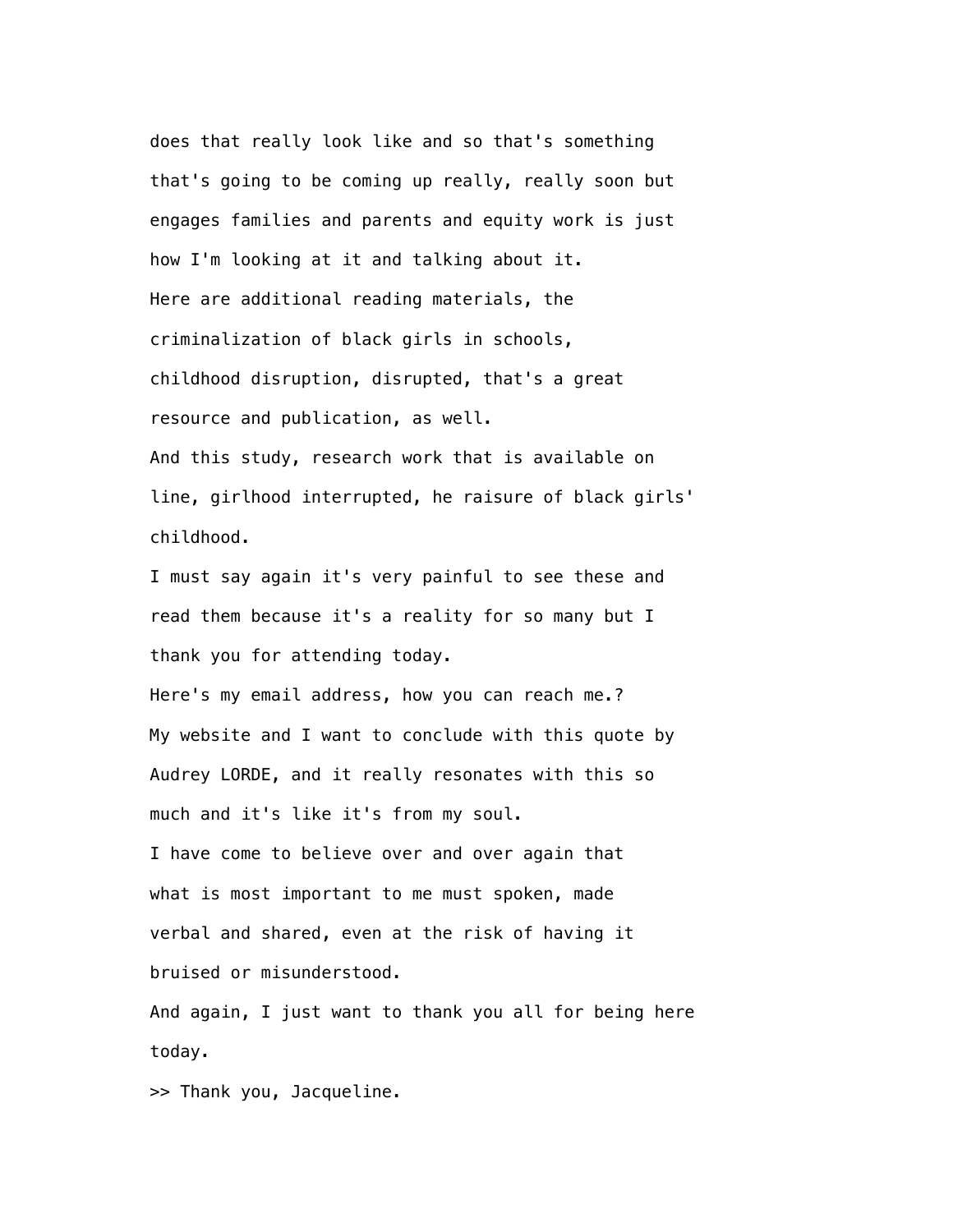This is an amazing presentation, so much rich conversation in the chat like I mentioned before and we are going to you know, ask you, does anybody  $-$  if anybody has any questions, please add them to the chat and then we will make sure to share them with Jacqueline.

 Anything that you want to add, remember, you can reach out to Jacqueline directly. There's her information and while everybody get their

questions ready.

 We have a lot of great comments and probably response, Jacqueline, I don't know if you were able to read all of them and the question was, what might accelerate subjective aging and I wanted to highlight them and just going to read some of them.

 Maybe whether you have a grown-up who can absorb some of the grown-up experiences for you. Parents' expectations of children's behavior. Family dynamics roles, economic, communities where they live to send issues, not understanding a lesson development pattern, somebody [indiscernible]. Reverse order, older children taking care of younger children, lack of guidance, negative - in the media and you talked about that,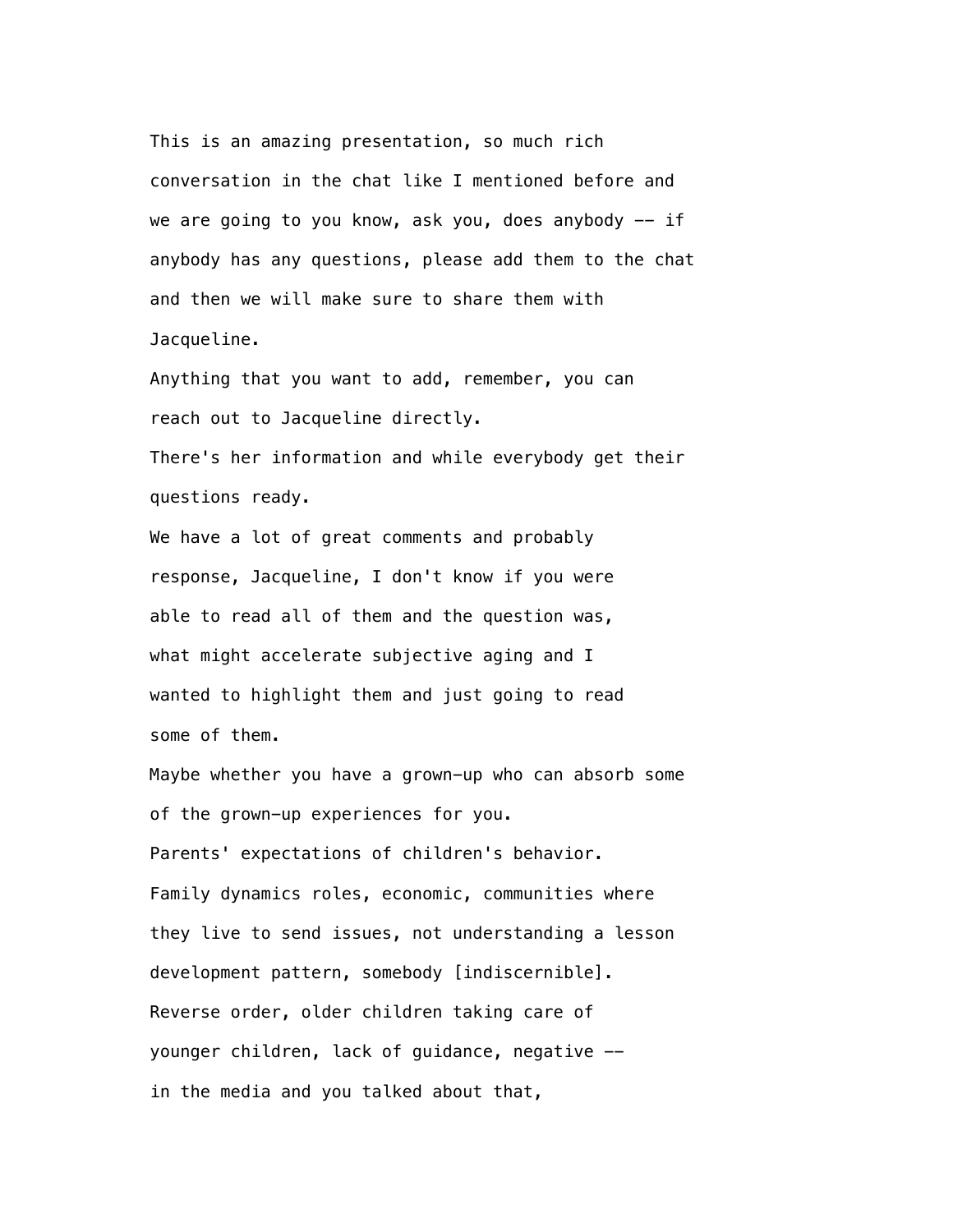Jacqueline.

 Discipline and punishment in schools, institutionalized racism and I'm so, so glad that we've seen a lot of talk about not just you act well Lynn but in the chat room about racial equity. That's wonderful. Stress. Parents still seeing overresponsibilities on to children but they were many and they keep on going. Great examples. I want to thank everybody for joining in and sharing your answers. So let's see, do we have any questions? >> Well, actually, yes, I am looking at it and these  $I$  -- I thank you all for your time and adding - sharing your comments and giving your feedback she it's so wonderful, you know, to see those, I certainly

appreciate that.

And  $I$  -- yes, I'm definitely available if they have any particular, specific questions, and I want to just kind of share that, you know, so my disheartening in part is the challenges that it's taking, that I've experienced even just recently on getting on the agenda to talk about this item,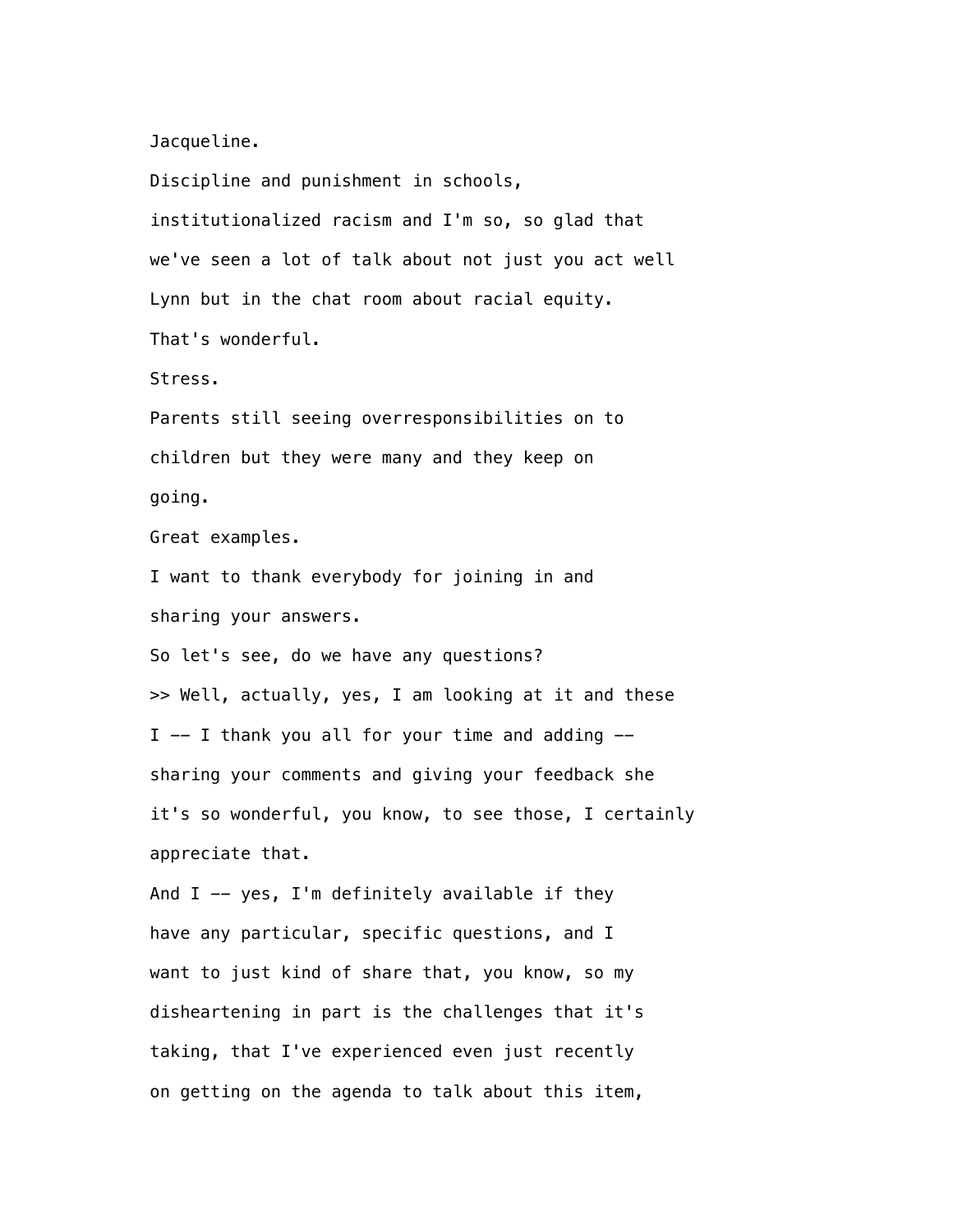these items, these topics and it's well documented and I think and I hope that the case has been built.

 The case has been built when it comes to who's affected the most, who's been adultified, who's not aloud to be a child, who's not allowed to be innocent, who is treated partially, who is more likely to be punished like immediately, you know, who has all of the innocence and what comes with innocence and childhood removed from them.

 I would hope that I built that case. And so even building the case, it's very disheartening, you know, because I'm a black girl, you know, I'm a black girl.

 I'm just an adult black girl but it's like when these -- the toughness in getting on the agenda, that's like it's speaking to me.

 It's saying that we don't want to hear you, we don't want to know what it's like, we don't want to hear anything about innocence of a black girl, treated, you know, harshly, some other things that I know some of the research and the studies and stuff are showing is that black girls are perceived to be less needing protection.

There's one girl I was sitting with at that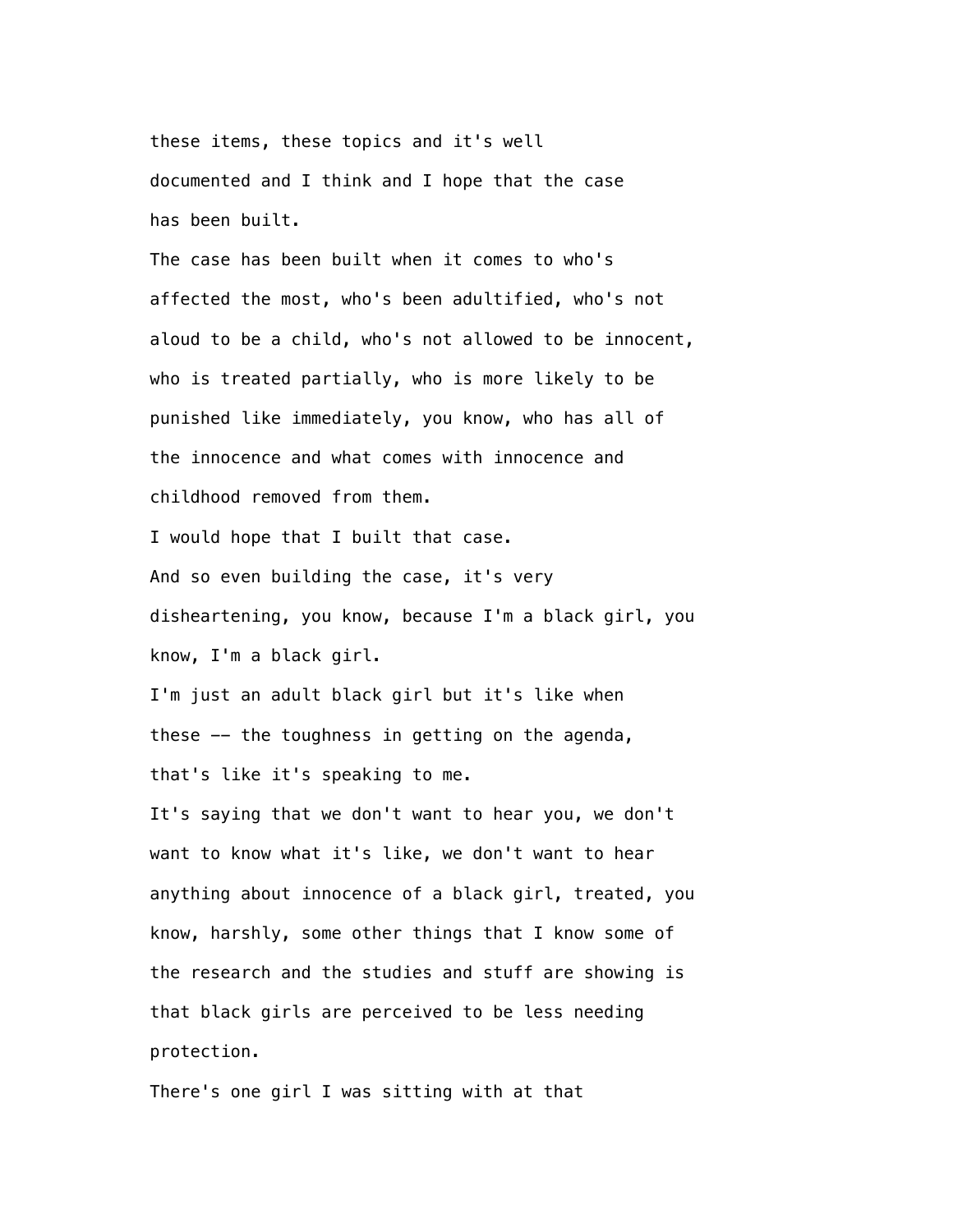shared with me when she was in the fourth grade one of her classmates had clipped her pony tail and she was wearing two pony tails and he clipped it.

 So she went to the teacher saying, you know, that her hair had been cut and the teacher says, okay, we'll talk about it late, go ahead and have a seat, I needs you to sits down, it's time to go back to class. And made her go and sit down. So she goes home and her mom of course  $-$  her mom is like what happened to your hair?

 She says, well, my chat mate cut it and I told the teacher, she didn't do anything about it but just told me to go sit down.

 So it is mom, you know, called the school and they had a meeting and so forth and the teacher's response or explaination in the meeting was, "I thought she could handle it."

And I'm doing the silence on purpose.

I thought she could handle that.

 I thought she could handle that for herself. And unfortunately, all too often black children, black girls are seen as being able to handle things on their own, that they don't need protection, they don't need nurturing.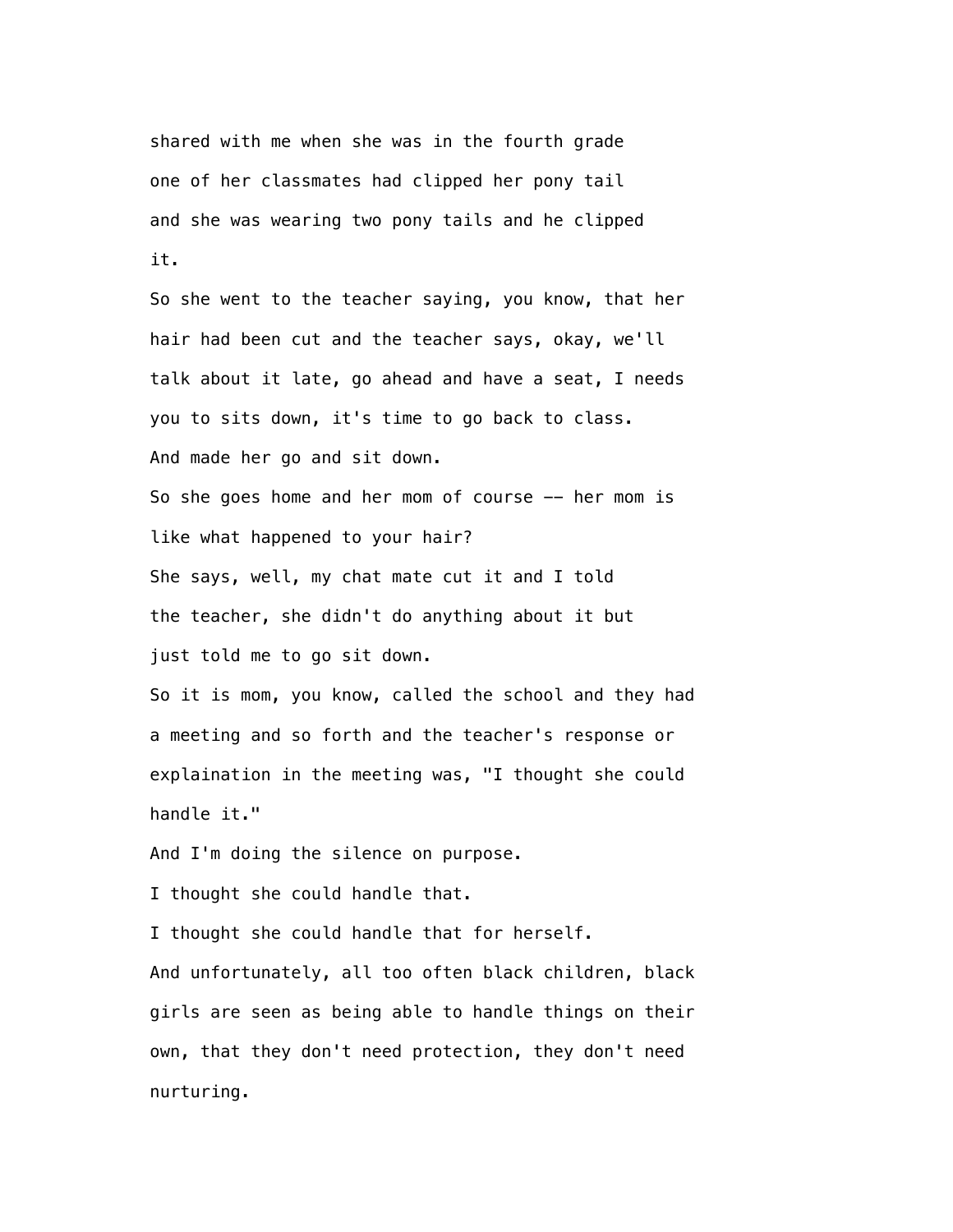One of the reports said less needing of comfort. And that is very, very disturbing. And, you know, it's you just like, yeah, that we're not  $-$  again, getting this on agendas, getting this -- you know, raising the awareness, the opportunities, so when I think about areas and places across our nation that have been gentrified and who's been affected by that, well, we don't see a need to talk about the black girl issue.

 We don't see a need to raise the awareness that the population is dwindling down.

We don't have many black girls in our school. There's not a need for that topic so I wanted to put that out there of even sometimes how I'm feeling but I also this morning I thought about, as I was preparing for coming on line was, I remember when I first started doing the work of D.V., so many places and people did not want to hear D.V., that was not a priority.

That doesn't happen here.

We don't have those issues.

That is not a concern.

 That is not a thing where everybody fights. And so I'm coming to another topic, another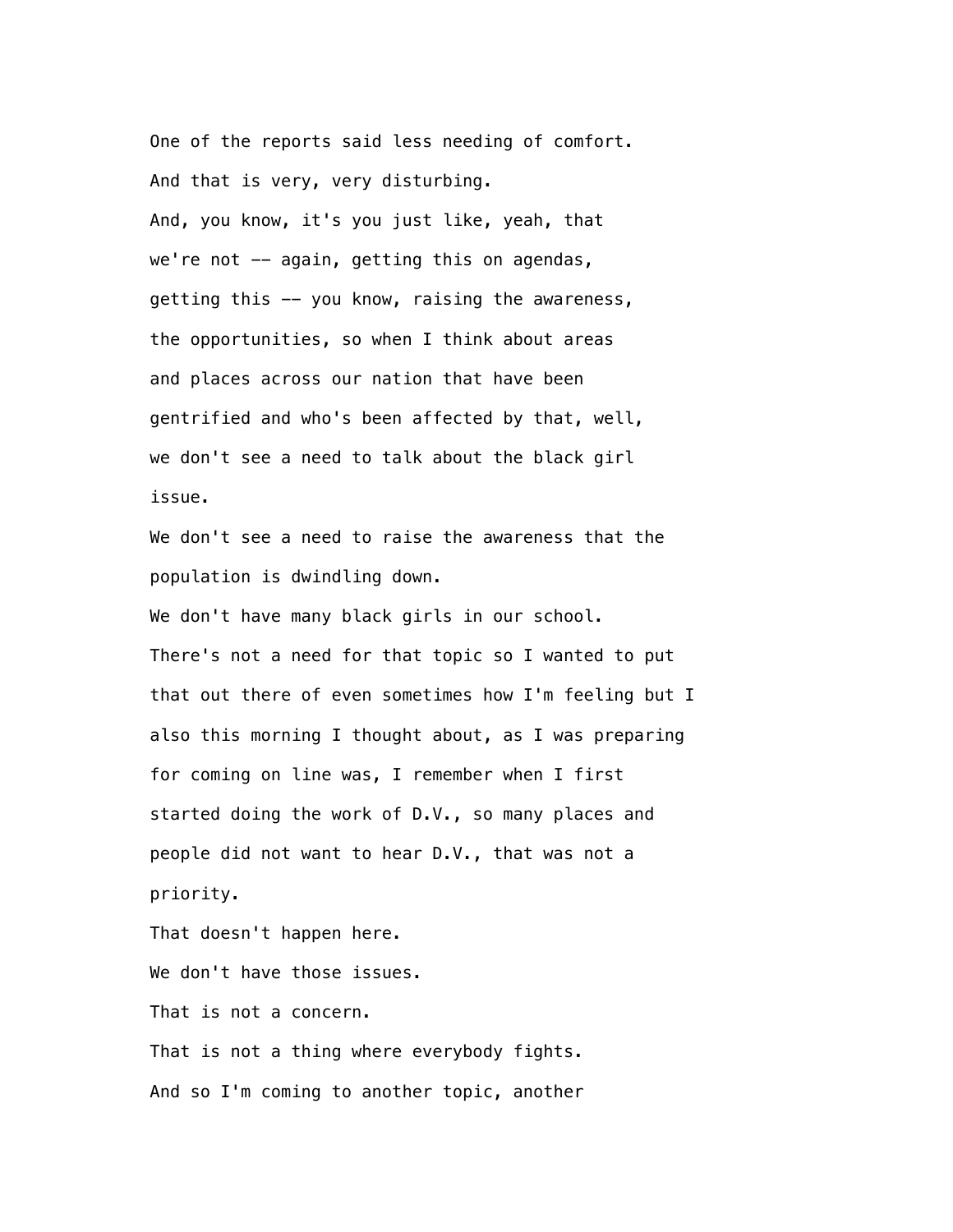phenomenon once again where it's like standing, taking a stand, standing still, making movement, advancing and speaking up and certainly on behalf of my younger self among the other girls out there in our nation, who are so needy and worthy of an advocate such as we on this line. >> Thank you so much, Jacqueline.

 We have one question from Mary orand she would like to know more about equity and is there some place I can look that up and, equity versus equality, and Mary Jo, I can tell you there are some great, great resources, I'm loaning at it row here on my desk, it has a lot of great materials to start the conversation. Jacqueline, any ideas on recommendations for materials on equity versus equality? >> Well, exactly what you said, Ivonne, is exactly it. There isn't like any one place to go to since this is, like, this work is developing, this topic is developing and actually the topic came out through a study that was actually done and designed for black boys and with that being said, more information was actually coming to the service about black girls, so that's really where it started at and so when it comes to equality and equity, there are lots of things online I would certainly say utilize NRCDV as a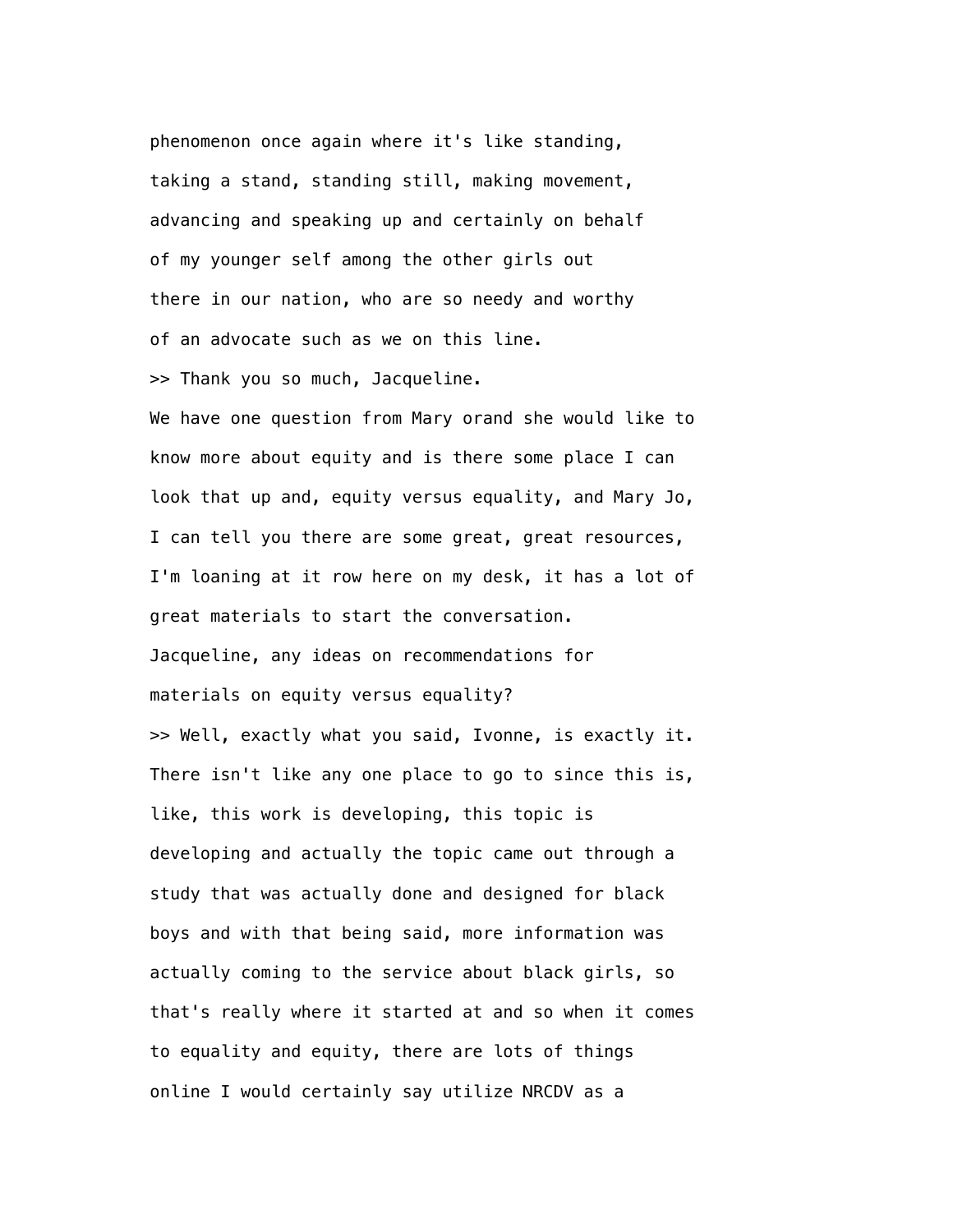resource, things that are there.

There is not  $-$  again, I think as I've said, any one particular place to go to and what you'll find is some of those publications that I shared earlier, like push out and the ratio of black girls, you'll find things embedded this there and where links -- so the topic is still, like, new and fresh and I would say it's budding and that we're learning so that makes sense.

 I hope that is helpful but to something more specific to adultification, right now, it doesn't necessarily exist but it's incorporated with other-intertwined with other topics, intersections.

>> Thank you so much, Jacqueline.

Let's see if we have any other questions.

 Mary Jo is saying she has been bringing this topic up a lot in staff meetings and that it's wonderful the NRCDV we are committed to racial equity, you know, and use original equity lens whenever we develop tiers, do presentations, so hand to you, Mary Jo, that's wonderful.

 We have a racial justice initiative that we're part of, that is three years old, doing the work internally.

So I'm excited and thank you.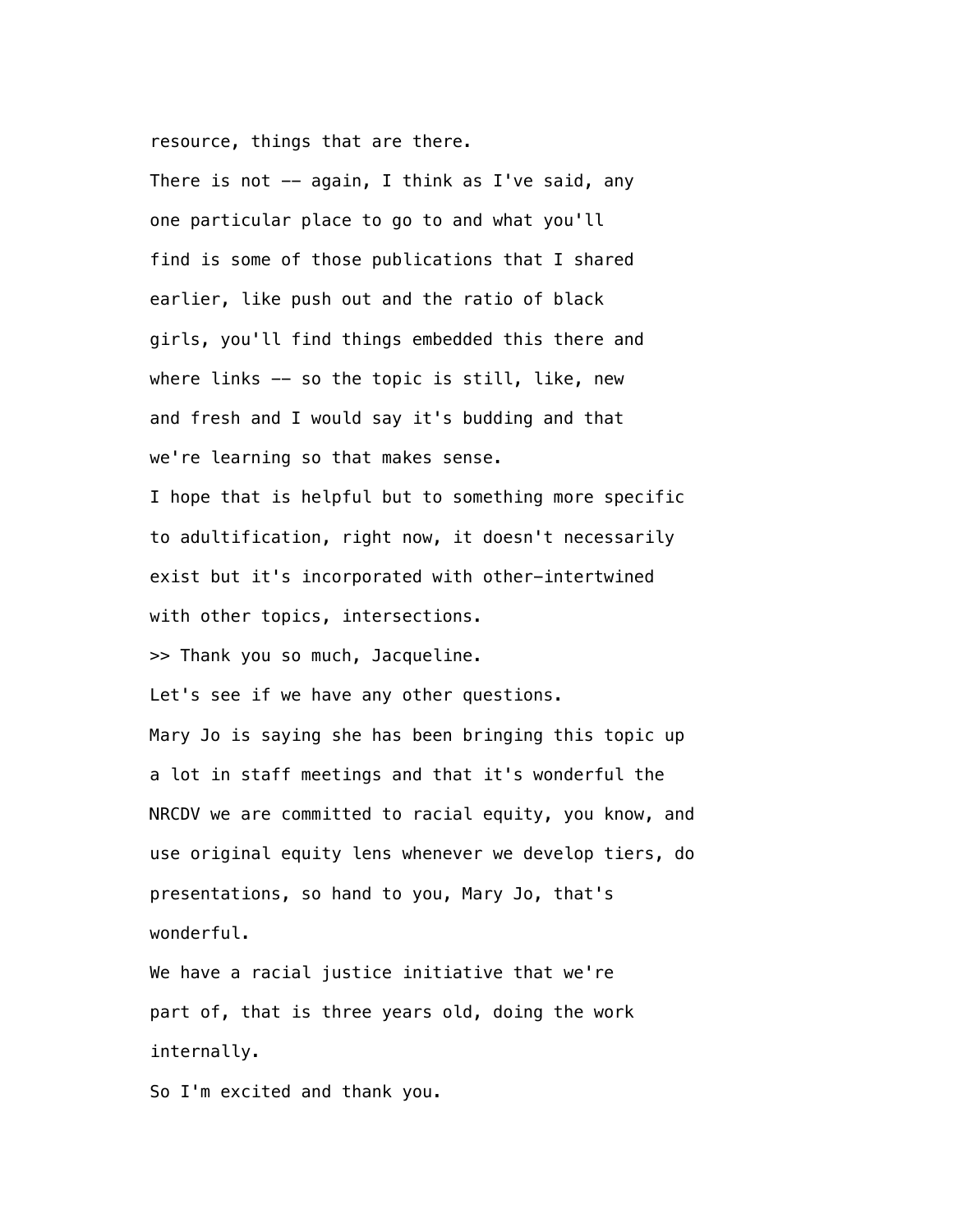>> Yes, that is awesome.

[Overlapping Conversation]

 >> I was going to say, thank you, Mary Jo, I'm very glad that you're elevating the topic and bringing it up.

 That is very, very wonderful, someone at the Summit this past Saturdays said they bring it up a lot. In fact, it was at a library that we're seeing kids come after school and they're supposed to be accompanied by a parent but they aren't, so the policy there says, you know, that the kids can't come in there without being accompanied and so the staff member is  $-$  I'm going to be going in to did a training with hopes of having to revise the policy and to bring some awareness and understanding, you know, kids might be coming there after school without a parent and is that really the safest option is to tell them they have to leave or to let's make room for them and see if we can design something to help create a safe community for our kids.

>> Well, thank you, Jacqueline.

 Before we leave, I wanted to remind everybody about our one thing campaign, this was a campaign developed by our domestic violence awareness project who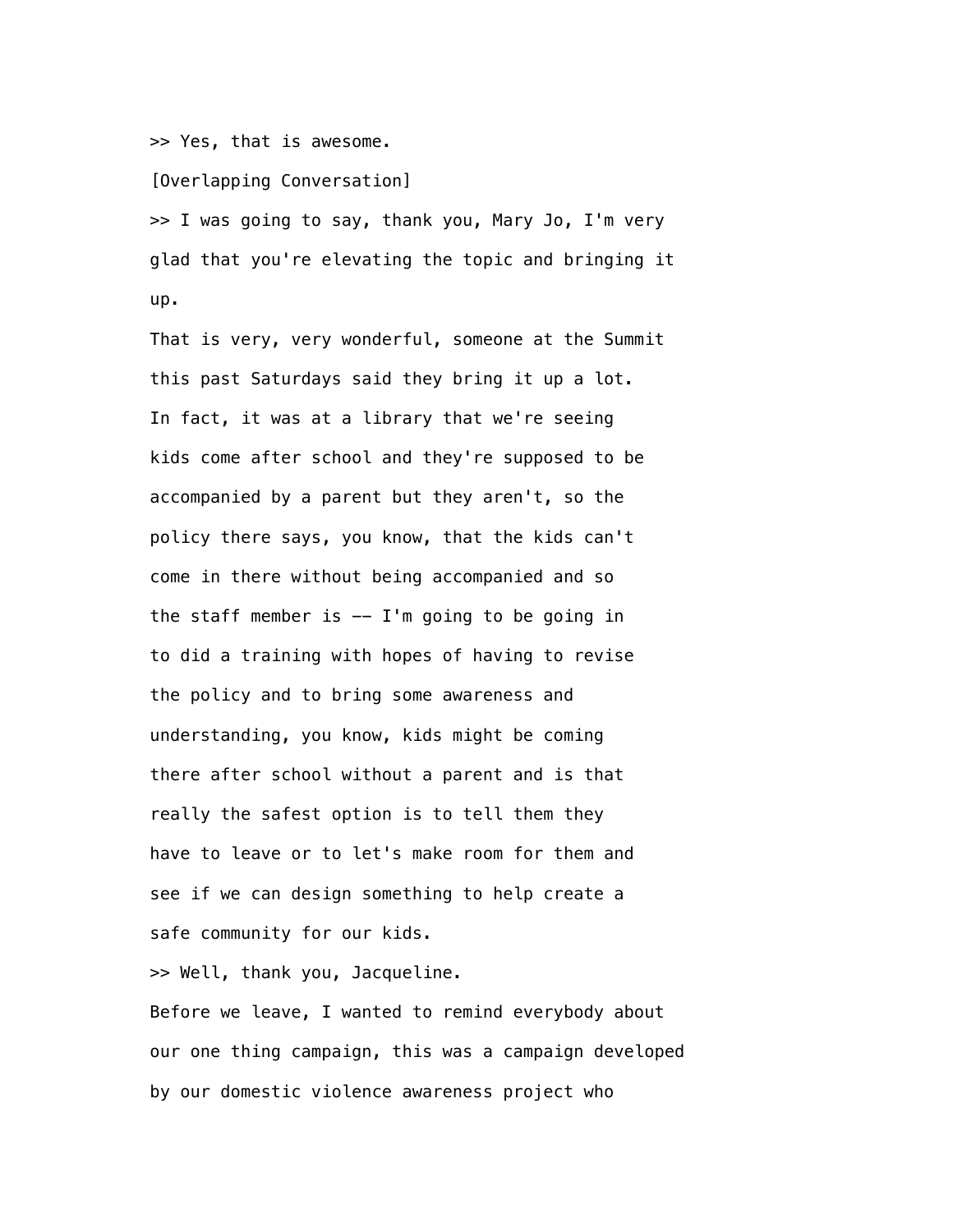Jacqueline is a part of the steering committee and this messaging was created to highlight the power of collective action and if you want to do, you know, put a campaign -- you can ask [indiscernible] that our group put together and this free died is an action guide con times image, social media posters, banners, anything you need.

 Breckan is going to be putting the link to the action guide.

 I hope that everybody, you know, is able to access it. We need to bring awareness not only during domestic violence awareness month but throughout the entire year so that's a great resource for all of you.

 And also Breckann, thank you, Breckan, because she also put the link to several great resources that you can find on bonnet and, again, down loadable and free for you guys.

 So thank you so much, Jack well Lynn, you've been wonderful.

Thank you, thank you, thank you.

 I know that this was not enough time. We could have talking about this topic the entire day so hopefully you will have some other sessions and we can continues the conversation.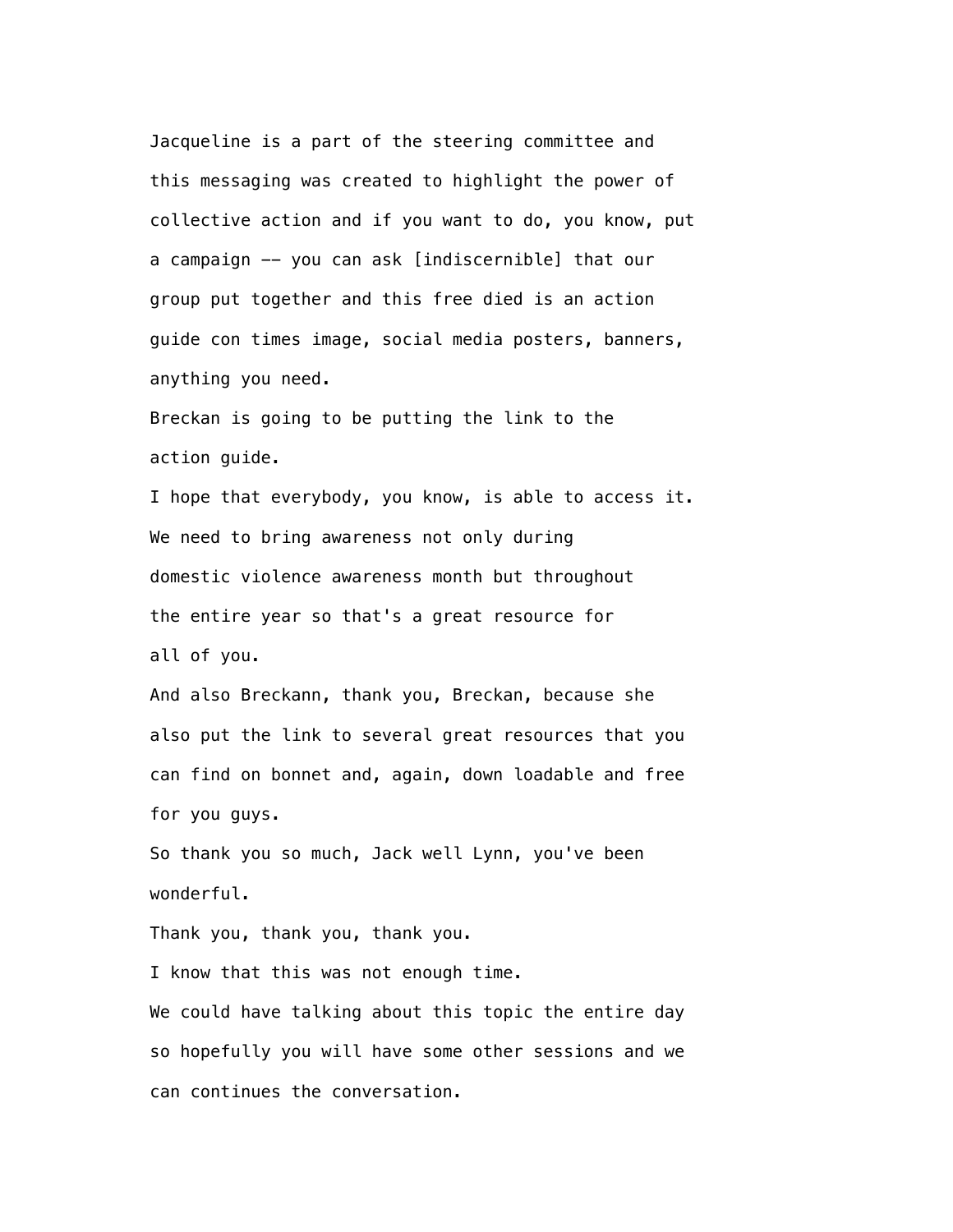So thank you to you.

 Thank you to our captioner, she's been working really, really hard, Lisa, and of course the NRCDV staff who always do an amazing job.

 And to all of you guys for joining us this afternoon, we want to invite you to a short survey and provide your fete back about the session, about the needs of the organization, about your personal development needs so we want to thank you again for joining us. Remember, you're going to be receiving a follow-up email and it will contain the link to the recording for this webinar and all materials that you would need.

So, thank you.

That's the only thing.

It has been wonderful, Jacqueline.

 Were so, so glad that you could take the time to share your knowledge with us and our participants.

>> Thank you, everybody.

>> Thank you, everybody.

>> Of course.

Of course.

 Take care and hopefully you guys will come back for our next webinar.